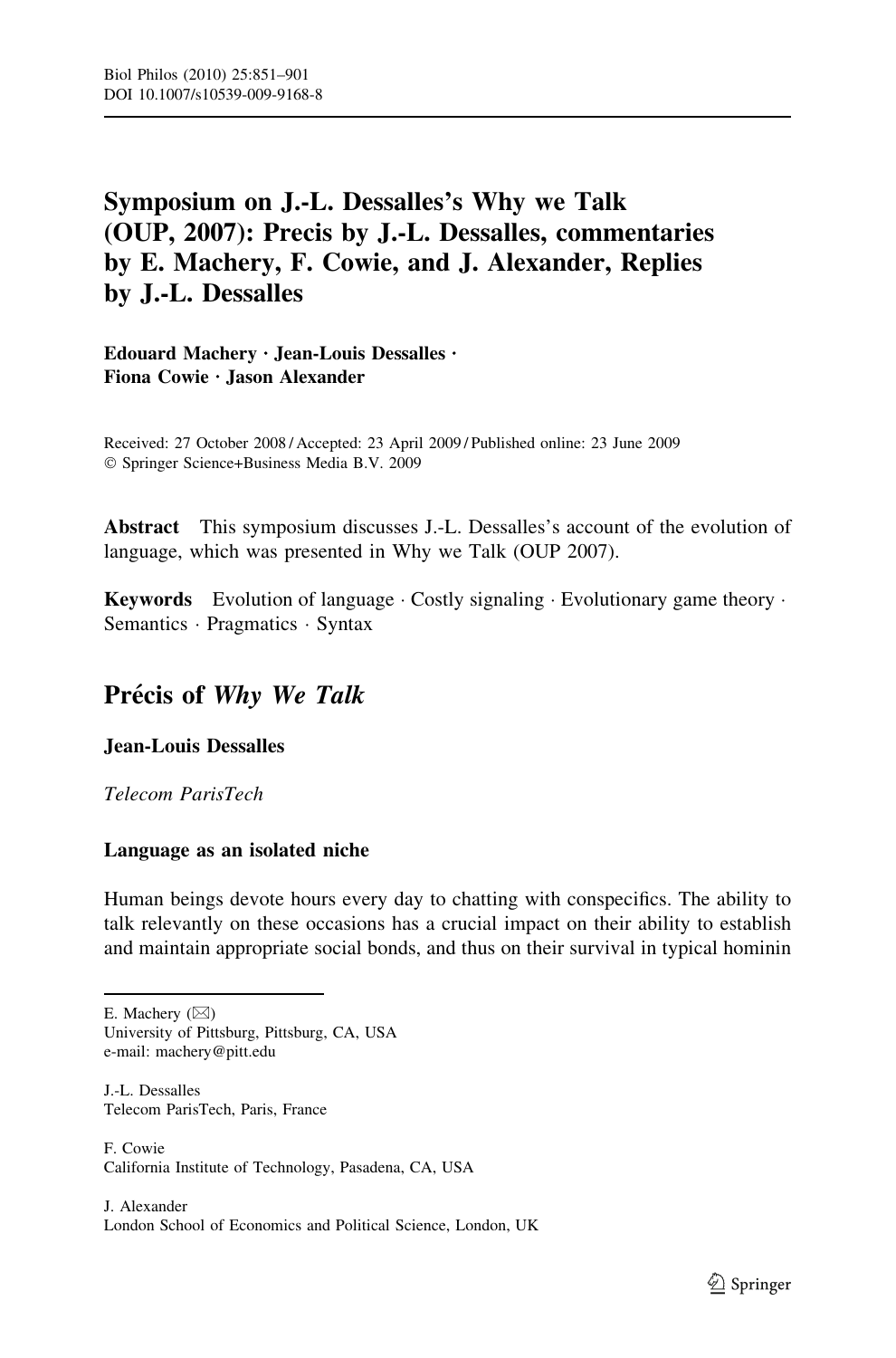environments. Why is *homo sapiens* unique in its communicative behavior? In Why We Talk, I showed that the most important features of the language faculty make sense, from an evolutionary perspective, if language evolved for individuals to advertise definite qualities, especially the ability to gather original information, that are crucial in the particular political context of our species.

Communication is ubiquitous in Nature. Human language is, however, unique in several respects. Human beings use a huge set of learned signals, typically several thousands of words, to communicate about states of the physical, cognitive and social world. They are apparently the only creatures that systematically communicate about what arouses their curiosity (Tomasello 2006). This behavior shows up in children before 12 months through pointing (Carpenter et al. 1998). Human communication is also unique in that it involves conversational narratives and argumentative discussions, which are two highly specialized and universal behaviors of our species.

Many authors (e.g., Bickerton 1990, p. 156; Pinker and Bloom 1990, p. 712; Pinker 1994, p. 367; Nowak and Komarova 2001; Ritt 2004, p. 2) consider that the contribution of language to biological fitness is 'obvious'. These various qualities ascribed to language in order to explain why natural selection led us to talk share a common property: they are not peculiar to the hominin lineage. The possibility of coordinating actions (Bradshaw 2001, p. 66), of warning for danger (Lieberman 1992, p. 23) or of sharing food sources would be invaluable in all primate species, if this line of reasoning was correct. If information sharing is such a good thing, the inevitable corollary question is: Why is there only one talking species?

The problem with all these accounts of language existence is that they are at odds with Darwinian Theory. Contrary to popular descriptions of its mechanisms, natural selection does not favor features merely because they are useful to the species. Natural selection results from differential reproduction within the species. Any evolutionary account of language origins must explain why talking individuals did better than non-talking (or less-talking) individuals of their reproductive population. Moreover, the difficult point is not to explain how language benefits listeners, but how it benefits speakers.

Though some authors claim that language evolved as a reciprocal trade of information (Pinker 2003, p. 28; Nowak and Sigmund 2005, p. 1,293), the reality of language (one speaking to many, frequent talkative behavior, no systematic discrimination of audience, futile conversational topics) is inconsistent with the cooperative scenario. Computer simulations and calculus indeed show that cooperation is unstable when, as for language, cheating detection is imperfect and benefits are not substantial.

The mystery deepens once one realizes that language performance is costly. It requires time, energy and risks to get interesting information. The systematic propensity to give it for free to whoever is ready to listen calls for a robust explanation. Merely invoking the fact that the members of our species are cooperative or show prosocial attitudes does not provide such answer.

The main thesis of *Why We Talk* is that language evolved in our lineage because of the specificity of homo's political niche. Casual conversations are the stage on which individuals demonstrate their *relevance*. Their performance is judged according to their ability to bring new and consistent information. This ability is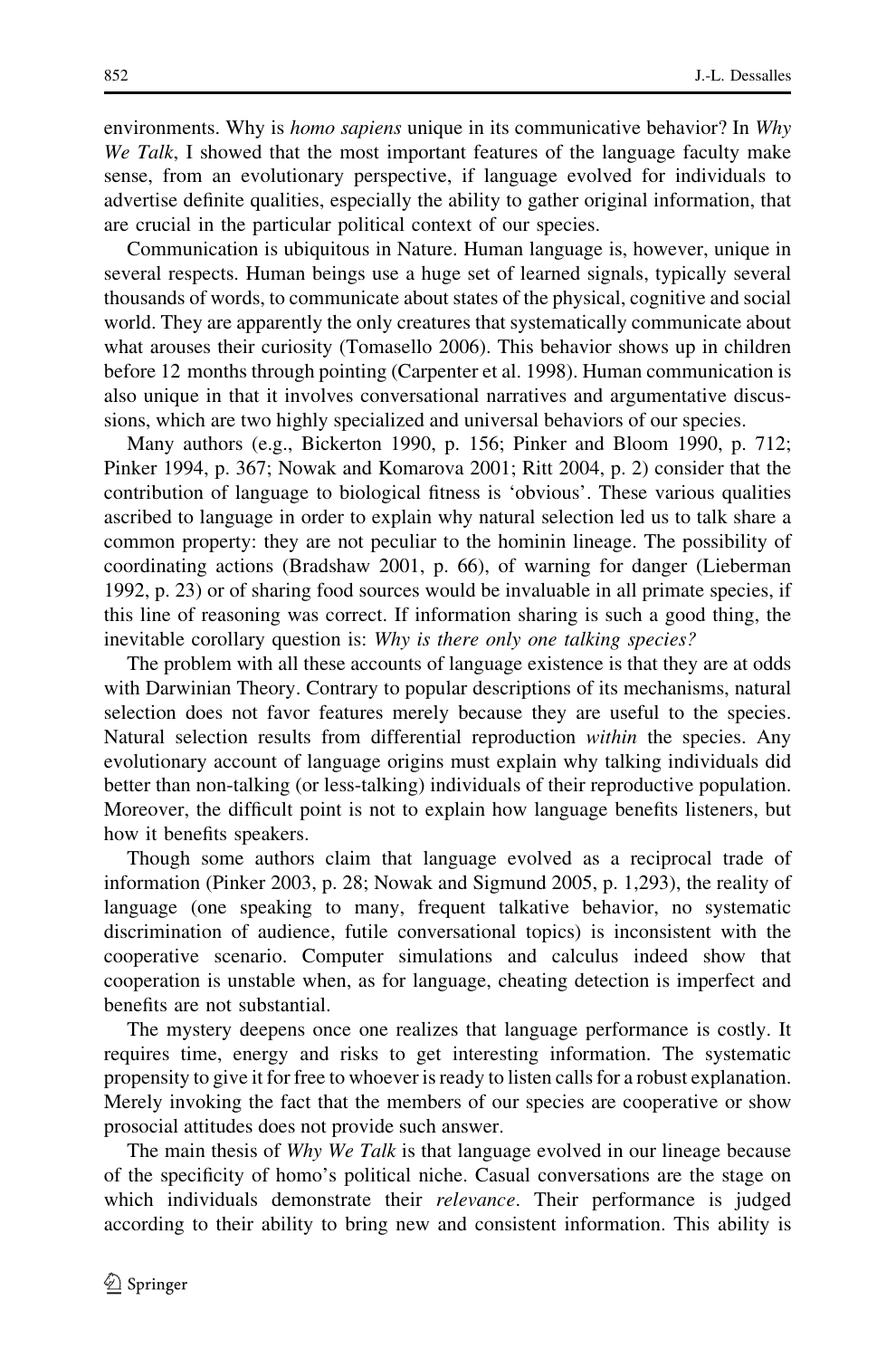marginal is most animal species, whereas it is crucial in a species in which members form large coalitions. In the remainder of this précis, I review the main arguments of the book, which all converge on the idea that language is designed for individuals to display their ability to be relevant.

#### Language as a local optimum

The best image we can get of evolution by natural selection is offered by a technique called *generic algorithms*. It suggests that natural selection is an optimization process. Contrary to popular visions of evolution, natural selection acts rapidly. Thanks to crossover, nature tries various tentative solutions in parallel and rapidly reaches a local optimum. At that point, variants that would be fitter cannot be reached by incremental changes without going through a fitness trench. The species temporarily remains in equilibrium. This is the microevolution phase. Nature is, however, a poor optimizer. Natural selection has no mechanism whatsoever to escape from local optima. What may appear as a poor performance according to engineering standards is a general law in nature: all living species are trapped during unforeseeable duration in local optima. This is the macroevolution phase. Language is no exception: it evolved because of the particular niche in which our lineage entered, and it is locally optimal for its function. Saying that other species are evolving toward language-like communication or would benefit from having language is nonsense. The same holds for precursors of language.

In Why We Talk, Bickerton's hypothesis about the putative existence of an intermediary stage in the evolution of language, called protolanguage, is taken seriously. The irregular pace of macroevolution makes such intermediary phases likely, if only one is able to show that each stage is locally optimal for its function. This is what I tried to achieve in the case of protolanguage.

#### The protolanguage hypothesis

Bickerton (1990) defines protolanguage, by comparison with pidgins, as a language devoid of syntax. Proto-sentences were mere juxtapositions of content words, such as ''strangers–plain–fire''. It is difficult to have a positive look at protolanguage, as we perceive it as a form of language lacking several useful features like tense, embedding, marking, etc. Remember, however, that protolanguage, if it ever existed, must have been optimal only locally.

If protolanguage constitutes a locally optimal phase in our phylogeny, it must include various functional devices and some of them may have survived in us as cognitive modules. One such atavistic module, put forward by Bickerton, is the ability to revert to syntaxless language using one's native language vocabulary, instantaneously adopting a Tarzan-like mode of expression. It would be much harder to drop out part of syntax, only pronouns or determiners, say. But protolanguage would not qualify as a stable evolutionary stage if it were not associated with protosemantics and protopragmatics.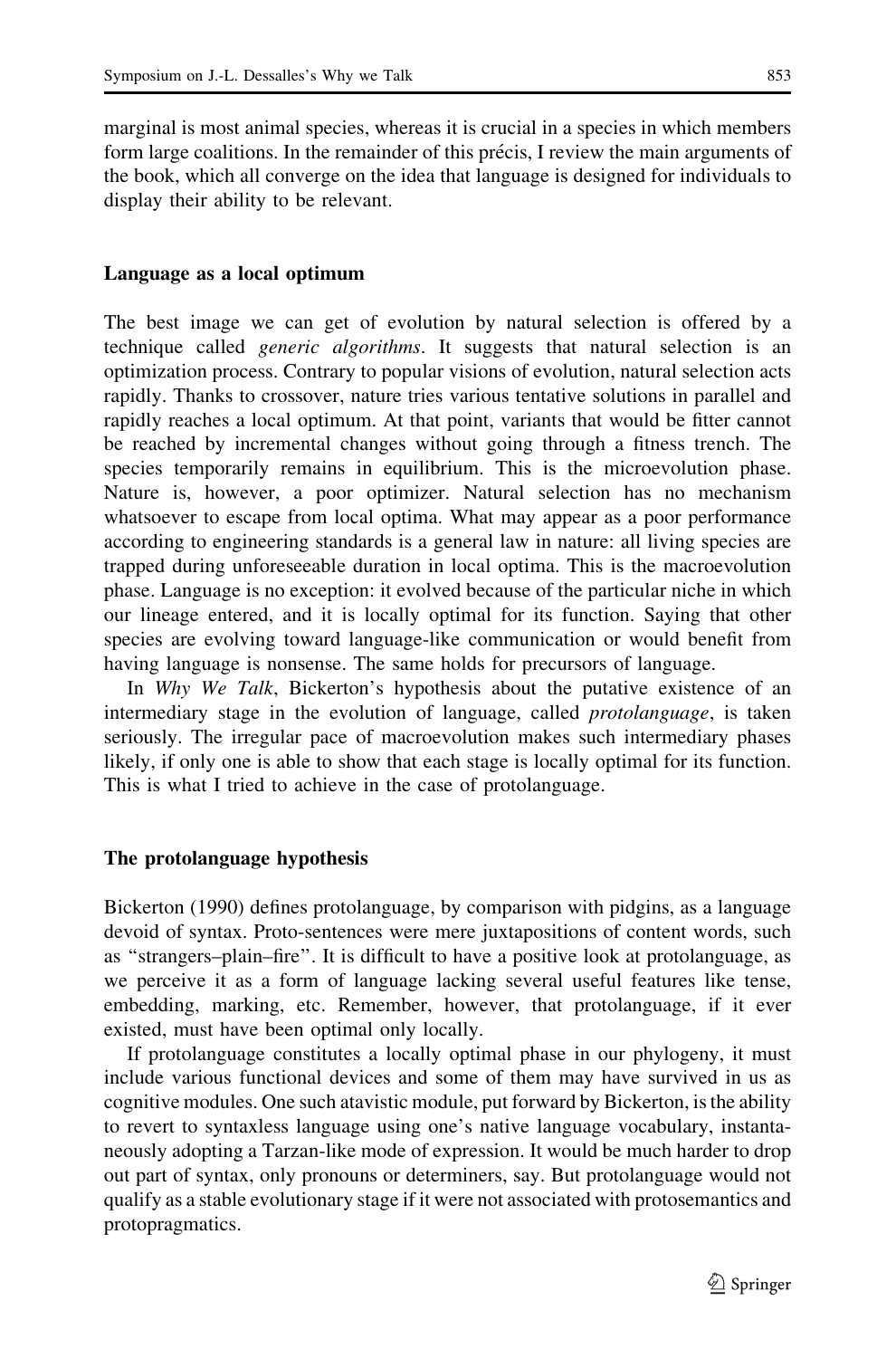In *Why We Talk*, I make the suggestion that protosemantics consists in the ability to combine perceptual representations evoked through words. This is a non-trivial ability that we may not share with other animals. By hearing a series of words, "strangers", "plain", "fire", we are able to combine the associated perceptions into a single scene, for instance the image of strangers gathered around a fire in the middle of the plain over there. We currently still lack convincing models of this ability, despite the fact that it constitutes an essential component of our ability to construct meaning.

A good strategy to define protopragmatics is to look at components of the current pragmatic behavior of *homo sapiens*. People spend between one quarter and one half of their conversational time telling narratives about immediate or past events. The communication of relevant events could have been the main function of protolanguage. This makes sense, as juxtaposing words and combining concrete meanings is an efficient way of signaling non-immediate events that cannot be shown through mere deictic gestures.

Bickerton's protolanguage hypothesis, augmented this way, accounts for the existence of large learned vocabularies (in language and presumably in protolanguage), as interesting events are infrequent and depend on local conditions. It also explains why we systematically combine evoked meaning into integrated scenes. If protolanguage was a local optimum, one must then explain why the full-blown language faculty that we enjoy now evolved from it.

#### The transition to language

Language can be contrasted with protolanguage in several crucial respects. The most apparent one is syntax. The two main syntactic devices used in languages are based on marking and position. The main purpose of these devices is to bind predicates to their arguments. In the English sentence ''Peter hits Paul'', one knows that Peter is the hitter because the proper name is in subject position, whereas in the Latin sentence ''Petrus Paulum ferit'' the hitting status of Peter is inferred from its nominative case. Both the existence of predicates and the syntactic means to express predicate-argument relations are innovations that come with language and that cannot be granted to protolanguage as long as one wants to keep it as a consistent evolutionary stage.

Cases, gender or class markers introduce distinctions that are mostly conventional but are useful to link entities expressed by words like ''Petrus'' and ''Paulum'' in the sentence to predicates expressed by other words like the verb ''ferit''. The other main syntactic device, phrase structure, uses position to identify argumental relations. This function is achieved thanks to the principle of *semantic linking*. This principle states that syntactically connected phrases must share an argument. In simple structures like ''Peter hits Paul'', argument sharing is straightforward. To express ''Peter hits Paul'' for someone who does not know Paul, one may use ''Mary hired Paul" and connect both sentences while replacing the mention "Paul" by "the man''. English syntax can use movement and pronouns for that purpose: ''Peter hits the man that Mary hired''. Here, the complement of ''hire'' migrates to establish a connection with the verb ''hits''.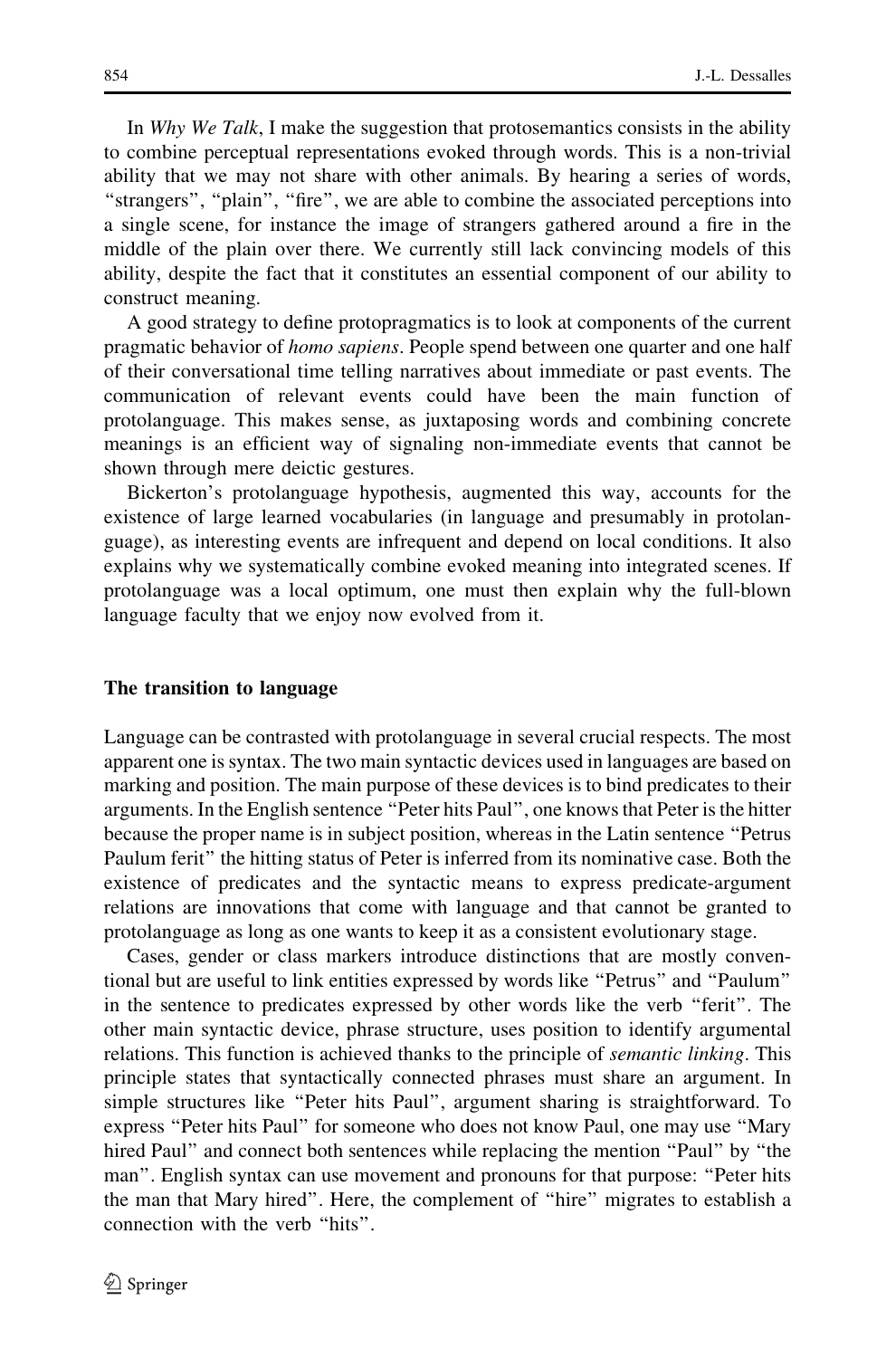The preceding example provides an illustration of the reason why phrase structure is recursive. The main function of recursion is to achieve semantic determination. The predicate expressed through ''Mary hired the man'' is used to determine the second argument of ''hits''. In this example, the aggression constitutes the event, whereas Mary's hiring Paul is just a satellite predication introduced for the addressee to be able to determine Paul. Since satellite predicates have arguments that also need to be determined, one gets embedded phrase structures like ''Peter hits the man that Jennifer's friend hired''.

Where do predicates come from, and what is their purpose? As cognitive representations, predicates cannot be regarded as permanent structures hosted in some kind of mental dictionary, as the existence of such structures leads to inextricable paradoxes (Ghadakpour 2003). Predicates are rather formed in the fly at the interface between language and perceptual representations. One crucial operation of this interface is the ability to perform thematic segmentation: perceived or evoked scenes are grossly simplified and only a few topological relations are retained. While words evoke elements in the scene, predicate-argument relations express those topological relations.

Why did our ancestors evolve the capacity to form predicates and the syntactic devices necessary to express them? The answer lies in the observation of language as it is used in our species.

### The ethology of language

Language is mainly used during casual conversation. This behavior takes several hours a day, which represent about one-third of our time awake (Mehl and Pennebacker 2003, p. 866). Conversational behavior is, presumably universally, devoted to two principal, sometime intertwined, activities: narratives and discussions. During narratives, individuals signal or report events that most of the time instantiate the four 'Ws': Where, When, Who and What. During discussions, individuals raise problems and then try together to solve them. These two conversational modes obey different laws. In narratives, relevance is governed by emotion and improbability. In discussions, relevance is bound to problems and their tentative solutions. Can we find a convincing scenario that can explain the existence of these two conversational modes?

What is to be explained is, first, why individuals select, among their many experiences, those which arouse emotion and/or surprise and then systematically look for conspecifics to share them (Rimé 2005). Narrative relevance depends on factors like proximity, recency or atypicality, which all have a definite influence on improbability. Why is improbability such a crucial factor in narratives? Second, one must explain why individuals are so prompt to point to problems and to discuss them. A problem is any inconsistency among beliefs and/or desires. Animals are not concerned with inconsistencies. Human beings not only pay attention to them, but feel the urge to make them public through language. These two strange idiosyncratic conducts, experience sharing and problem sharing, find an explanation in the political scenario sketched in the final part of Why We Talk.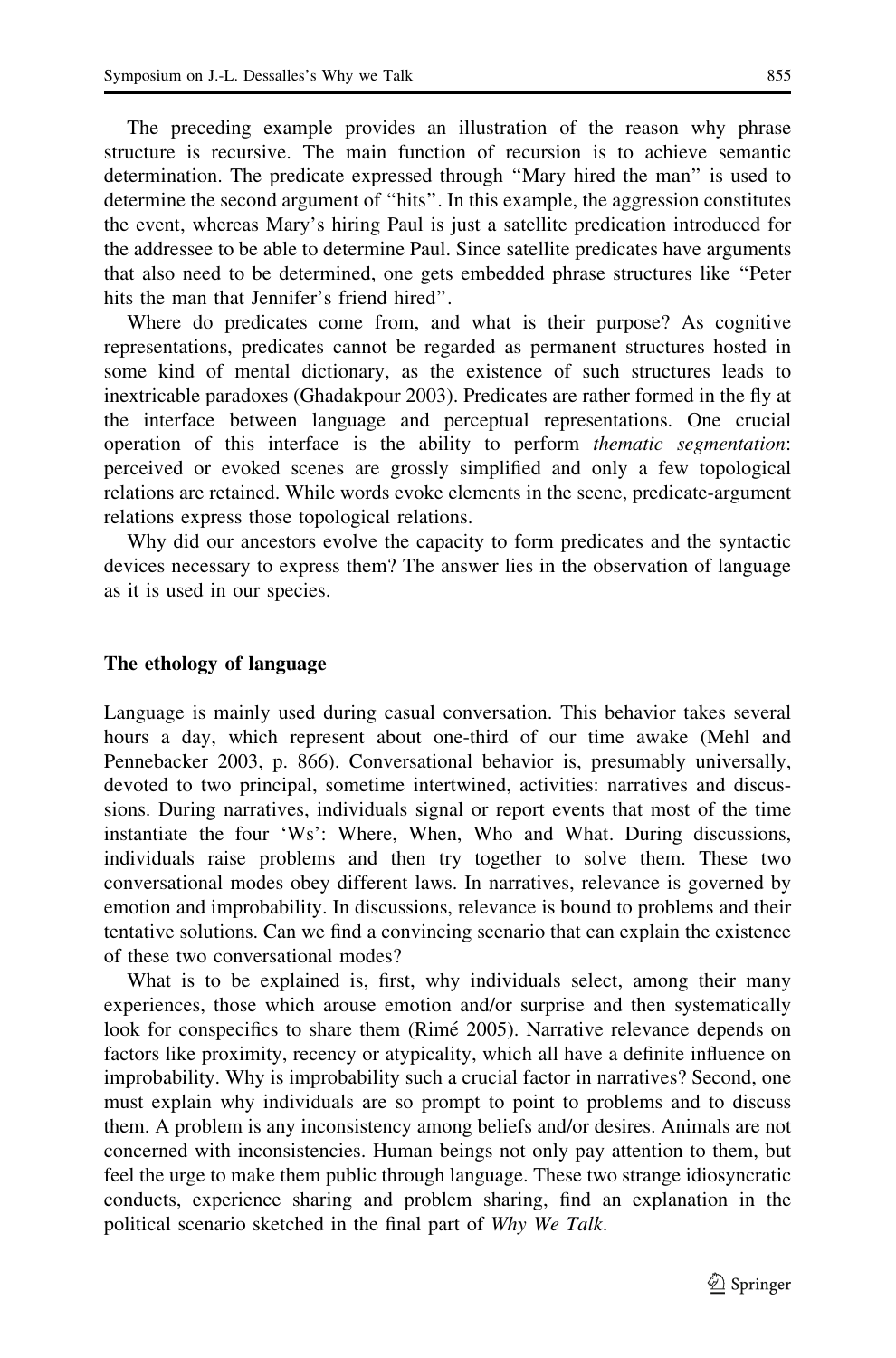#### The political origin of language

Information has value. For instance, acquiring information that can be delivered as news requires time, energy and sometimes involves risks. Not only do human beings give such information for free, but they seem to be competing when doing so. This altruistic behavior is incomprehensible at first sight, as it apparently goes against Darwinian laws. Recent advances in costly signaling theory, based on Zahavi's theory of prestige (Zahavi and Zahavi 1997), offer a way out. We now have models in which showing altruistic behavior, even if it is costly, can be evolutionary stable as long as it provides the performer with opportunities to establish profitable alliances (Dessalles 1999, 2006a; Gintis et al. 2001).

In the model reported in Why We Talk, an agent A may choose to form an alliance with another agent B depending on B's communication performance. By doing so,  $A$ grants support and status to  $B$  at its own expense. After alliances have been formed this way, coalitions are ranked according to the 'quality' of the highest status member. The collective benefits of winning coalitions are shared among members of successful coalitions. A short-sighted strategy consists for agents to remain selfish and not to grant status to talkers. Language cannot exist in such a context. However, when the 'quality' of the high status individuals proves crucial to other members of the coalition, and if there is a positive correlation between that quality and communicative performance, it is in the interest of every agent to grant status to the best performers.

This class of models relies on the fact that communicative performance advertises some definite quality and on the fact that profitable alliances are formed based on it (and not on the performer's quality, as it remains inaccessible and must be inferred from performance). The obvious question, in the case of language, is to determine which quality is advertised through conversational performance and how this quality confers an advantage to all members of the alliance.

In *Why We Talk*, I suggest that individuals use language to display their informational competence: it is crucial to show that one was the first to know and that one is able to surprise others. This makes sense in a political species in which individuals form large coalitions. In such a context, physical strength is useless at the collective level, whereas information about the physical and social environment is vital. Language is thus not so much about pooling information, which appears to be a mere side effect. Language is used to demonstrate one's ability to get better information than others. Even futile matters provide an excuse for such demonstration.

One problem remains. Why is human communication honest? If lying were a free option, everyone would lie with the hope of being granted with status for bringing incredible news. At the protolanguage stage, lying is virtually impossible, as listeners are expected to move and check the signaled event with their own eyes. But human beings report about past, uncheckable events. This is where argumentation comes into play.

With the ability to contrast memories with testimonies and to name the difference, using the topological operations of thematic segmentation, individuals can denounce liars and get the social benefits for themselves. In this scenario predication, argumentation and, indirectly, syntax evolved as an anti-liar device (Dessalles 1998; see also Sperber 2000).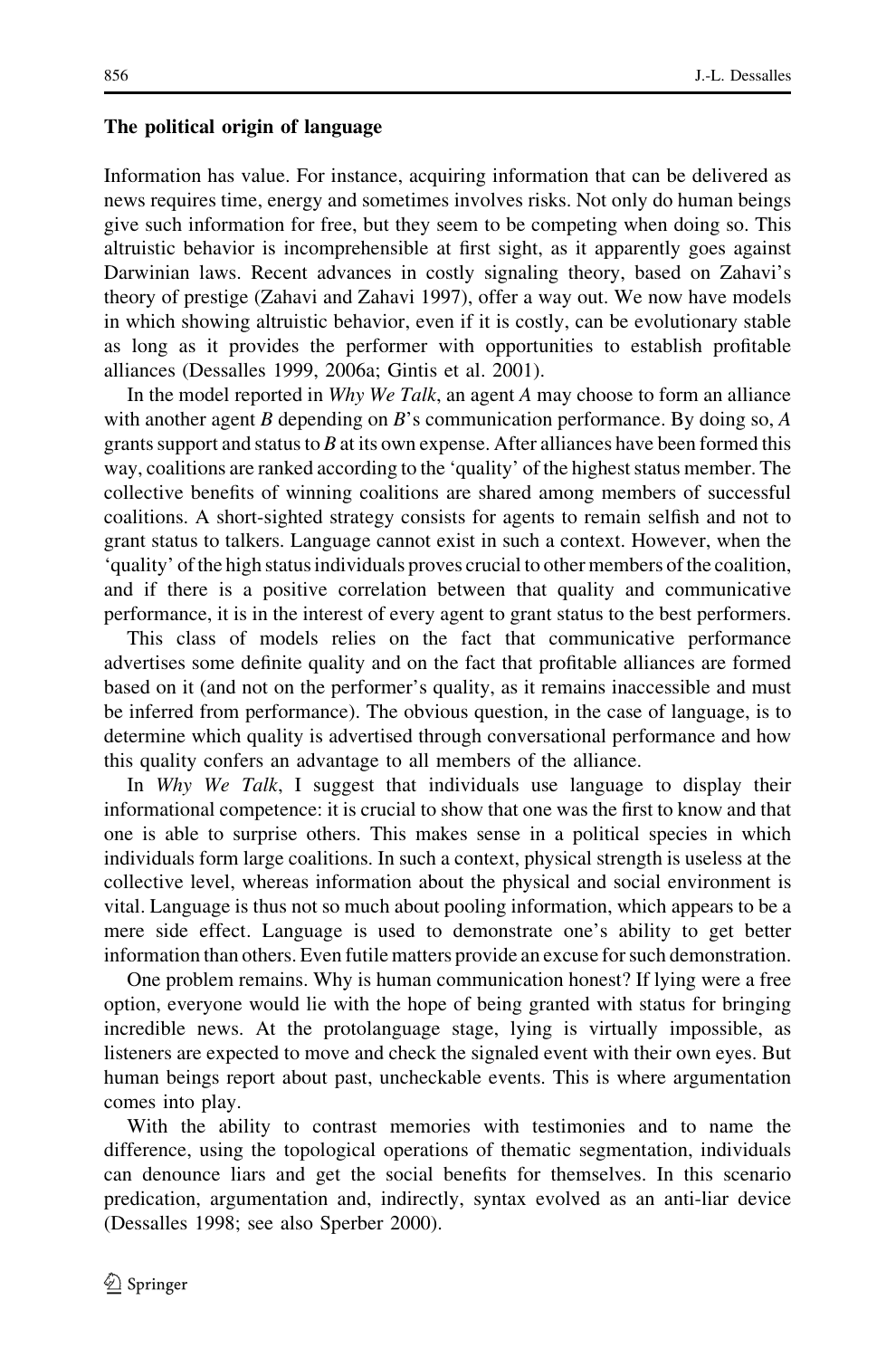The picture we get from human cognitive nature departs from traditional philosophical accounts. Our propensity to share novelty and our logical reasoning abilities turn out to be local adaptations that have no universal character beyond the limits of our species. They emerged because our lineage entered a new political context in which information is more important than traditional assets such as physical strength. This change was probably provoked by the invention of lethal weapons. In such a context, every one has to choose the best informed friends among those who are available.<sup>1</sup> This demand for informed individuals generates a competition in which individuals compete in showing off their ability to know before and better. If the scenario is correct, the evolutionary emergence of human language would be a consequence of dramatic changes in hominin politics.<sup>2</sup>

Recent models (Dessalles 2006a) avoid any explicit reference to status, as it emerges from social preferences. Individuals try to establish social bonds with relevant individuals. This is a good strategy if acquaintance with informed individuals is an asset (e.g., by avoiding being killed by surprise). In this context, advertising one's relevance is a good strategy too.

<sup>&</sup>lt;sup>2</sup> I recently attributed these changes to the invention of new killing means, making prevention of surprise a condition for survival (Dessalles 2008b). In such a context, individuals who can demonstrate their ability to acquire information better and faster become invaluable friends. Note that this scenario departs from Bingham's (2001) theory, in which the main effect of weapons is to enforce cooperation through retaliation within coalitions.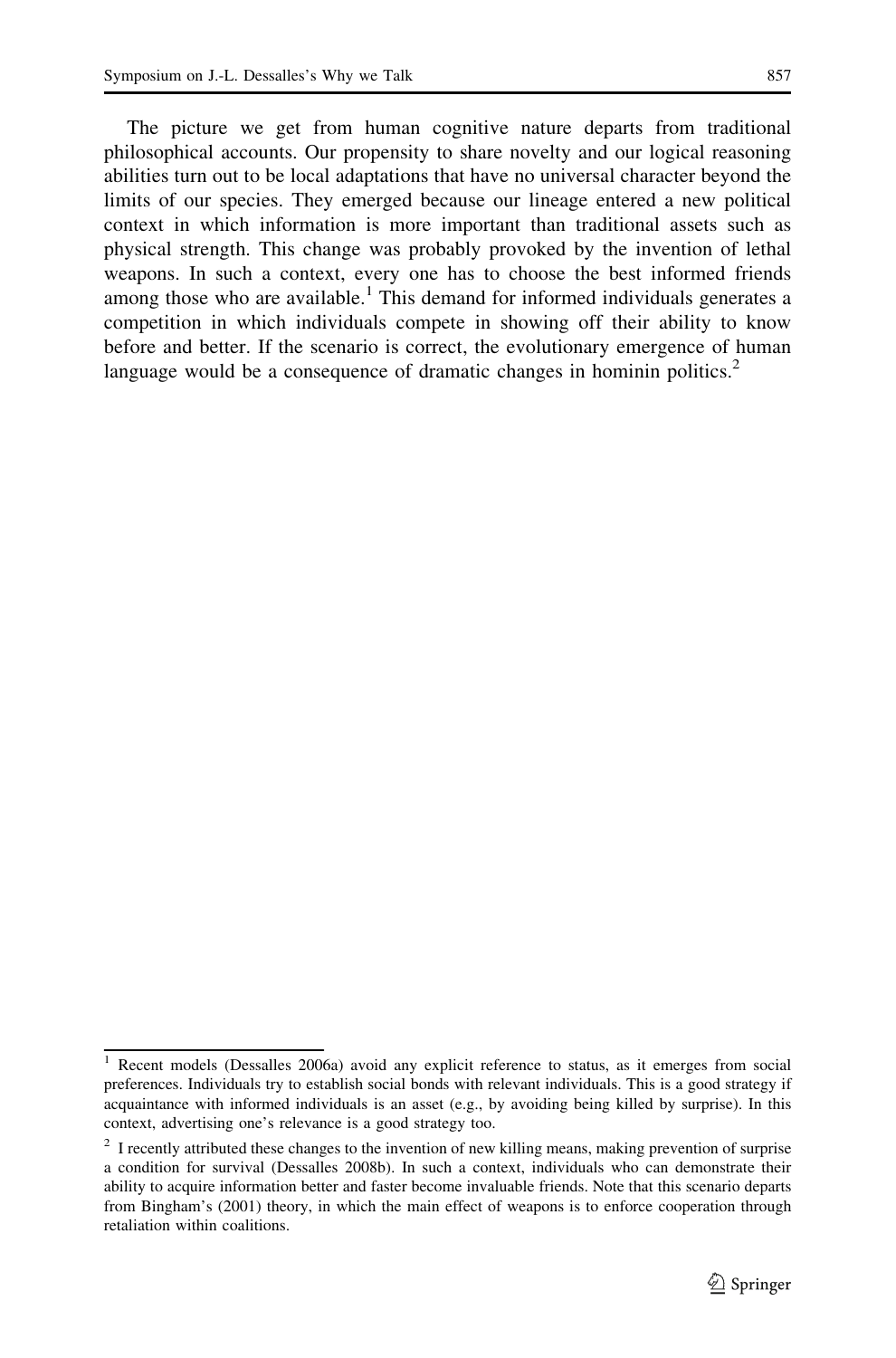# Do we Talk to be Relevant?

### Edouard Machery<sup>3</sup>

University of Pittsburgh, Department of History and Philosophy of Science

In *Why we Talk*, cognitive scientist Jean-Louis Dessalles presents an original, indepth account of the nature and evolution of human language. Written in a clear and engaging manner, Why we Talk is an impressive achievement. Dessalles reviews and contributes to most controversies about human language. He compares human language to other systems of communication found in the animal world, arguing for the originality of the former; he clearly shows that language is a biological trait and that we should study its evolution as we do for other biological traits; he analyzes the nature of grammar; he distinguishes two semantic contributions made by assertions; he proposes several distinct stages in the evolution of language; and, finally, he proposes a new hypothesis about the selective pressures explaining the evolution of our linguistic faculty. In what follows, I will focus exclusively on this new hypothesis: I will argue that it poorly accounts for several important aspects of linguistic communication. Here is how I will proceed. In ''Dessalles's Hypothesis about the Evolution of Language'', I will review Dessalles's hypothesis about the evolution of language. In ''Is Dessalles's Account Supported?'', I will empirically evaluate this hypothesis.

#### Dessalles's Hypothesis about the Evolution of Language

The Puzzle of the Evolution of Language

From an evolutionary point of view, linguistic communication is puzzling. As Dessalles rightly emphasizes, following Grice as well as Sperber and Wilson, for a linguistic exchange to be successful, the speaker has to communicate some relevant information to the listener. Dessalles proposes that the relevance of a piece of information is a function of (at least) two properties: (1) the more probable (given the listener's background knowledge), the less relevant; (2) the more significant for the listener's well-being, the more relevant. Although this characterization of relevance is rather plausible, Dessalles points out that it diverges from both Grice's and Sperber and Wilson's. Be it as it may, because speakers communicate relevant information to others—viz., again, information that others might have judged unlikely given their background knowledge and that might affect their well-being speakers decrease their relative fitness. A very silly thing to do when natural selection is the name of the game!

Of course, in this respect, linguistic communication is merely another altruistic trait, and the puzzle raised by the evolution of language could be quickly dismissed if one of the theories of the evolution of altruism could be applied to language. Dessalles argues, however, that these theories fail to explain the evolution of

<sup>&</sup>lt;sup>3</sup> I would like to thank Kim Sterelny for his comments on this article.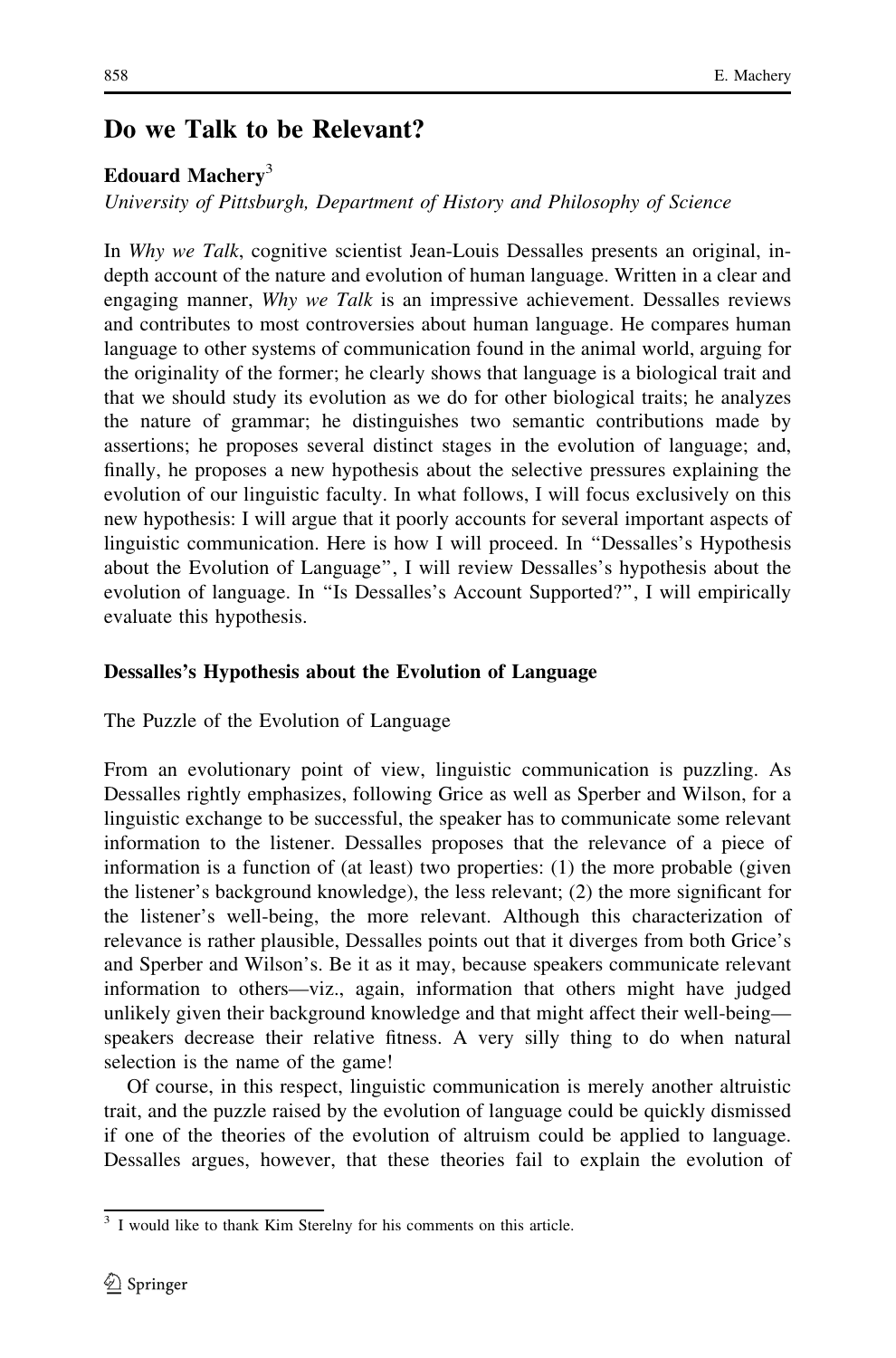language. Hamilton's (1964) kin selection is poorly equipped to explain the evolution of language because people speak with genetically unrelated listeners. Zahavi's (1975) honest-signal theory does not fare better: Linguistic signals are easy to fake, while honest signals often evolve to be hard to fake as a result of an arm race with signals that mimic them.

Trivers's (1971) reciprocal altruism seems at first glance to be well equipped to account for the evolution of language because it would seem to explain why in conversation speakers and listeners take turns. (Similarly, sticklebacks take turns when they examine whether a fish is a predator; Milinski 1987.) However, Dessalles notes that in a reciprocal interaction, the altruistic organism is the one who takes the risk of being cheated. Because reciprocation is often delayed, the organism that benefits from altruism (''the recipient of altruism'') might not reciprocate. Altruistic organisms should thus monitor recipients in order to avoid interacting with them in the future if they do not reciprocate. By contrast, in linguistic communication, it is the recipient of the benefit, namely the listener, who seems to be at risk of being cheated. As Dessalles notes, listeners regularly evaluate the informational quality (relevance, truth, justification, etc.) of the pieces of information communicated by speakers.<sup>4</sup> In addition, in contrast to the altruistic organisms in reciprocal interactions, speakers do not check whether the latter reciprocate with relevant pieces of information. Language is thus unlikely to be the evolutionary outcome of reciprocal altruism.

Finally, accounts that view language as the outcome of indirect reciprocity (Alexander 1987; Nowak and Sigmund 2005) rather than direct reciprocity do not fare better, although they have the potential to explain why speakers don't monitor listeners. On this view, speakers do not trade information; rather, they give information to listeners because other speakers will give them other pieces of information on other occasions. As a result, they do not need to monitor whether listeners reciprocate.<sup>5</sup> However, speakers not only fail to monitor listeners, they also engage in wasteful displays. Speakers often strive to provide more interesting (read "more relevant") pieces of information than their interlocutors. Because this amounts to striving to give more than could be indirectly reciprocated, this is evidence that language is not the evolutionary outcome of indirect reciprocity. In addition, indirect reciprocity is typically thought of as a series of pairwise interactions, while linguistic communication is not restricted to pairwise interactions. Rather, a speaker often addresses (and, thus, benefits) many people. And Boyd and Richerson (1988) have shown that when an altruistic trait benefits a large number of individuals, indirect reciprocity is an unlikely explanation of the evolution of altruism.

Everything considered, it thus seems that reciprocity-based accounts are not better equipped than kin selection or honest signal theory to account for the

<sup>&</sup>lt;sup>4</sup> It is however noteworthy that recipients of altruism are also at risk of being cheated when organisms involved in reciprocal interactions can fake altruism. For instance, among dance flies (Rhamphomyia sulcata) males sometimes give fake nuptial gifts (LeBas and Hockham 2005).

<sup>&</sup>lt;sup>5</sup> One should however note that models of the evolution of altruism by indirect reciprocity typically assume that organisms have a reputation and that when they decide whether to benefit other organisms, altruistic organisms take into consideration the reputation of these organisms.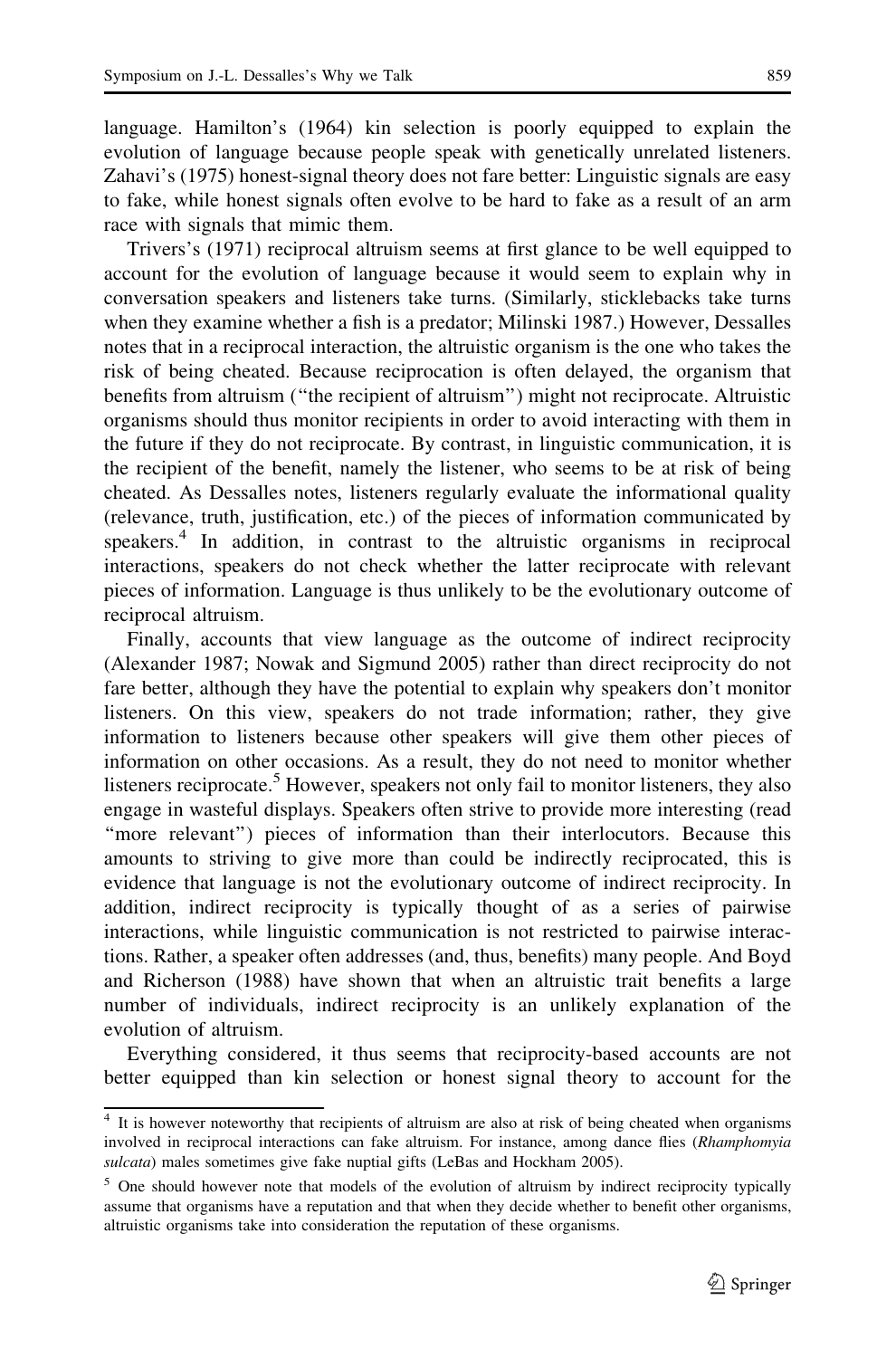evolution of language. So the puzzle remains: Linguistic communication is altruistic, but the evolution of language is not explained by the dominant evolutionary accounts of altruism.

#### The Solution: Showing Off

Dessalles develops an original hypothesis to explain the evolution of language. This hypothesis shares various features with the theories previously discussed, but is distinct from them.

For Dessalles, utterances are signals: Because speakers strive to be relevant, their utterances indicate their capacity to discover relevant pieces of information. In contrast to the accounts of the evolution of language that are inspired by the theory of honest signals, however, these signals are not costly and are thus easy to fake.

But why would speakers care about advertising their capacity to discover relevant pieces of information? Dessalles proposes that some kind of reciprocation explains why they do: Listeners grant status to those speakers who are able to discover relevant pieces of information, and higher status increases people's relative fitness (on this latter point, see Henrich and Gil-White 2001). So, supposing that listeners do grant status, there was a selection pressure for being able to discover relevant pieces of information and for advertising this capacity in speech.

Note an important difference between Dessalles's account of the evolution of language and the reciprocity-based accounts. Speakers are not rewarded for the pieces for information they actually provide in conversation; rather, status rewards their capacity for providing relevant information. By contrast, in direct and indirect reciprocity, it is the actual benefit produced by the agent that is reciprocated by the recipient of altruism or by a third person.

It might seem puzzling that listeners grant status to good speakers because status granting is a zero-sum game: Granting status to someone else means decreasing everybody else's (including one's own) relative status. Dessalles's most original idea is that listeners grant status to good speakers because they thereby signal their desire to form a coalition with them. Given the structure of the social environment of our ancestors, our ancestors' fitness depended on the nature of the coalitions they belonged to. Dessalles proposes that forming coalitions with individuals who were able to gather relevant information was adaptive. Thus, provided that status granting increases the probability of forming a coalition with the individual granted status (a reasonable assumption), status granting might have been selected for and, as a result, inquisitiveness and inquisitiveness advertisement in speech might also have been selected for.

But then, why wouldn't speakers exaggerate the relevance of the pieces of information they provide? As we have seen earlier, linguistic messages are not costly signals, and it would thus be easy to fake the relevance of what one says. In response, Dessalles suggests that listeners have evolved a capacity to evaluate the epistemic value (truth, relevance, justification) of the claims made by speakers. In substance, because it would be costly to grant status to, and to form a coalition with,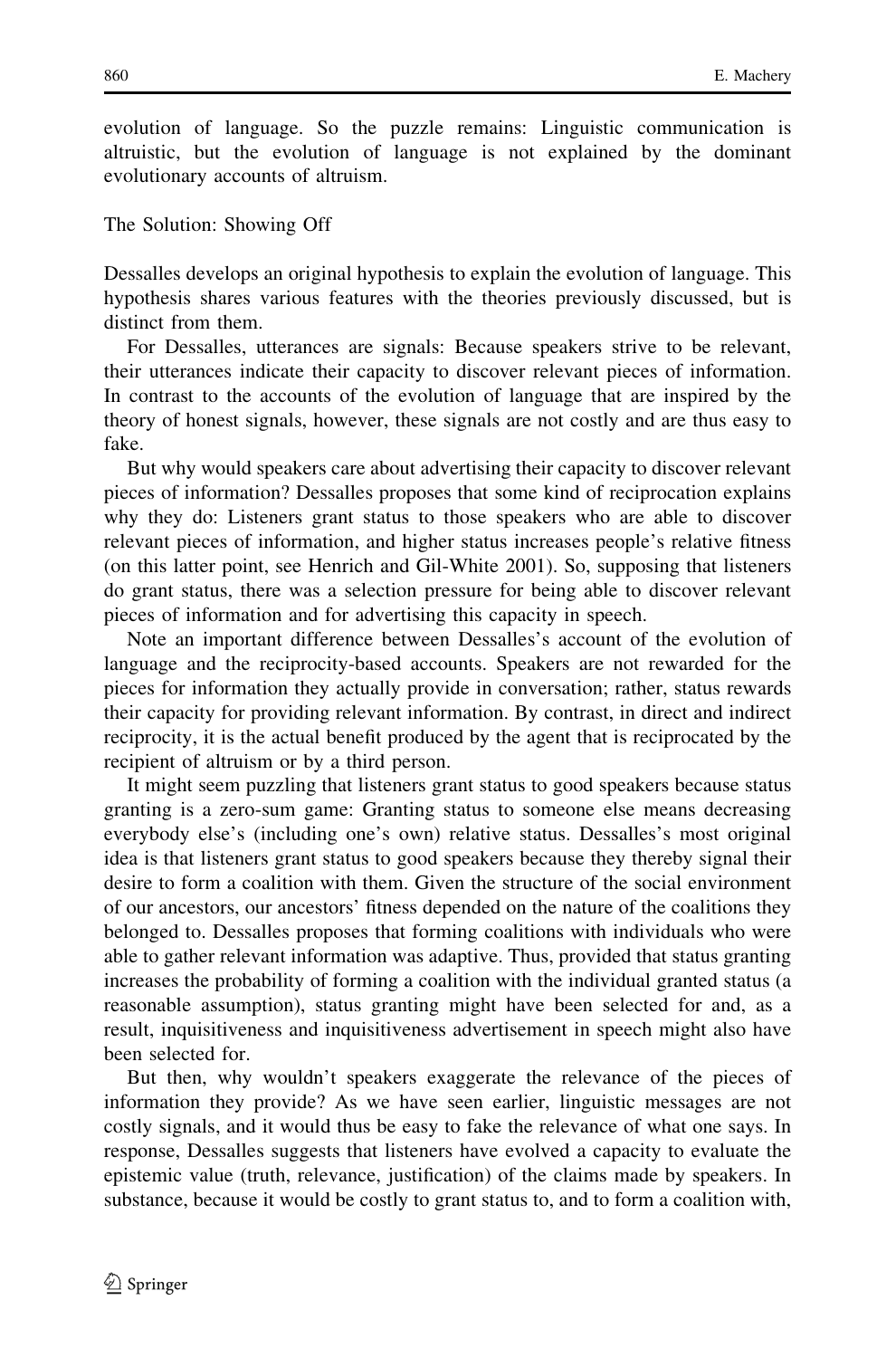<span id="page-10-0"></span>

an individual that is only apparently inquisitive, such a capacity was selected. For Dessalles, this is the proper function of our capacity to reason.<sup>6</sup>

So, why do we speak? We speak to showcase our own inquisitiveness because listeners are disposed to grant status—a fitness-relevant property that we have evolved to desire—to inquisitive individuals in order to indicate to these individuals their desire to form coalitional bonds (Fig. 1).

#### Is Dessalles's Account Supported?

#### Dessalles's Adaptationism

In step with evolutionary psychologists, Dessalles follows Williams (1966) in contending that the design of a trait is evidence that this trait is an adaptation for a specific function. That is, Dessalles takes the fact that a trait is so organized as to produce reliably and efficiently a specific outcome that was arguably fitnessconducive in some specifiable past environment to be evidence that this trait is an adaptation that was selected for producing this specific outcome.

In practice, Dessalles relies on what might be called ''the adaptationist inference to the best explanation''. A hypothesis about the selective pressures acting on the evolution of a trait (and thus about its biological function) is better supported than an alternative hypothesis (be it a competing adaptationist hypothesis, a non-adaptationist hypothesis involving the notion of a byproduct, or a non-evolutionary hypothesis referring, e.g., to learning) if and only if it explains better the properties of the trait to be explained. In marked contrast with Gould and Lewontin (1979), Dessalles contends that when a large number of properties are taken into account, this inferential practice puts strong constraints on the hypotheses one can justifiably hold (for related discussion, see Machery, forthcoming).

In the remainder of this article, I will take this inferential practice for granted, and I will argue that Dessalles's hypothesis about the evolution of language (summarized in ''Dessalles's Hypothesis about the Evolution of Language'') fails to explain four important features of linguistic communication.

 $6$  It won't have escaped the reader that according to this hypothesis, linguistic communication is scientific communication writ large. Dessalles notes the analogy.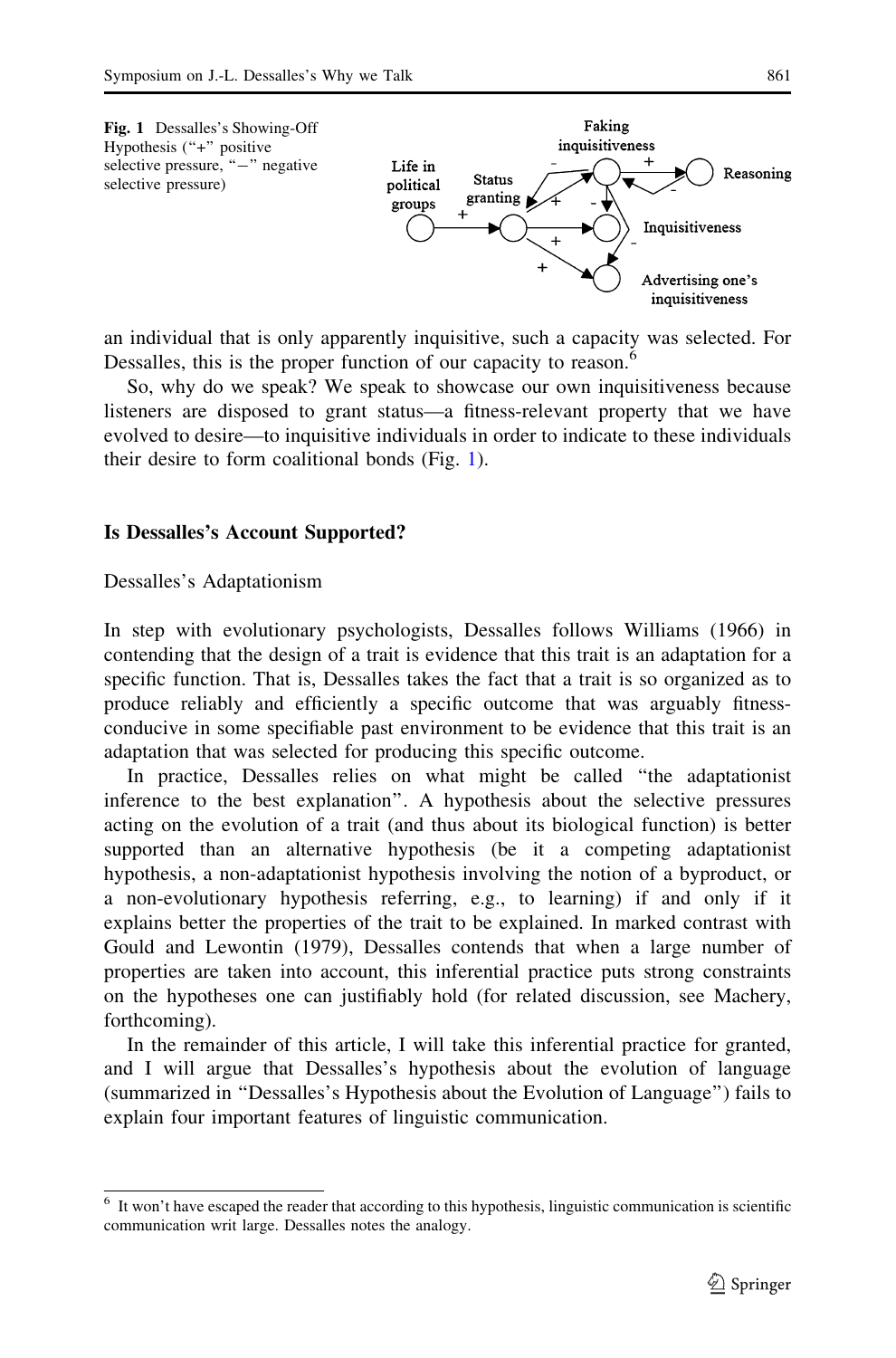### A Gendered Account

One might first wonder whether Dessalles has inadvertently painted a gendered picture of language use. According to Deborah Tannen (1991), male children, but not female children, typically compete to dominate group discussion (by displaying their knowledge and by challenging other speakers). Female children, on the contrary, tend to communicate with friends in small groups or in pairs. It is plausible that the same is true of adult males and females, although to my knowledge relevant evidence is scarce. Now, Dessalles's evolutionary hypothesis assumes that speakers compete to display their inquisitiveness in front of skeptical listeners, a language use that is only characteristic of male speakers if Tannen is right. How could this hypothesis account for the gender differences described by Tannen?

Dessalles could take into account Tannen's work in three different ways. He could first reject Tannen's description of communication among males and females. Alternatively, granting the gender differences noted by Tannen, he could argue that both females and males attempt to showcase their inquisitiveness in communication, but that their display takes gender-specific forms. Dessalles could perhaps speculate that because males and females have long occupied different social roles, different types of inquisitiveness (for instance, an inquisitiveness about different things) have been selected for in males and females. This might explain why males and females display their inquisitiveness differently. Finally, he could argue that language was selected among males and that its presence among females is a by-product of its selection among males. Of these three responses, the second one seems the most plausible, but to make it really plausible, Dessalles would need to flesh it out in much greater detail.

## Gullible Listeners

An important feature of linguistic communication is the gullibility of listeners: Listeners tend to believe what they are told. Gullibility has two distinct sources: People lack the motivation to evaluate the epistemic credentials of what they are told, and they lack the reasoning skills to do it. In this section, I focus on the former source of gullibility, leaving the latter for the next section.

People are rarely motivated to evaluate the epistemic credentials of the information they are presented with. The ease with which urban legends spread provides evidence for this lack of motivation. For instance, in 1975, Newsweek ran a story about children being hurt and killed by goodies filled with glass, broken needles, and razor blades. In 1985, an ABC poll showed that 60% of parents were worried that their children might be victims of such acts (reported in Heath et al. 2001).

Daniel Gilbert's hypothesis that comprehension and belief are a single process provides a plausible explanation for this lack of motivation (Gilbert 1991).<sup>7</sup> According to him, understanding a proposition is, by default, being committed to its truth, while rejecting a proposition involves some additional effort. If critically

 $7$  Thanks to Eric Mandelbaum for this reference.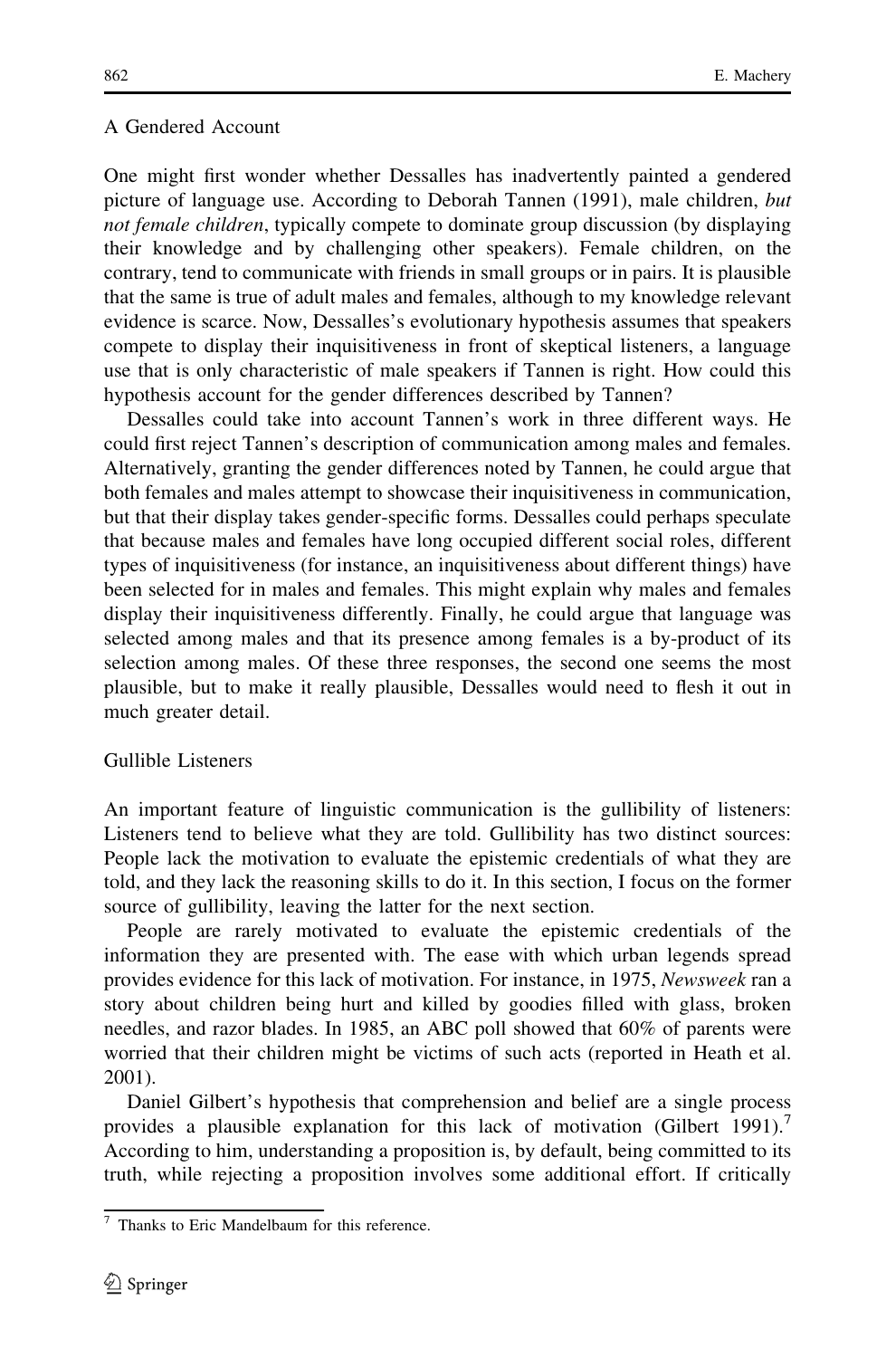scrutinizing a proposition really is effortful, it is not surprising that in most circumstances, people lack the motivation to evaluate speakers critically.

As we saw, according to Dessalles, listeners' capacity to reason is supposed to prevent speakers from exaggerating the relevance of what they say and from disseminating fraudulent information (see Fig. [1\)](#page-10-0). However, if listeners are truly gullible because they are not motivated to evaluate what is said critically, one wonders what keeps speakers in check. And if speakers are not kept in check, listeners are at risk of granting status to, and affiliating with, frauds—certainly not a fitness-conducive behavior.

#### Inept Reasoners

Another aspect of linguistic communication is poorly explained by Dessalles's hypothesis: In addition to lacking motivation, people do not seem to be able to properly evaluate the epistemic credentials of what is said to them.

Forty years of research in psychology have painted a bleak picture of human reasoning skills. Consider, for instance, the extensive research on the Wason selection task (see, e.g., Wason 1968; Cheng and Holyoak 1985). In one version of this task, participants are shown the following four cards:

$$
\begin{array}{|c|c|c|c|}\n\hline\nA & R & 2 & 7 \\
\hline\n\end{array}
$$

They are then asked to determine whether the conditional ''If there is a vowel on one side of a card, then there is an odd number on the other side'' is true by selecting the minimal number of cases. Between 80 and 90% of participants incorrectly choose either the card with A or the cards with A and with 7. This type of mistakes has been replicated with many variants of this experiment (but see below for qualifications).

The Wason selection task is particularly relevant for Dessalles's claim that speakers evolved a reasoning capacity to avoid granting status and concomitant favors to frauds, for this task tests whether people know how to falsify conditional claims. This is precisely the kind of capacity that would allow listeners to keep speakers in check and to distinguish frauds from genuinely inquisitive speakers. Furthermore, people's answers in the Wason selection task suggest that they are disposed to look for evidence supporting assertions (rather than evidence falsifying them.) People's answers in this task are not random. Rather, people answer E and 7 because having a card with E on one side and 7 on the opposite side provides confirmatory evidence for the conditional under consideration. Now, being disposed to look for confirmatory evidence is certainly not the kind of reasoning disposition we'd expect from the skeptical listeners hypothesized by Dessalles.

Reasoning failures are naturally not limited to evaluating the truth of conditionals. People also fare poorly when they are asked to reason about various probabilistic matters (Kahneman et al. 1982). They often judge that a conjunction is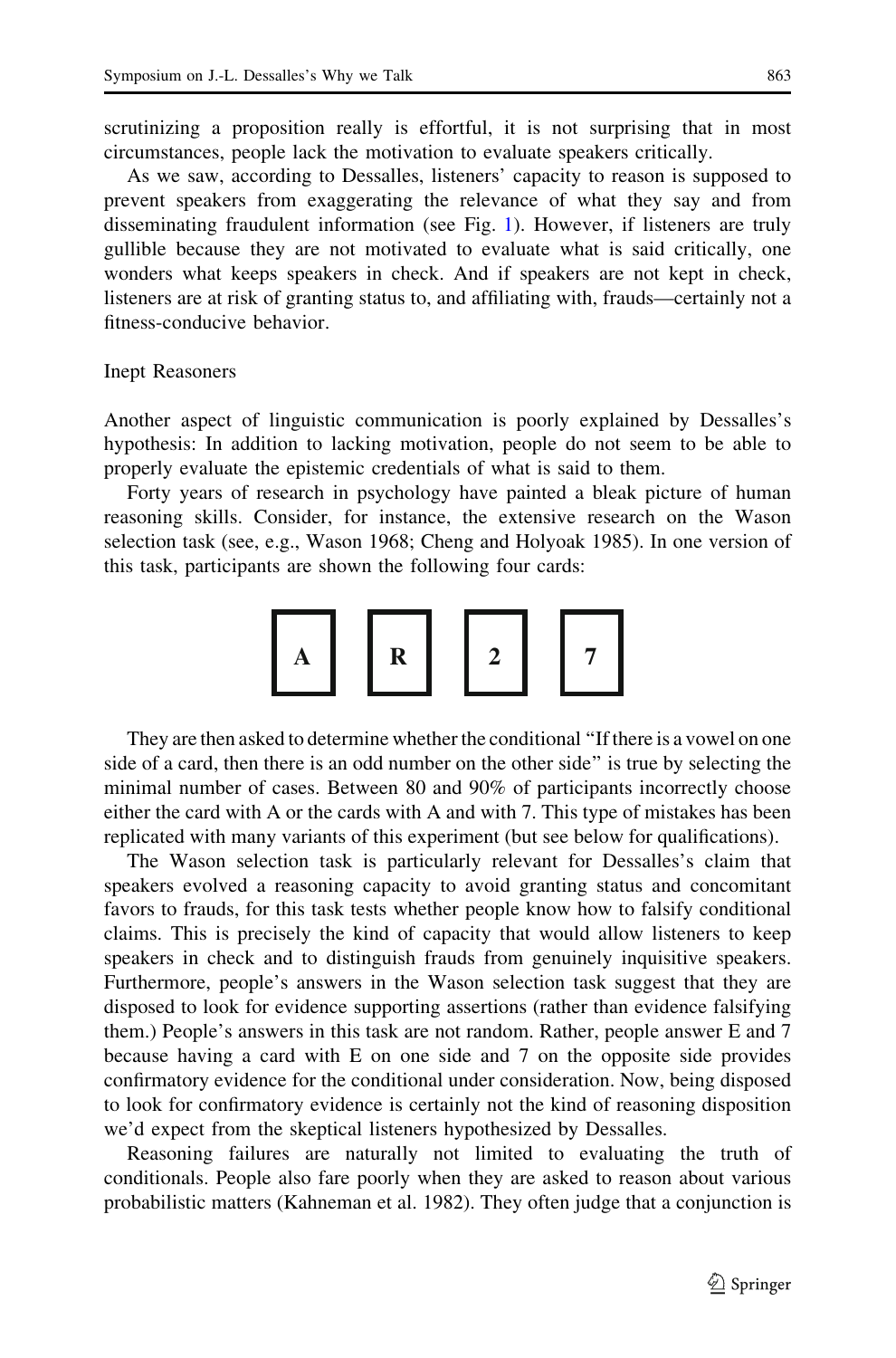more probable than its conjuncts (the conjunction fallacy); they regularly neglect the base rate, when evaluating the probability of a proposition; people's confidence is poorly calibrated, etc.

Reasoning about probabilistic matters is important for distinguishing the credibility of the information we are presented with. To determine whether some information about an event is plausible and should be taken at face value, it seems reasonable to take into consideration the base rate of this type of events.

The systematic failures of human reasoning are poorly explained by Dessalles's evolutionary hypothesis. Again, if listeners grant status and, thereby, favors to individuals who seem inquisitive (viz. who have been able to collect relevant information), they need to be able to distinguish frauds from truly inquisitive minds. But, if their reasoning capacities are poor, how are they to identify frauds?

At this point, there are a few lines of reply available to Dessalles. The common thrust of these replies is that appearances notwithstanding, people are good reasoners. Following some psychologists (e.g., Oaksford and Chater 1994 on the Wason selection task; Hertwig and Gigerenzer 1999 on the conjunction fallacy) and a few philosophers (e.g., Cohen 1981), Dessalles could deny that people actually make reasoning mistakes in the classical experiments on reasoning. For instance, Tversky and Kahneman asked participants to read the following story:

Linda is 31 years old, single, outspoken, and very bright. She majored in philosophy. As a student, she was deeply concerned with issues of discrimination and social justice, and also participated in anti-nuclear demonstrations (1982, 92).

Participants were then asked to rank various ''statements by their probabilities'', including the following three:

- 1. Linda is active in the feminist movement
- 2. Linda is a bank teller
- 3. Linda is a bank teller and is active in the feminist movement.

(3) was typically judged more probable than (1) and (2). Hertwig and Gigerenzer (1999) have argued that appearances notwithstanding, this answer is not erroneous because people interpret (1) and (2) as implicitly negating the other conjunct. Thus, (2) would be taken to mean that Linda is a bank teller who is not active in the feminist movement. Similar arguments have been developed for the other experiments allegedly showing the frailties of the human mind.

Alternatively, Dessalles could concede that participants reason poorly in these experiments, while contending that people's reasoning fares well in real life (particularly, in real conversational situations) and in experiments that are ecologically more valid. People's mistakes would then be imputed to the ecologically invalid experimental conditions, and not to people's poor reasoning capacities. A few psychologists and cognitive scientists have defended such a line (e.g., Sperber et al. 1995). Particularly, Gigerenzer and colleagues have argued that human probabilistic reasoning is successful when the information is presented as natural frequencies, which is, as it were, the native format of probabilistic information for the human mind (Gigerenzer and Hoffrage 1995).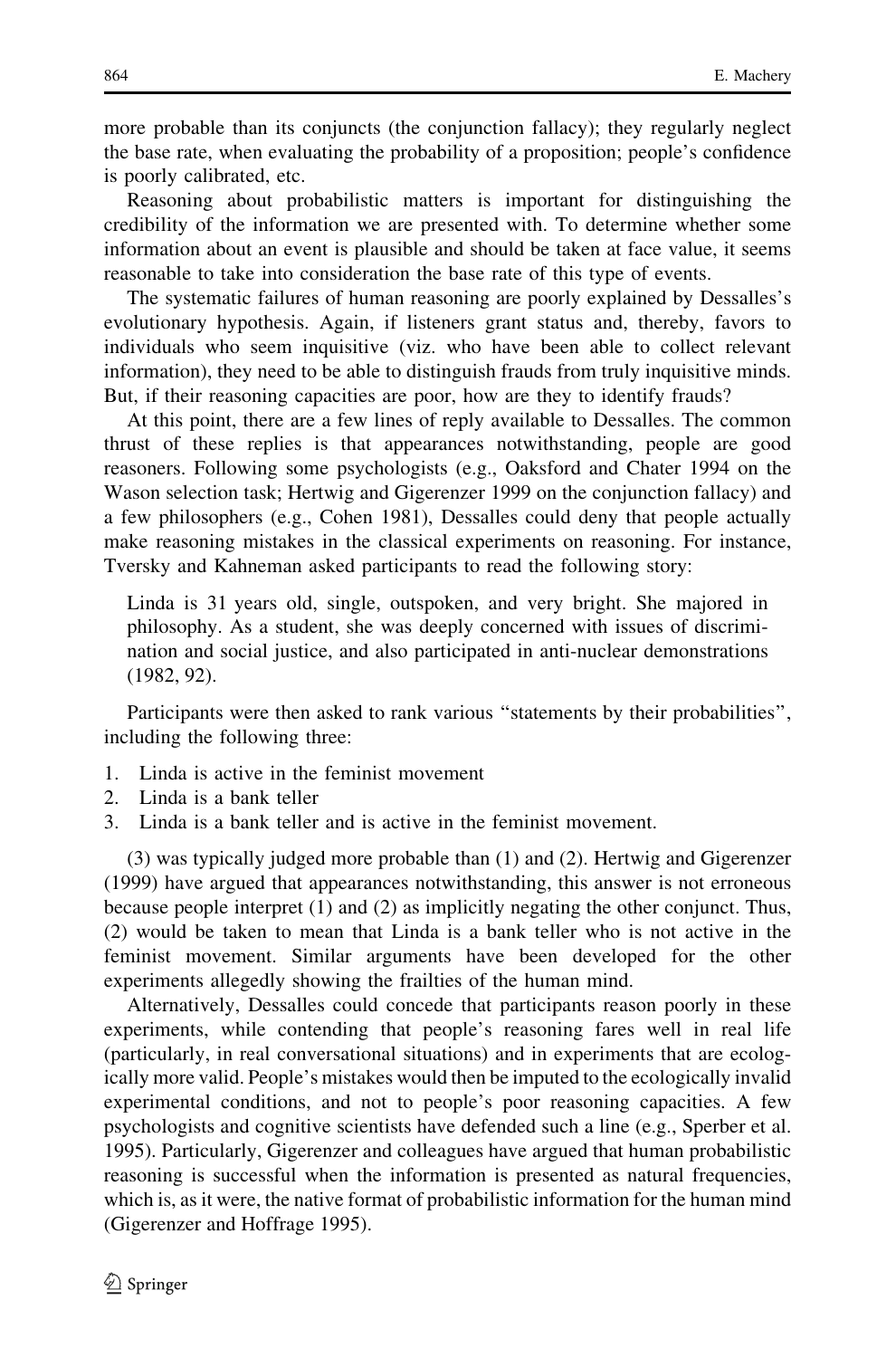Finally, Dessalles could reply that these experiments show that reasoning capacities are indeed limited, but that people's limited reasoning abilities are sufficient for distinguishing frauds from genuine inquisitive minds.

The issues touched upon in the previous paragraphs are obviously intricate, and there is more to be said than space allows for here. The short reply is that even if people are better reasoners than the experiments mentioned above suggest, it is dubious that they have the reasoning skills needed to identify anything but the less skillful frauds in conversational settings.

Too Much Chitchat with our Friends and Relatives

The last problem for Dessalles's hypothesis derives from the observation that in a typical conversation, speakers are often neither interested in transmitting information to their interlocutors nor in showcasing their inquisitiveness. Much of our conversation consists indeed in chitchatting.<sup>8</sup> We often talk about the weather, about unremarkable events in our lives, even about things that are common knowledge between interlocutors. It is hard to believe that when we do so, we are motivated by a desire to showcase our inquisitiveness in order to be granted status.

Jakobson (1960) has highlighted the phatic function of some linguistic expressions. Every language has linguistic expressions whose function is to establish and further communication between interlocutors. Expressions like ''you see'' and ''you know what I mean'' illustrate these linguistic tools. We also use nonlinguistic tools, such as gestures and eye contact, to fulfill this function. Even more important is the fact that much of human linguistic communication *only* happens to fulfill this function. That is, much human conversation only happens to establish contacts between people.

In addition, much of human conversation takes place between affiliates, not between potential associates in coalitional ventures. People mostly talk with their kin, their friends, and their acquaintances. By contrast, Dessalles's account of the evolution of language seems to predict that much of human linguistic communication should take place between, if not complete strangers, at least people who are not already affiliates. After all, for Dessalles, the point of talking is to advertise one's value as a coalitional partner, and the point of listening is to decide whether one is willing to form a coalition with the speaker.

The fact that we typically talk to affiliates is related to the typical triviality of human communication. In a typical conversation, people do not attempt to showcase their inquisitiveness because their interlocutors are not engaged in conversation to evaluate them. Rather, people talk only to signal to each other that they remain affiliates. This is, I believe, the key insight behind Dunbar's (1996) grooming hypothesis about the evolution of language.

The fact that we are so keen to talk to our affiliates and that we so often do not feel compelled to showcase our inquisitiveness is evidence against Dessalles's hypothesis. If Dessalles were correct, people should have little interest in talking

 $8$  Dessalles is aware of this, but, puzzlingly, he does not seem to view this as a problem for his hypothesis.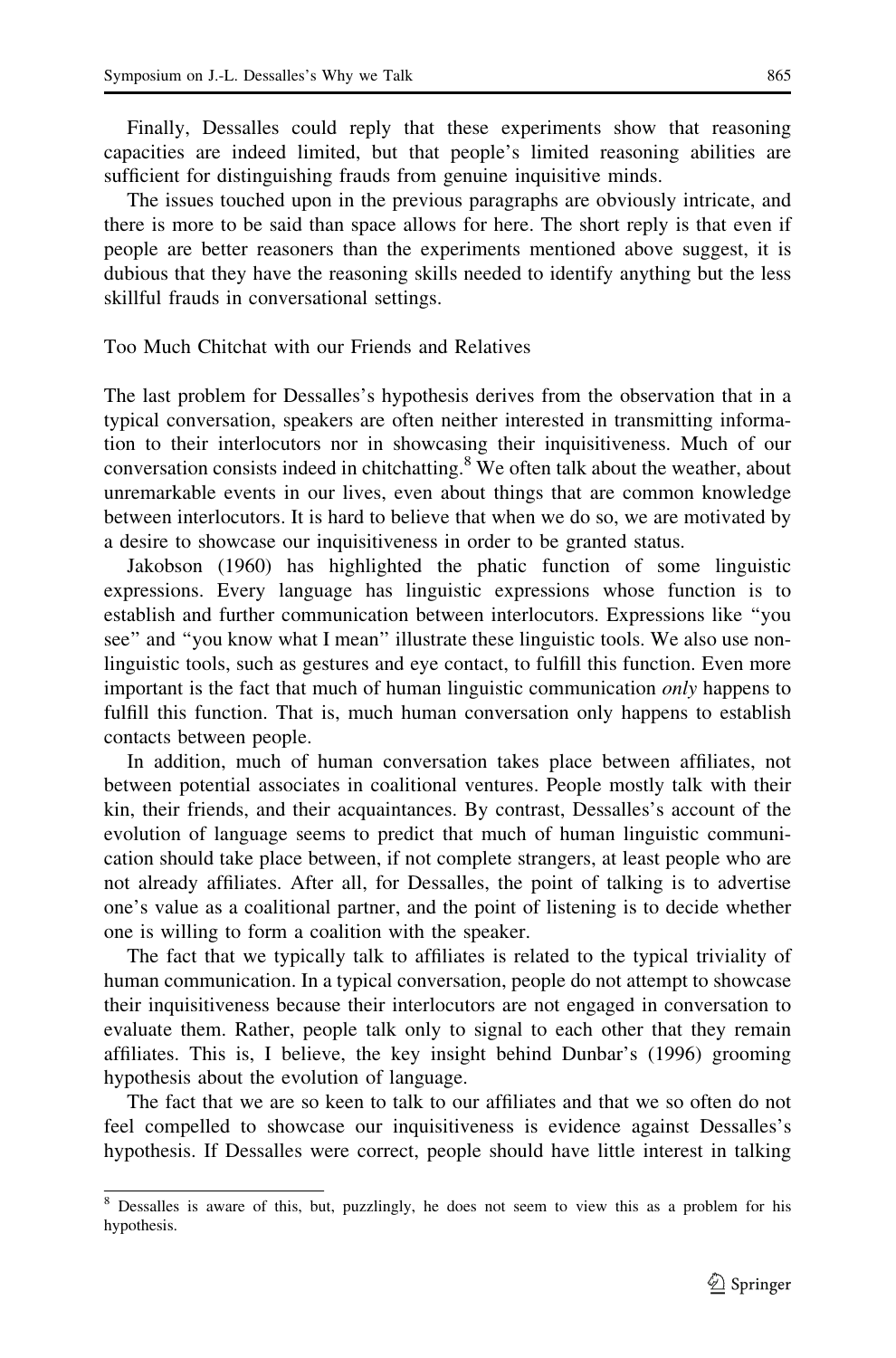with people with whom they have already formed bonds, and they should be motivated to communicate important pieces of information. Furthermore, people's motivation to engage in conversation should be a decreasing function of the existing strength of their affiliation with interlocutors: People should be more motivated to speak with strangers than with acquaintances; they should be more motivated to speak with acquaintances than with friends; and they should be more motivated to speak with friends than with relatives. Noteworthily, in a scientific conference or in a social gathering, speakers are often so motivated: People want to impress with their brilliant conversational skills those people with whom they are not connected. It is plain however that much of human conversation is not like this.

#### Conclusion

So, do we talk to be relevant? We certainly do, at least sometimes. We sometimes do want to impress potential partners in coalitional ventures. Look at conference banquets or social gatherings! But it is dubious that this fact explains the evolution of language. Many important features of human linguistic communication would be utterly mysterious if Dessalles's hypothesis were correct. So, why do we speak? The honest answer is, I don't know.

#### References

Alexander RD (1987) The biology of moral systems. Aldine de Gruyter, New York

- Boyd R, Richerson PJ (1988) The evolution reciprocity in sizable groups. J Theor Biol 132:337–356. doi: [10.1016/S0022-5193\(88\)80219-4](http://dx.doi.org/10.1016/S0022-5193(88)80219-4)
- Cheng PW, Holyoak KJ (1985) Pragmatic reasoning schemas. Cognit Psychol 17:391–416. doi[:10.1016/](http://dx.doi.org/10.1016/0010-0285(85)90014-3) [0010-0285\(85\)90014-3](http://dx.doi.org/10.1016/0010-0285(85)90014-3)
- Cohen LJ (1981) Can human irrationality be experimentally demonstrated? Behav Brain Sci 4:317–370 Dunbar RIM (1996) Grooming, gossip and the evolution of language. Faber and Faber, London
- Gigerenzer G, Hoffrage U (1995) How to improve Bayesian reasoning without instruction: frequency formats. Psychol Rev 102:684–704. doi[:10.1037/0033-295X.102.4.684](http://dx.doi.org/10.1037/0033-295X.102.4.684)
- Gilbert DT (1991) How mental systems believe. Am Psychol 46:107–119. doi[:10.1037/0003-066X.46.2.](http://dx.doi.org/10.1037/0003-066X.46.2.107) [107](http://dx.doi.org/10.1037/0003-066X.46.2.107)
- Gould SJ, Lewontin RC (1979) The spandrels of San Marco and the Panglossian paradigm: a critique of the adaptationist programme. Proc R Soc Lond B Biol Sci 205:581–598
- Hamilton WD (1964) The genetical evolution of social behaviour I and II. J Theor Biol 7:1–52. doi: [10.1016/0022-5193\(64\)90038-4](http://dx.doi.org/10.1016/0022-5193(64)90038-4)
- Heath C, Bell C, Sternberg E (2001) Emotional selection in memes: the case of urban legends. J Pers Soc Psychol 81:1028–1041. doi:[10.1037/0022-3514.81.6.1028](http://dx.doi.org/10.1037/0022-3514.81.6.1028)
- Henrich J, Gil-White F (2001) The evolution of prestige: freely conferred deference as a mechanism for enhancing the benefits of cultural transmission. Evol Hum Behav 22:165–196. doi[:10.1016/S1090-](http://dx.doi.org/10.1016/S1090-5138(00)00071-4) [5138\(00\)00071-4](http://dx.doi.org/10.1016/S1090-5138(00)00071-4)
- Hertwig R, Gigerenzer G (1999) The ''conjunction fallacy'' revisited: how intelligent inferences look like reasoning errors. J Behav Decis Making 12:275–305. doi[:10.1002/\(SICI\)1099-0771\(199912\)12:4](http://dx.doi.org/10.1002/(SICI)1099-0771(199912)12:4%3c275::AID-BDM323%3e3.0.CO;2-M)\ [275::AID-BDM323](http://dx.doi.org/10.1002/(SICI)1099-0771(199912)12:4%3c275::AID-BDM323%3e3.0.CO;2-M)>3.0.CO;2-M
- Jakobson R (1960) Linguistics and poetics. In: Sebeok TA (ed) Style in language, pp 350–377. Wiley, New York
- Kahneman D, Slovic P, Terversky A (eds) (1982) Judgment under uncertainty: heuristics and biases. Cambridge University Press, New York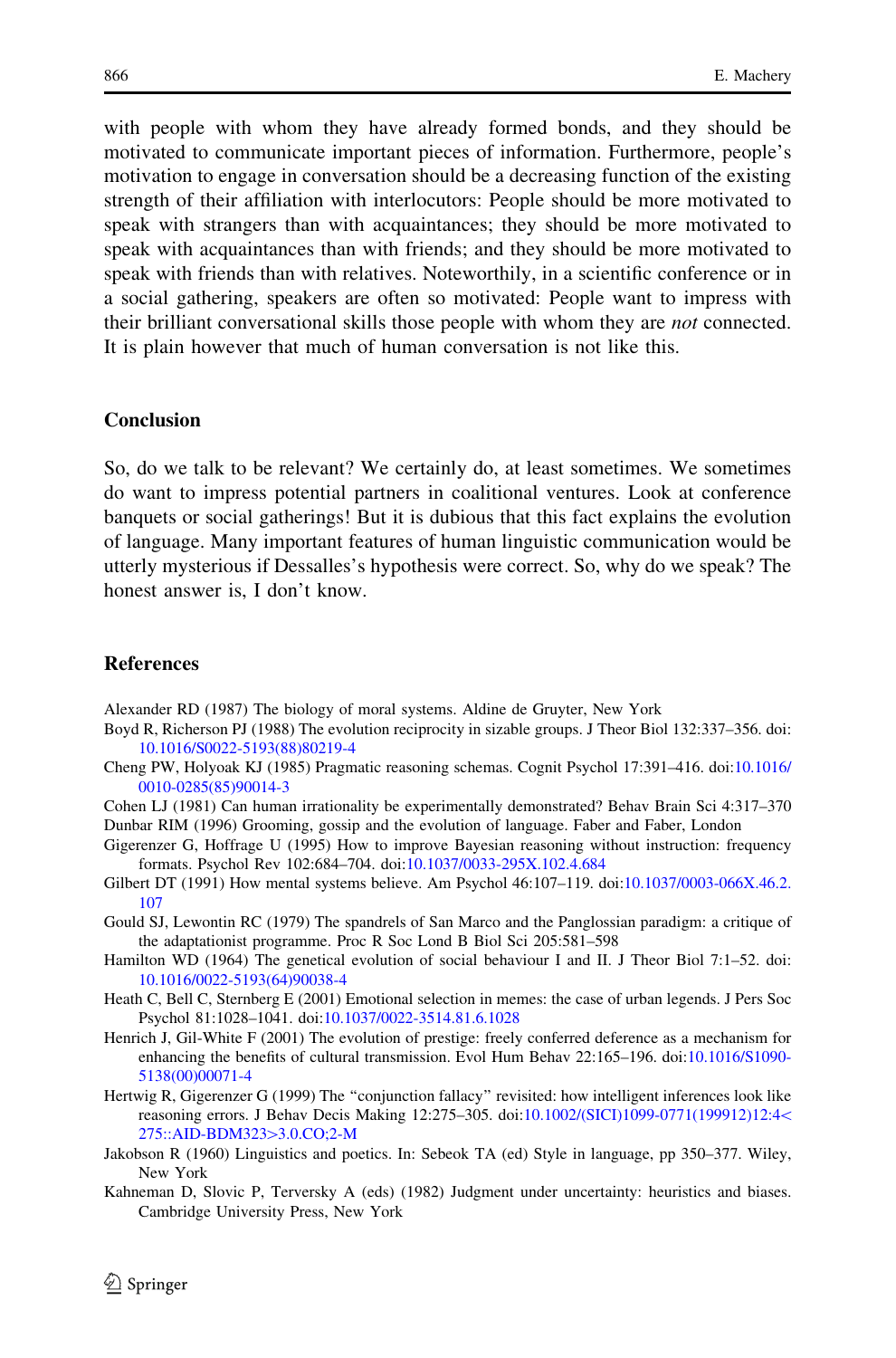- LeBas NR, Hockham LR (2005) An invasion of cheats: the evolution of worthless nuptial gifts. Curr Biol 15:64–67
- Machery E (2009) Discovery and confirmation in evolutionary psychology. In: Prinz J (ed) Oxford handbook of philosophy of psychology. Oxford University Press, Oxford (forthcoming)
- Milinski M (1987) Tit-for-tat in sticklebacks and the evolution of cooperation. Nature 325:433–437. doi: [10.1038/325433a0](http://dx.doi.org/10.1038/325433a0)
- Nowak MA, Sigmund K (2005) Evolution of indirect reciprocity. Nature 437:1291–1298. doi[:10.1038/](http://dx.doi.org/10.1038/nature04131) [nature04131](http://dx.doi.org/10.1038/nature04131)
- Oaksford M, Chater N (1994) A rational analysis of the selection task as optimal data selection. Psychol Rev 101:608–631. doi:[10.1037/0033-295X.101.4.608](http://dx.doi.org/10.1037/0033-295X.101.4.608)
- Sperber D, Cara F, Girotto V (1995) Relevance theory explains the selection task. Cognition 57:31–95. doi[:10.1016/0010-0277\(95\)00666-M](http://dx.doi.org/10.1016/0010-0277(95)00666-M)
- Tannen D (1991) You just don't understand: women and men in conversation. William E. Morrow and Company, New York

Trivers RL (1971) The evolution of reciprocal altruism. Q Rev Biol 46:35–57. doi[:10.1086/406755](http://dx.doi.org/10.1086/406755)

- Wason P (1968) Reasoning about a rule. Q J Exp Psychol 20:273–281. doi:[10.1080/14640746808400161](http://dx.doi.org/10.1080/14640746808400161) Williams GC (1966) Adaptation and natural selection. Princeton University Press, Princeton
- Zahavi A (1975) Mate selection: a selection for a handicap. J Theor Biol 53:205–214. doi:[10.1016/0022-](http://dx.doi.org/10.1016/0022-5193(75)90111-3) [5193\(75\)90111-3](http://dx.doi.org/10.1016/0022-5193(75)90111-3)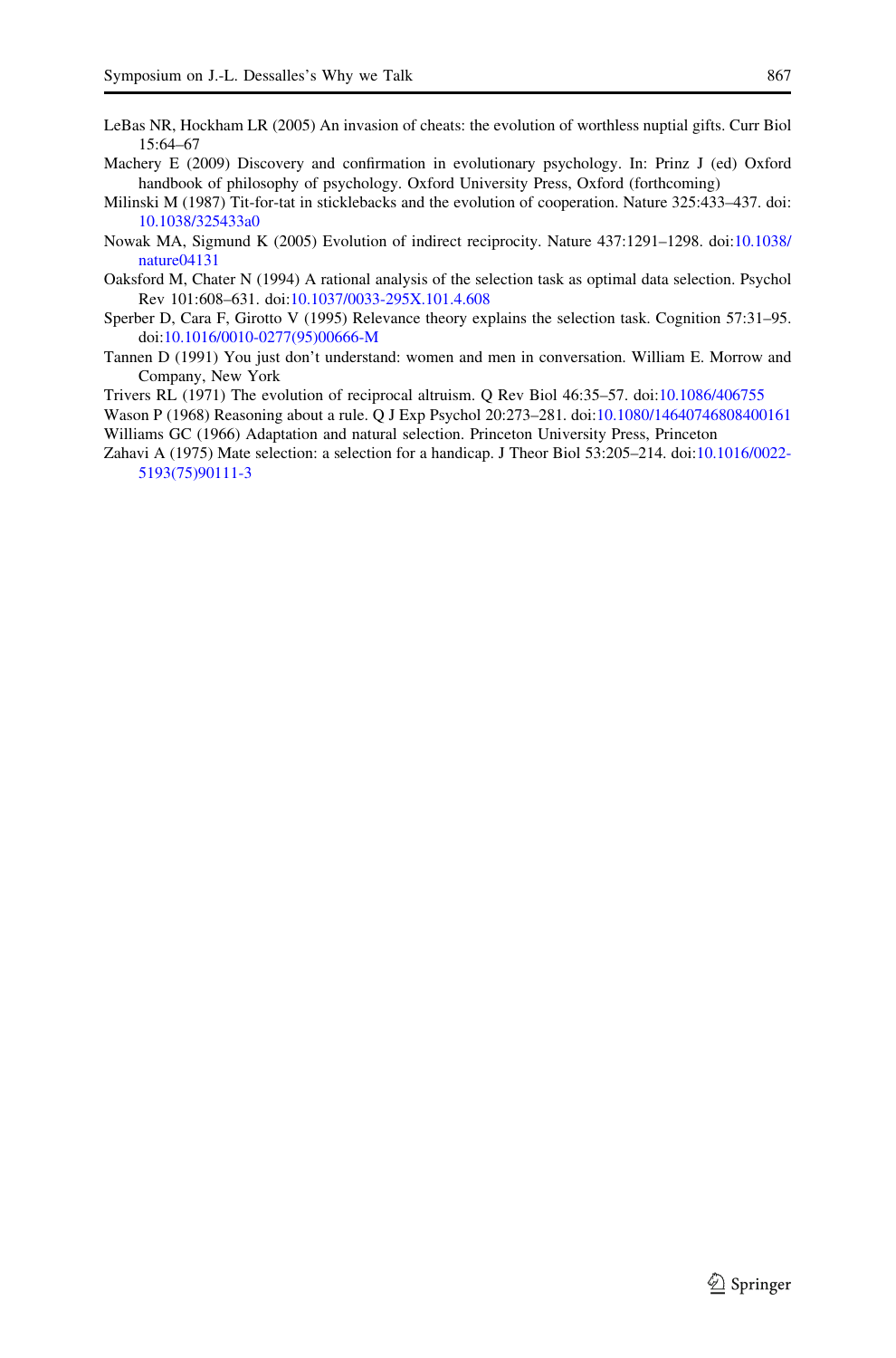# Robustness, optimality, and the handicap principle

# J. McKenzie Alexander

Department of Philosophy, Logic and Scientific Method, London School of Economics and Political Science

In 1980, the British gothic rock band Bauhaus released their debut album In the Flat Field. Track six, entitled ''Small Talk Stinks'', complained about the meaninglessness of conversation among the middle class. Although I suspect it wasn't intentional, in that song Peter Murphy identified a curious phenomenon: the human ability to communicate vastly exceeds that of any other species on the planet, and most of the time we seem to waste it. For when we reflect upon the content of our conversations, many of them, ultimately, seem to be about not much of anything.

Surprisingly, the fact that so much of our conversation seems to be about not much of anything is, according to Dessalles (2007), the answer to the question of why language evolved:

If evolution endowed us with language and the cognitive means associated with it, it was not for the purpose of speculating about the world into which we have been brought, of collaborating on the building of bridges or rockets or even devising systems of mathematics. It was so that we could chat. (Dessalles 2007, p. 269)

The last sentence must be taken quite literally: evolution endowed humans with the ability to speak not because of the benefits conferred by exchanging information, or theorizing, or constructing explanations of events, but so that we could primarily engage in idle banter (for signalling and social bonding purposes). This is a startling, and counterintuitive, claim.

Of course, saying that something is counterintuitive hardly constitutes an argument against it: many of our intuitions are misleading if not flat-out wrong. (Think of how much effort it takes to stop thinking of the world in Aristotelean terms.) But a counterintuitive claim compels us to take a very close look at the reasons given in support of it. I shan't go through all of the reasons why Dessalles thinks that chatting is the ultimate factor lurking behind the evolution of language, but I will examine three core elements of his argument:

- 1. His political model of the evolution of language;
- 2. The claim that evolution selects for locally optimal outcomes, and that language is locally optimal for some adaptive function;
- 3. The claim that Zahavi's Handicap Principle poses a problem for the evolution of human language, and that the notion of conversational relevance (and the cost of being relevant) provides a solution.

In doing so, I will argue for the following: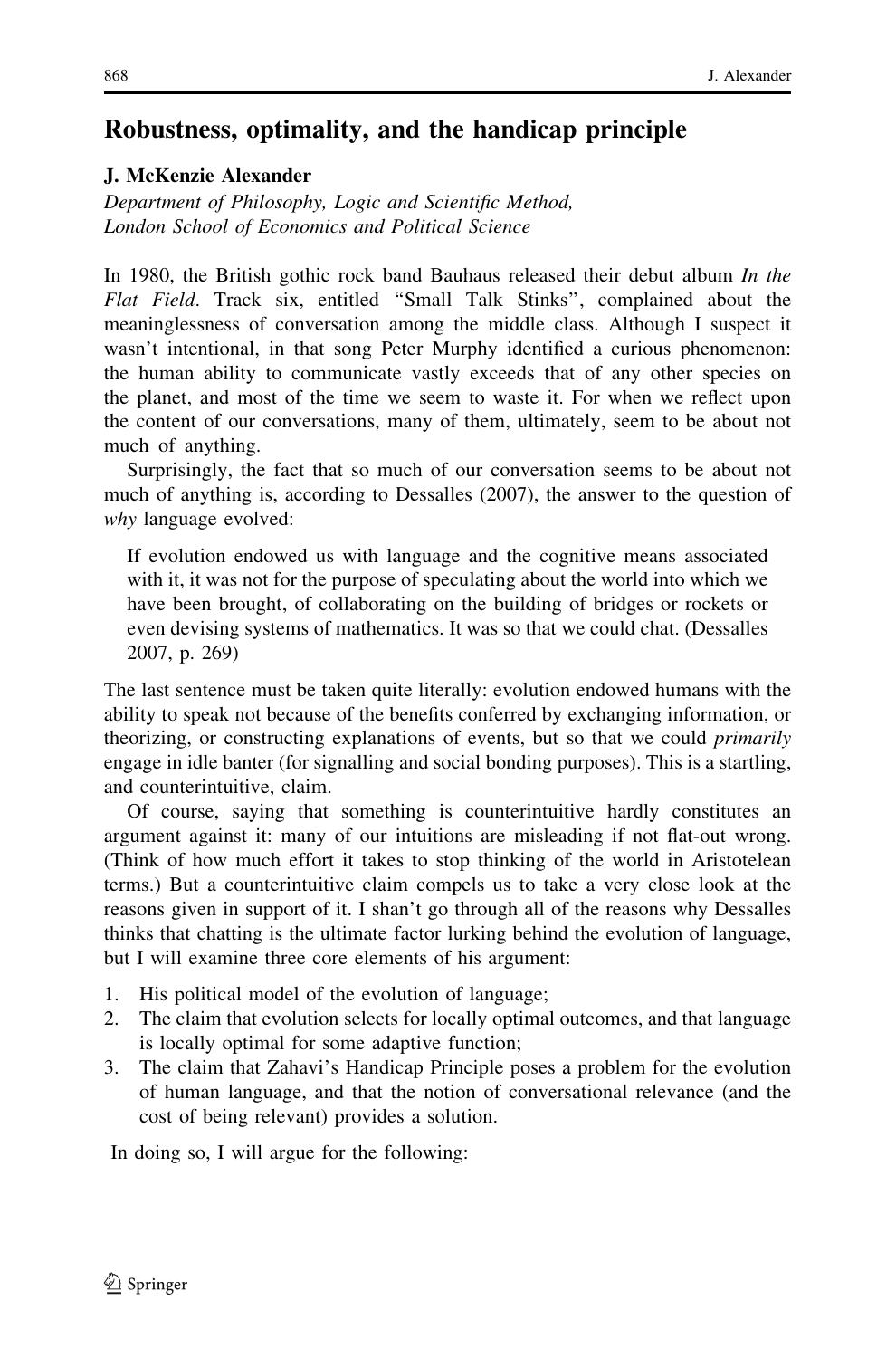- 1. That the political model of the evolution of language is not robust;
- 2. That evolution need not select locally optimal outcomes, and that consideration of the evolutionary dynamics of sender–receiver games gives us little reason to think that language need be locally optimal for some adaptive function;
- 3. That recent work on the evolution of signalling systems challenges the view that honest and reliable signals can only exist if they are costly, and hence Zahavi's Handicap Principle may not pose a problem for the evolution of human language.

The upshot is that we are left uncertain as to what extent Dessalles's account is ultimately supported. I argue that, although it may very well be true that language evolved, in part, because of the benefits brought about by chatting, that it is too hasty at this point to suggest that such benefits are the primary reason language evolved.

#### The political origins of language

Dessalles suggests that idle banter is a way for people to signal their quality as information detectors. Being good at ''small talk'' reflects people's ability to report on potential changes in, and salient features of, the surrounding environment. Sterling conversationalists win prestige within their group, thereby increasing their social status. However, in order to avoid the problem of people exaggerating the salience of the situation of which they speak, ''[h]earers try to assess accurately the quality of the information presented to them so as to 'reward' it properly through the granting of status'' (Dessalles 2007, p. 339). People with a higher status are considered to receive a fitness enhancement as a consequence.

Why does Dessalles call his model of the evolution of language a *political* model? The reason is that we are evolved from social primates, and naturally form coalitions for protection and existence. Which groups we choose to associate with, and whom we choose to let into our group, can be viewed as a kind of political act. Given this, ''[s]ince belonging to a coalition is of such vital importance for individuals, what are the criteria on which they choose each other?'' (Dessalles 2007, p. 347). We know, through the work of Franz de Waal and others, that chimpanzees pick members to belong to their coalitions based on physical size and strength. This makes sense because chimpanzee coalitions tend to be small so adding a single individual can make the difference between a successful or unsuccessful competition between coalitions. However, we probably use a different criterion, since our group sizes tend to be sufficiently large that adding a single person would be unlikely to make a considerable difference. Dessalles proposes that we consider the ability to be relevant as an important criterion for group membership.

Given that we know relatively little about the conditions under which language evolved, it would be nice if Dessalles's model was *robust*, as this would show that the particular assumptions made do not matter much.<sup>9</sup> This notion of robustness is taken from population biology:

<sup>&</sup>lt;sup>9</sup> Weisberg (2006) provides a nice example of robustness analysis regarding the Volterra Principle.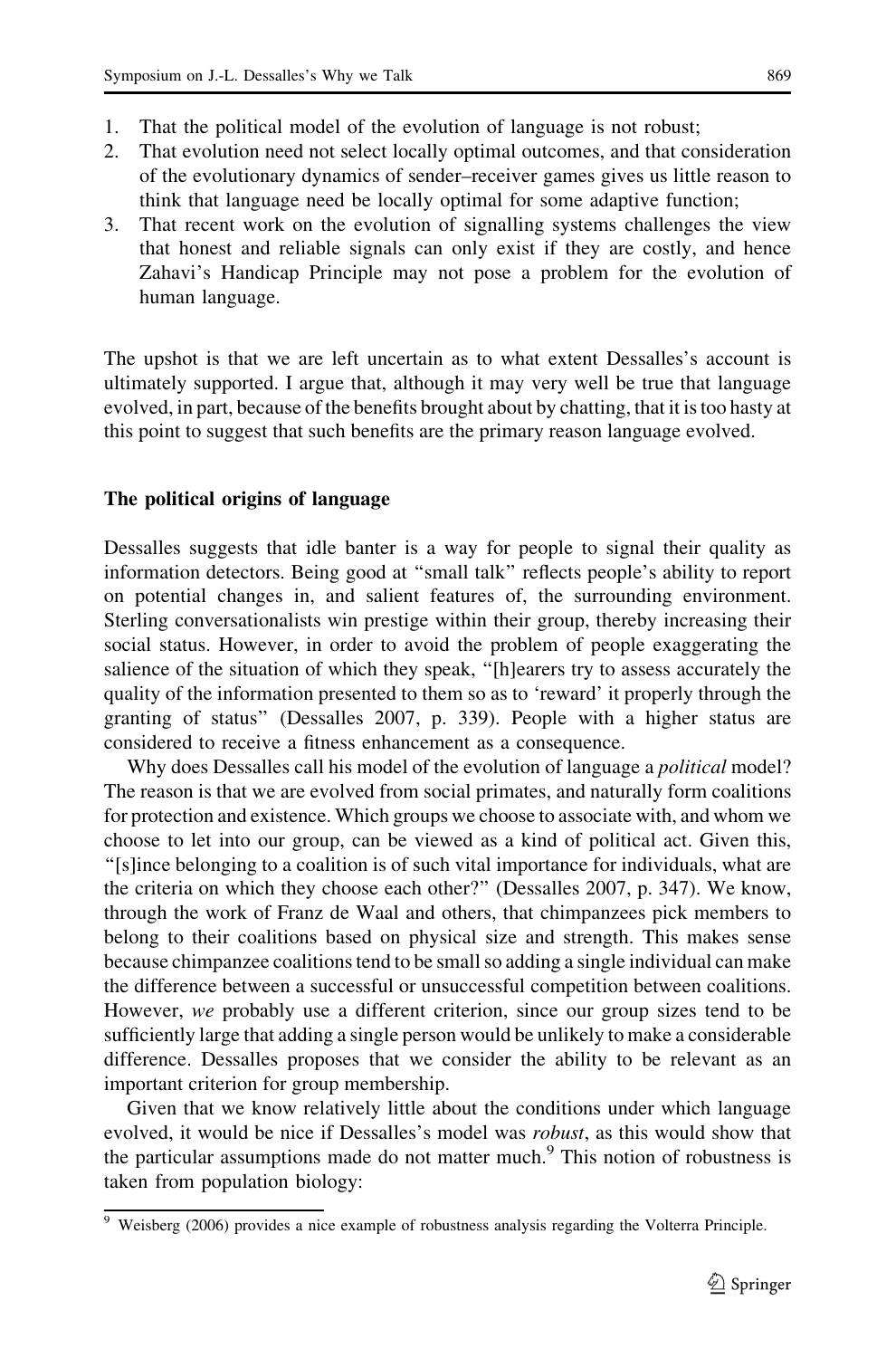we attempt to treat the same problem with several alternative models each with different simplifications but with a common biological assumption. Then, if these models, despite their different assumptions, lead to similar results, we have what we can call a robust theorem that is relatively free of the details of the model. Hence our truth is the intersection of independent lies. (Levins 1984, p. 20)

Consider the following agent-based implementation of Dessalles's political model of language formation, drawn heavily from Dessalles (1999):

- Each agent  $a_i$  possesses two traits:  $g_i^1 \in [0, 1]$ , which measures the propensity to "speak relevantly" about some issue, and  $g_i^2 \in [0,1]$ , which measures the propensity of the agent to bestow status upon another person when they speak relevantly $10$ .
- Each agent  $a_i$  has an inherent base ability  $q_i \in [0, 1]$  to speak relevantly.
- We begin with a population  $P = \{a_1, a_N\}$ . For every round of interactions except the very first, we partition  $P$  into a set of coalitions  $C$ .
- Each person  $a_i$  in the population is paired with k other people at random, with preference given to interacting with members from her own coalition  $C_i$  (if  $a_i$ ) and  $a_j$  belong to the same coalition, then  $C_i = C_j$ .<sup>11</sup> Let  $\eta_i^t = \{a_{i_1}^t, a_{i_k}^t\}$  denote the people with whom  $a_i$  is paired with at time t. For each member  $a_j \in \eta_i^t$ , the following takes place:
	- 1.  $a_i$  tries to speak relevantly with  $a_j$ . Agent  $a_i$  succeeds with probability  $g_i^1$ .
	- 2. If  $a_i$  speaks relevantly with  $a_j$ , then  $a_j$  benefits by  $G$   $q_i$   $g_i^1$  (where  $G$  is a global constant) and  $a_i$  incurs a cost of  $C_1$   $q_i$   $g_i^1$ .
	- 3. If  $a_i$  spoke relevantly, then  $a_i$  may bestow status upon  $a_i$ . He does so with probability  $g_j^2$ .
	- 4. If  $a_j$  rewards  $a_i$  with status, then  $a_i$  receives a status increase of R  $g_j^2$   $q_i$   $g_i^1$ (where  $R$  is a global constant set at the beginning of the simulation) and  $a_i$ incurs a cost of  $C_2$   $g_j^2$   $q_i$   $g_i^1$ .
- After all interactions have taken place, a round of ''coalition competitions'' takes place as described in Dessalles (1999).
- Each agent appearing in a nondegenerate coalition has her status multiplied by the relative aptitude of her coalition (see H7, in Dessalles 1999).
- After all agents in the model have had all of their interactions, we replicate agents using a Moran process.

Define the *fitness* of  $a_i$  at the end of generation t to be the sum of all costs, benefits, and status increases received by the agent over the last period. Let the status of the agent at the end of generation  $t$  simply be the sum of all the status awarded to him

<sup>10</sup> Superscripts denote indexes rather than exponents.

 $11$  Given the dynamics of coalition formation, it is possible that some coalitions will be degenerate (i.e., containing only one member). When a coalition is degenerate, the people with whom  $a_i$  is paired are drawn uniformly from  $P\setminus\{a_i\}$ . (And it is allowed for  $a_i$  to interact with the same person more than once.) If coalition  $C_i$  is not degenerate, then *each* of the k interactions for  $a_i$  is determined as follows:  $a_i$  is paired with someone drawn uniformly from  $C_i \setminus \{a_i\}$  with probability 0.6, and otherwise with someone drawn uniformly from  $P \setminus \{a_i\}.$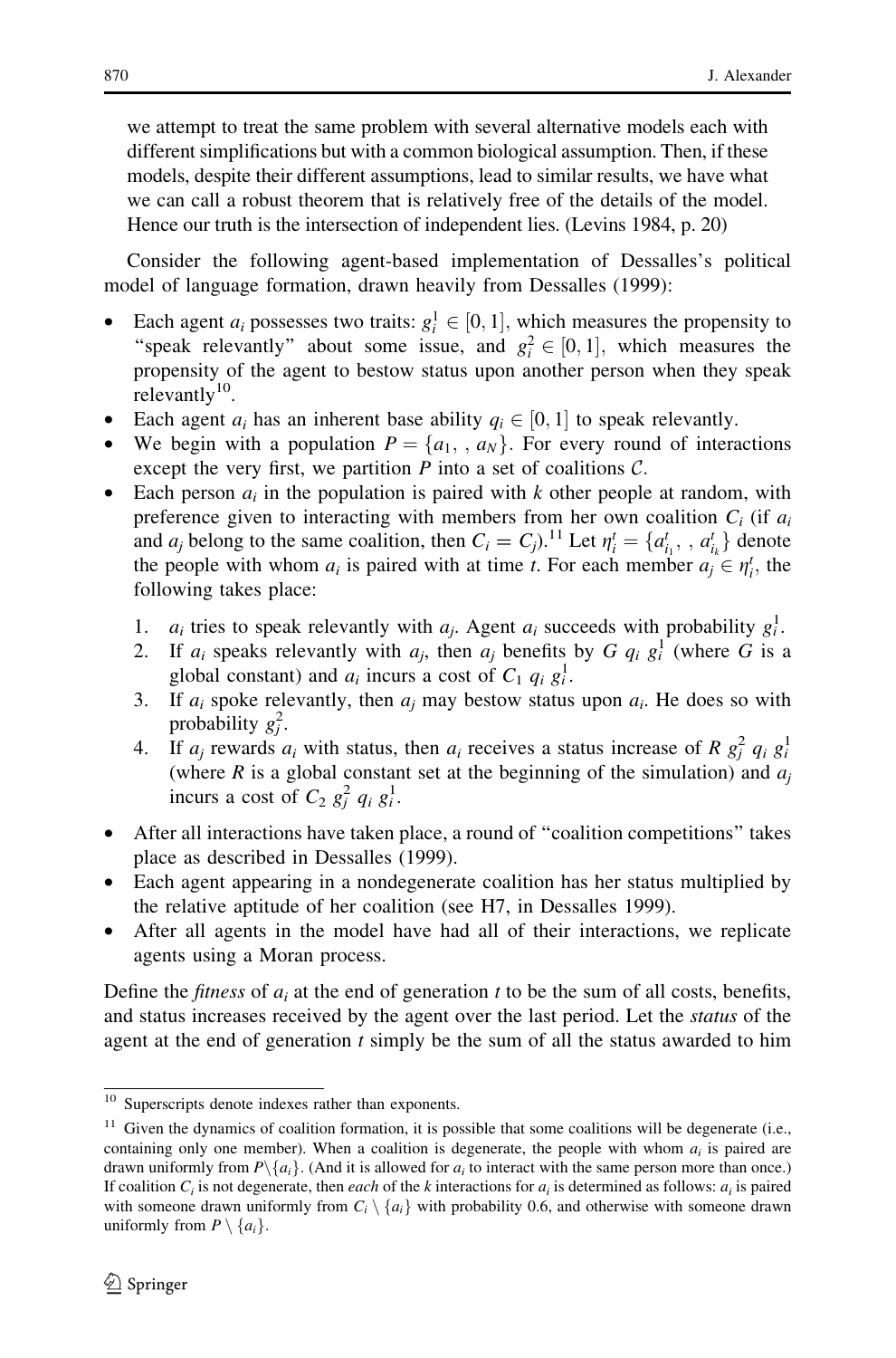

Fig. 1 Time-series plot of the mean values of  $g<sup>1</sup>$  and  $g<sup>2</sup>$  for the population in the agent-based variant of Dessalles' political model for the origin of language. Population size of 150,  $(G, R, C_1, C_2) = (2,2,1,1)$ , and three interactions initiated by each agent in each round

by others as a result of his interactions. The status is thus a separate quantity from the fitness of the agent, but the status of the agent contributes to the agent's fitness.

A Moran process is often used for modeling evolutionary dynamics in finite, unstructured populations. At time  $t$ , each individual  $a_i$  is assumed to have a nonnegative fitness  $f_i$ , with at least one individual possessing a positive fitness.<sup>12</sup> Fitness are converted into replication probabilities through normalization: the probability that  $a_i$  will replicate is simply  $\frac{f_i}{\sum_i f_j}$ . One individual, say  $a_i$ , is selected at random for replication and another individual, say  $a_j$ , is selected at random, removed from the population, and replaced by a clone of  $a_i$ .<sup>13</sup> A Moran process has two useful properties: first, it keeps the size of the population fixed. Second, it is a useful evolutionary dynamic because one can establish analytic results concerning its long-term convergence behaviour.<sup>14</sup>

Figure 1 illustrates the outcome of one simulation in the agent-based political model of the evolution of language. Notice that, in contrast to the result reported in Why We Talk (see Fig. [2](#page-21-0)) we do not get convergence to a 100% "communication level". What we see, rather, is that the average value of  $g<sup>1</sup>$  in the population, representing the probability of people speaking relevantly in an interaction, initially

<sup>12</sup> Because individuals incur a cost when they attempt to speak relevantly, I assume all agents have a baseline fitness of 3. This insures that even if someone chooses to speak relevantly to others, and receives no benefit or status increase, he still has a positive fitness.

<sup>&</sup>lt;sup>13</sup> Here, I shall assume that  $a_i$  is selected using a uniform probability distribution over the entire population.

<sup>&</sup>lt;sup>14</sup> Pawlowitsch (2007a) models the evolution of a proto-language in a finite population using a Moran process and shows that ''efficient proto-languages are the only strategies that are protected by selection.'' See also the discussion below in ''Lewis sender-receiver games as a model of the evolution of language''.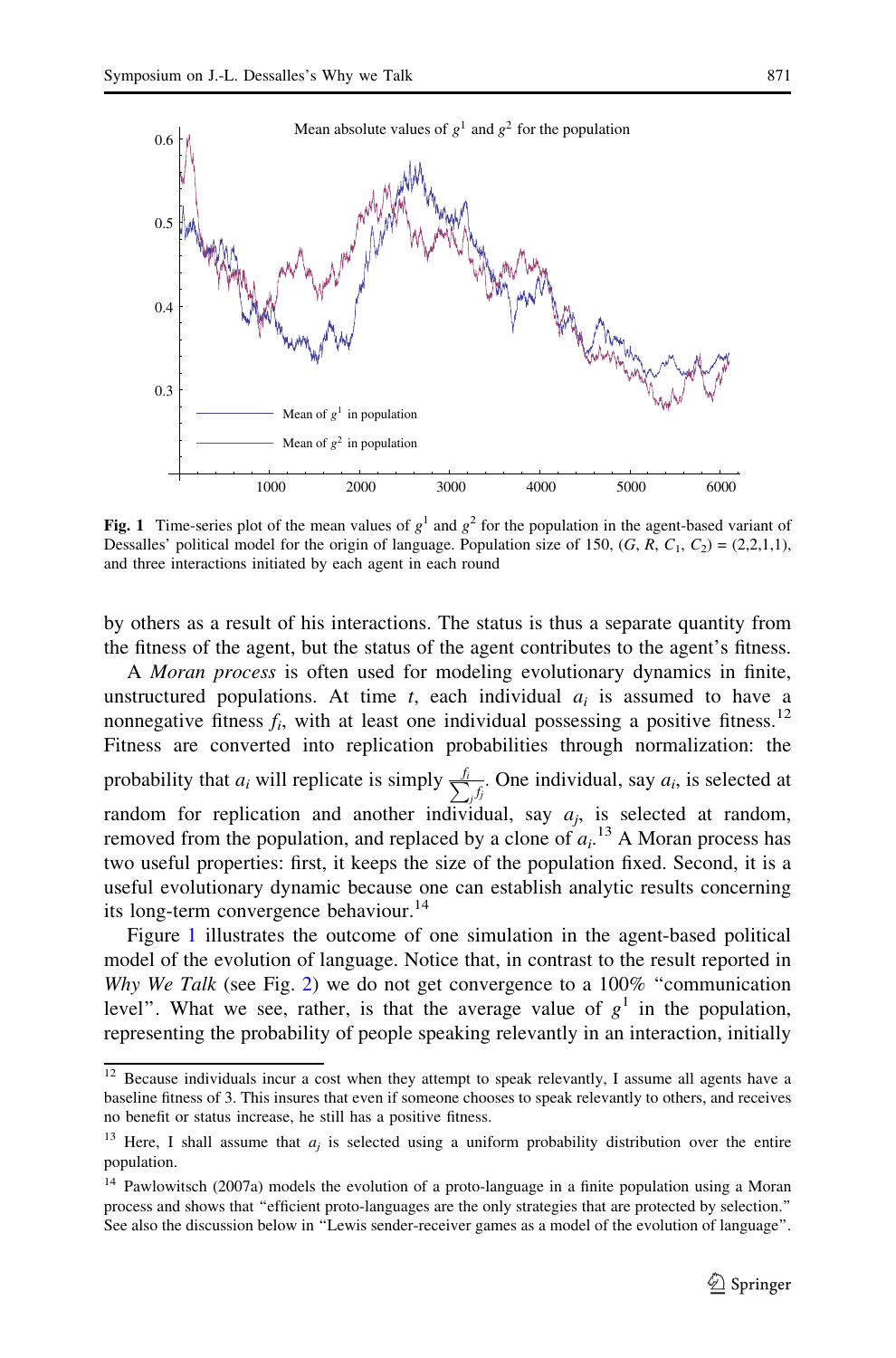<span id="page-21-0"></span>

Fig. 2 The emergence of language behaviour (Dessalles 2007)



Fig. 3 Time-series plot of the mean values of  $g<sup>1</sup>$  and  $g<sup>2</sup>$  for the population in the agent-based variant of Dessalles' political model for the origin of language. Population size of 150,  $(G, R, C_1, C_2)$  $= (1.5, 1.75, 0.5, 0)$ , and three interactions initiated by each agent in each round

declines, then slightly increases, then gradually declines again over the 6,000 generations.

However, if we pick other values for the constants, as in Fig. 3, we find different behaviour. These alternate values may seem more reasonable as they set the cost of both speaking relevantly and bestowing status upon others rather low. In this second simulation, after some initial transient noise is driven out, the population slowly increases the mean values of  $g^1$  and  $g^2$  until it arrives at a point where everyone in the population is identical in type. Note, though, that little significance should be attached to this: because the evolutionary dynamics we are using do not permit the introduction of new types, a Moran process, given enough time, will eventually converge to a state where everyone is identical. For the simulation represented in Fig. 3, this consists of individuals have the following values:  $g^1 = 0.71148$ ,  $g^2 = 0.6079$ , and  $q = 0.852001$ .

The result of Fig. 3 appears to replicate the result of Dessalles (2007, p. 350). However, this reproduction is merely due to the random selections made in the Moran process: a second run, initialized with similar initial conditions and identical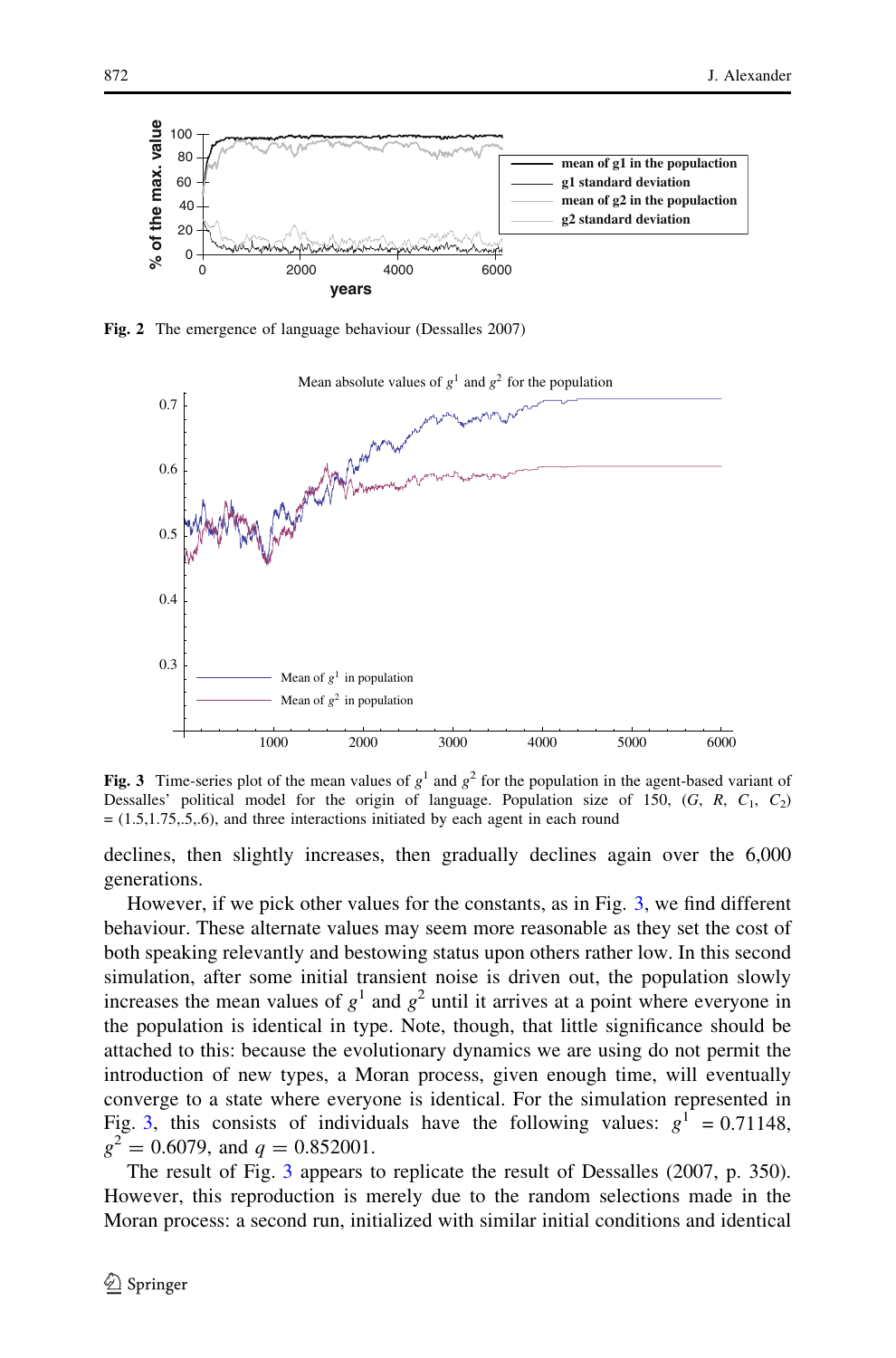

Fig. 4 Time-series plot of the mean values of  $g<sup>1</sup>$  and  $g<sup>2</sup>$  for the populationin the agent-based variant of Dessalles's political model for the origin of anguage. Population size of 150,  $(G;R;C1;C2)$ 

values of the key constants, produced the outcome illustrated in Fig. 4. Notice how, in that figure, although the mean value of  $g<sup>1</sup>$  does increase to a noticeably high value of 0.8 within 6000 iterations, the mean value of  $g^2$  declines to a low point of 0.2. In words: although agents are increasingly inclined to ''speak relevantly'', not too many people care enough in order to be bothered to award them with an increase in status.

One shortcoming of the agent-based model is that it does not permit the introduction of new strategies (or player types) into the population. What happens if we make that possible? Let us implement a process of ''mutation'' as follows: if mutations are permitted, each agent  $a_i$  has a chance  $\mu$  of being replaced by an entirely new type of agent. Values of the critical parameters  $g_i^1$ ,  $g_i^2$  and  $q_i$  are selected at random from  $(0,1)$ .

Figure 5 illustrates how mutations serve to destabilise the apparent reproduction of the result reported by Dessalles (2007). The first 6,000 iterations in that plot coincide with that of Fig. [4](#page-21-0) (it is from the same simulation). However, once the population has reached a reasonably ''stable'' level of nearly 0.8, for the mean value of  $g^1$ , and 0.2, for the mean value of  $g^2$ , mutations were enabled at a rate of  $\mu = 0.00223$ . The reason for choosing this particular mutation rate was that it ensured the appearance of approximately one mutant every three iterations<sup>15</sup>

Notice that the presence of even a relatively low rate of mutation serves to overrun the influence of selection: The population mean for both  $g<sup>1</sup>$  and  $g<sup>2</sup>$  is driven back into the range around 0.5 for both parameters, as shown in the first shaded region. Admittedly, if mutations are disabled again for a period of time, as done between iterations 9,001–12,000, the population mean for  $g<sup>1</sup>$  (although not  $g<sup>2</sup>$ , interestingly) increases again—to a value approaching 0.9. However, re-enabling

<sup>&</sup>lt;sup>15</sup> The population is of size 150 and  $150 \cdot \mu \cdot 3 \approx 1.0035$ .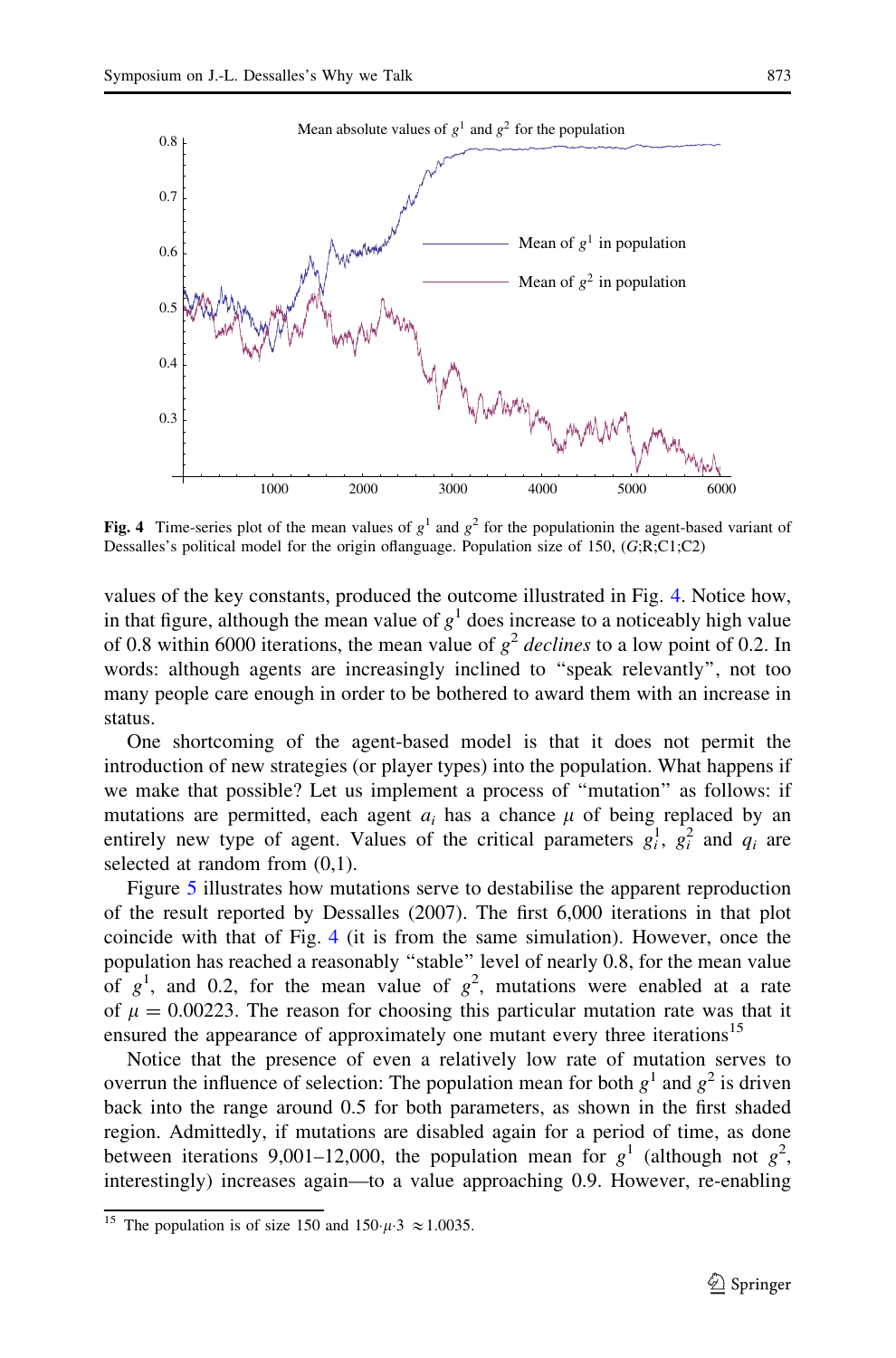

Fig. 5 Time-series plot of the mean values of  $g^1$  and  $g^2$  for the population in the agent-based variant of Dessalles' political model for the origin of language. Population size of 150,  $(G, R, C_1, C_2)$  $= (1.5, 1.75, 5, 6)$ , and three interactions initiated by each agent in each round. Variable mutation rates  $\mu$ used, with values as specified in the plot

mutations, with a rate *half* of what it was during iterations 6,001–9,000 serves to knock the population out of this state.

This shows that the outcomes of the model reported by Dessalles (2007, p. 350) depend substantially upon the interplay between three features: (a) the particular evolutionary dynamics used, (b) the values of key constants in the model, and (c) the method by which new player types are introduced into the population. Given our ignorance of all three of these regarding the emergence of language during the early period of homo sapiens, this dependency of Dessalles's result upon the model should lead us to view his result with caution. Had we found that the same, or at least similar, results were produced from a variety of different evolutionary models, under a range of different conditions, we would have some confidence that we had ''found the truth at the intersection of various lies''. But the above results suggest that Dessalles's political model for the emergence of language may not be robust. Not only have we not found the truth at an intersection of lies, it is unclear whether we have even found an intersection.

However, even if the model was robust, would we be able to draw the inferences from the model which Dessalles suggests we can? I suggest the answer is no. The worry is that the political model of the evolution of language can also be interpreted as a simple model of the evolution of cooperation in a group structured context. Given how little we actually know about the origins of linguistic behavior, the political origins looks more like an interesting Just So story.

Second, the political model leaves many relevant factors unexplored. What happens if people speak relevantly in conversation (hence showing their capacity to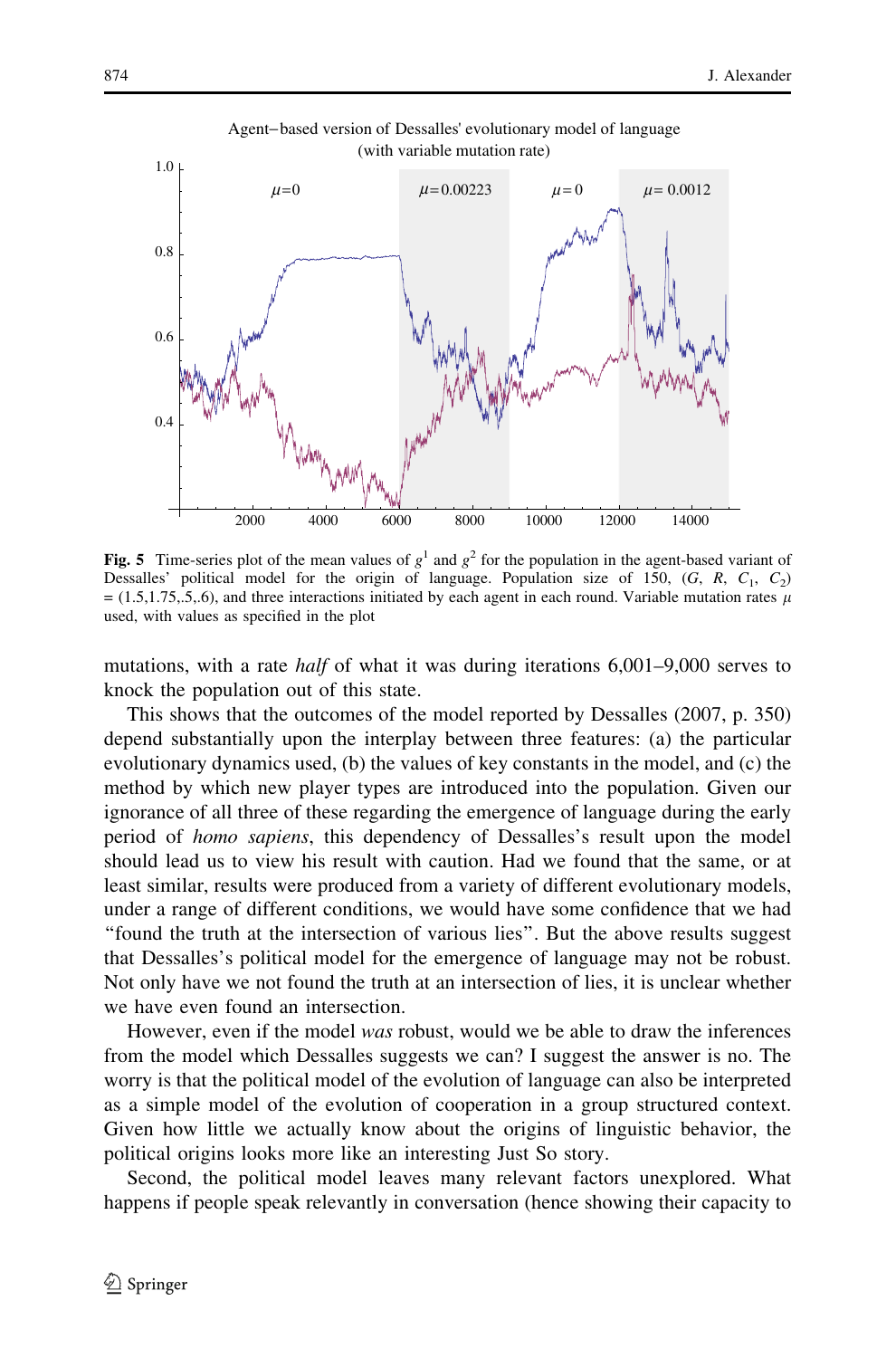convey information about the environment) in order to achieve membership in a coalition, but then fail to provide information to others? This possibility isn't explored in any real detail, although the general problem of language as a cooperative enterprise is discussed in chapter 16. (Dessalles suggests that Zahavi's "handicap principle" may play a role in solving this problem. One Difficultly,

though, is that other work in evolutionary game theory suggests that Zahavi's ''handicap principle'' is false as a general rule. I return to this point in the section "Zahavi's Handicap Principle and the evolution of language".)

Another problem with the political model is that it fails to explain the "goodness-of-fit" between the world and language. That is, how did language evolve so as to faciliate our making fine-grain distinctions between kinds of things, making true descriptive statements about the world, and issuing commands about what to do and when to do it? This is only a small fraction of what language enables, and any account of how language evolved would need to have an answer to these questions.

One natural framework for tackling this problem is one which Dessalles does not cover in his book: that of Lewis's sender–receiver games. What I will do, briefly, in the remainder of this paper is discuss some results from Lewis signalling games to illustrate how they challenge two core elements which Dessalles invokes: the notion that language is locally optimal and the Handicap principle.

#### Lewis sender–receiver games as a model of the evolution of language

Consider, as another model of the evolution of language, a two-player sender– receiver game as introduced by Lewis (1969). In such games, Nature chooses a state of the world and reveals this state to the sender, who then sends a signal to the receiver who performs an action. The outcome of the receiver's action generates a payoff for both players, the payoff depending on how well the action performed "fits in" with the state of the world.

The simplest sender–receiver game takes the form of a pure coordination game; when the Receiver matches his action with the state of the world, both he and the Sender obtain payoffs of 1; otherwise, both players receive nothing. A ''signalling system'', as defined by Lewis, occurs when we have an optimal matching between state and action, so that the payoff for both the sender and receiver is optimal.

Sender–receiver games provide a minimal framework for modeling how meaningless signals can acquire information. It also reveals reasons we should be concerned about assuming that language is locally optimal.

The concept of local optimality plays a prominent role throughout Why We Talk. Here are a few places where it is appealed to (italics mine):

''[L]anguage is not due to a macromutation; it serves an adaptive function for which it is *locally optimal*" (117)

''Microevolution is rapid because there is open competition among individuals. In equilibrium, this competition is no longer open, as all the *best*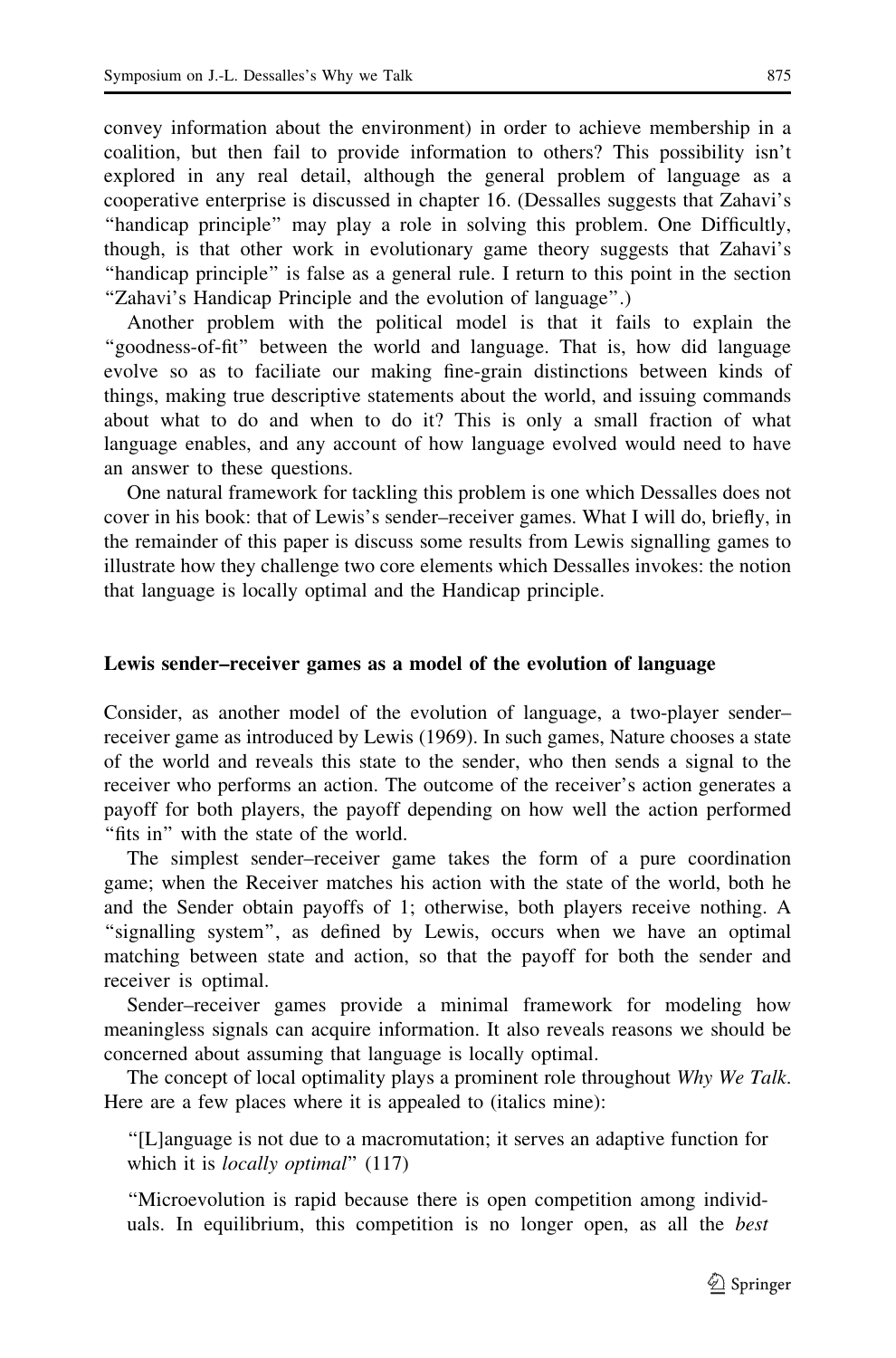available solutions have been found [...] Microevolutionary competition enables selection to do its work and to create a pressure which pushes evolution in a given direction, that of the next *local optimum*." (124)

''If our species has a predisposition to use a phonological system, then the predisposition must be locally optimal for a biologically adaptive function.'' (160)

Regarding protolanguage: ''if protolanguage was one of the characteristic behaviours of a species of hominids, it must be possible to show that it was locally optimal [...], that is to say that no minor variation in the competence could have made it any better at fulfilling its biological function.'' (172) And also: "A conclusion that appears natural is that protolanguage is *locally* optimal for communicating meanings of a certain sort and that word order is chosen so as to facilitate the hearer's construction of meaning.'' (172)

In these passages, notice how Dessalles shifts in the type of claim he makes regarding the local optimality of language. The first quote, in which it is said that language ''serves an adaptive function for which it is locally optimal'', is making a straightforward empirical claim. Some of our evolved traits do, as a matter of fact, serve adaptive functions for which they are locally optimal, and our linguistic ability might be one of them. However, contrast this with the last quote where he states, "it must be possible to show that [protolanguage] was locally optimal''. This isn't an empirical claim, and it is difficult to understand just what Dessalles means. Why *must* it be possible to show that protolanguage was locally optimal?

Is it possible that Dessalles is using ''locally optimal'' in some special proprietary sense? I suppose so, but it is hard to square that possibility with the comment he makes on page 172 regarding local optimality: ''that is to say that no minor variation in the competence could have made it any better at fulfilling its biological function''. Normally we say that a trait is locally optimal when it is at a local maximum of the fitness landscape. The explanatory remark that Dessalles provides is perfectly compatible with the ordinary sense of local optimality.

The reason why this is a worry, of course, that it is generally incorrect to assume the outcomes of evolution are locally optimal. While evolution may produce traits, structures, or behaviours which are locally optimal, it need not. There are at least three reasons for this. The first (as Dessalles recognizes in his discussion of Gould and Lewontin's criticism of adaptationism) is that some traits, structures, or behaviours are not selected for at all, but are rather evolutionary spandrals. If a spandral is locally optimal, that is a happy accident rather than an explicit product of evolutionary design.

Second, developmental lock-in might preclude the possibility of obtaining locally optimal outcomes. Brute facts about how individuals of a species develop from an embryo to an adult organism may well rule out that species settling upon the locally optimal solution to a particular adaptive problem because it is a developmental impossibility. (If one responds that the concept of ''local optimality'' takes into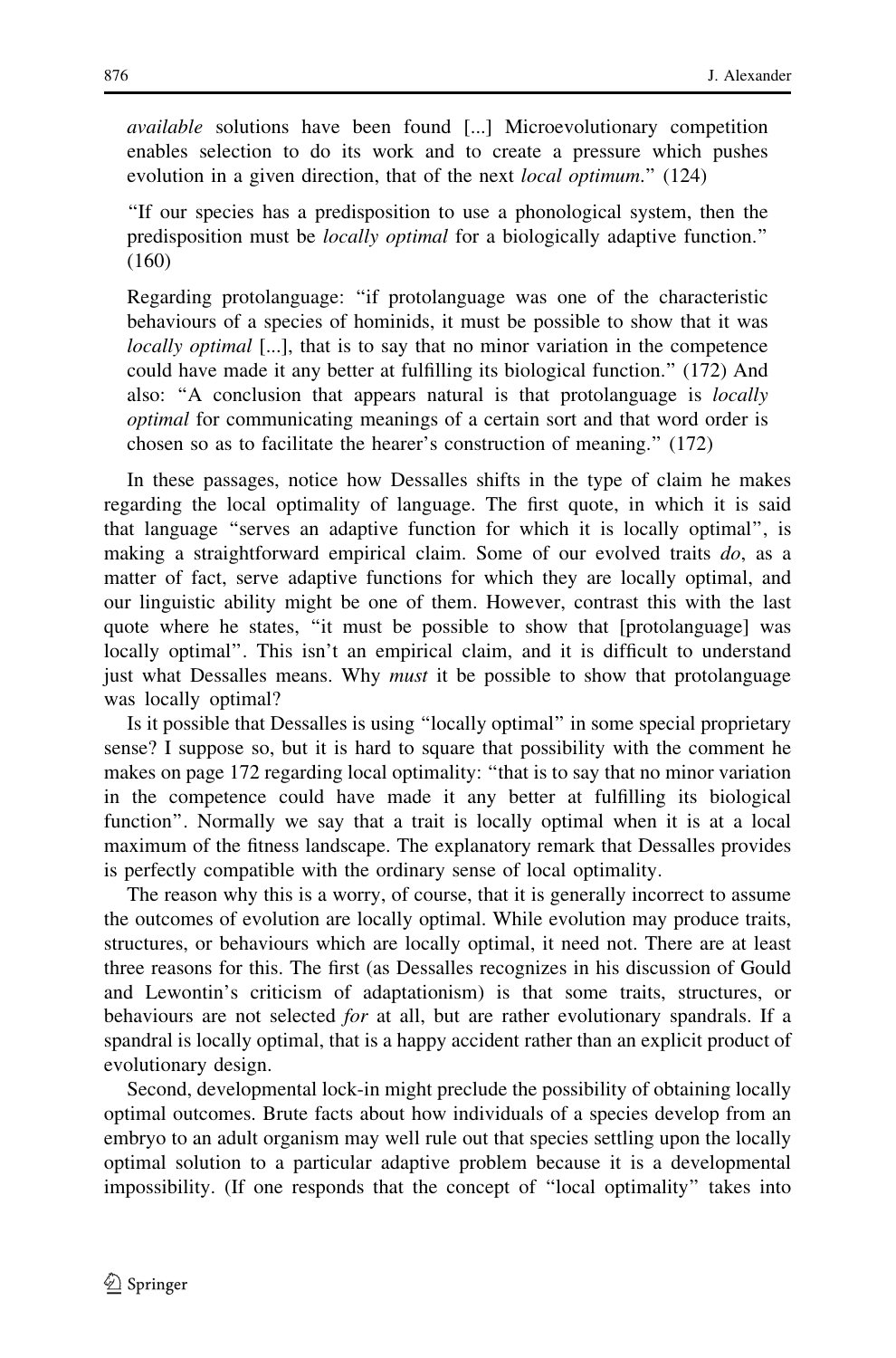Third, genetic interactions within individuals might prevent locally optimal outcomes from being selected for. This last point is important to appreciate because many character traits and behaviours in humans and other species arise through the interaction of multiple genes. Since each of these genes may contribute some part to several nonoverlapping biological functionings, each gene will find itself subject to selection pressure from different sources. The result from the interaction of all of these genes may then not be a locally optimal solution to any particular adaptive problem, but rather a compromise between multiple forces of selection pulling in different directions.

More importantly, though, examination of the dynamics of sender–receiver games reveals instances where the outcome of an evolutionary dynamic may not produce a locally optimal outcome. For example, Skyrms (2008) shows that equilibria exist in sender–receiver games which are locally suboptimal, and Pawlowitsch (2007b) proves that, for the replicator dynamics, the population may become trapped in one of these suboptimal equilibria. If the evolutionary outcome of sender–receiver games says something about the evolution of language, even in a very primitive form, we then have reason for doubting Dessalles' claims that protolanguage both is and *must be* locally optimal.

## Zahavi's Handicap Principle and the evolution of language

Finally, consider Zahavi's Handicap Principle and the role it plays in the evolution of language. Dessalles discusses this in chapter 16 of Why We Talk. The problem is that:

The first effect of speech is that it enables hearers to benefit from this information and the knowledge possessed and conveyed by the speaker. If this behaviour represented mere gratuitous assistance, it should die out rapidly through the workings of natural selection. If it represented self-interested assistance, where is the quid pro quo? (Dessalles 2007, p. 314)

Why should human communication not exist, according to the laws of evolution? An entrenched view in biology is that reliable signals must be costly to send. Yet communication amongst humans is effectively costless, so how could it have evolved?

Dessalles agrees with Zahavi that ''the only signals natural selection can favour are the reliable ones" (Dessalles 2007, p. 331)<sup>16</sup> yet denies that it is easy to lie with words. Why? It all has to do with the purported conditions under which language evolved. In his political model of the evolution of language, speakers endeavour to speak relevantly to others, which is not easy. Dessalles points out that ''hearers test

<sup>&</sup>lt;sup>16</sup> However, recall our discussion in "Local optimality and the evolution of language" about senderreceiver games with pooling and partial pooling equilibria. Partial pooling equilibria are not entirely reliable because they conflate states of the world, yet are still capable of being produced by evolutionary dynamics.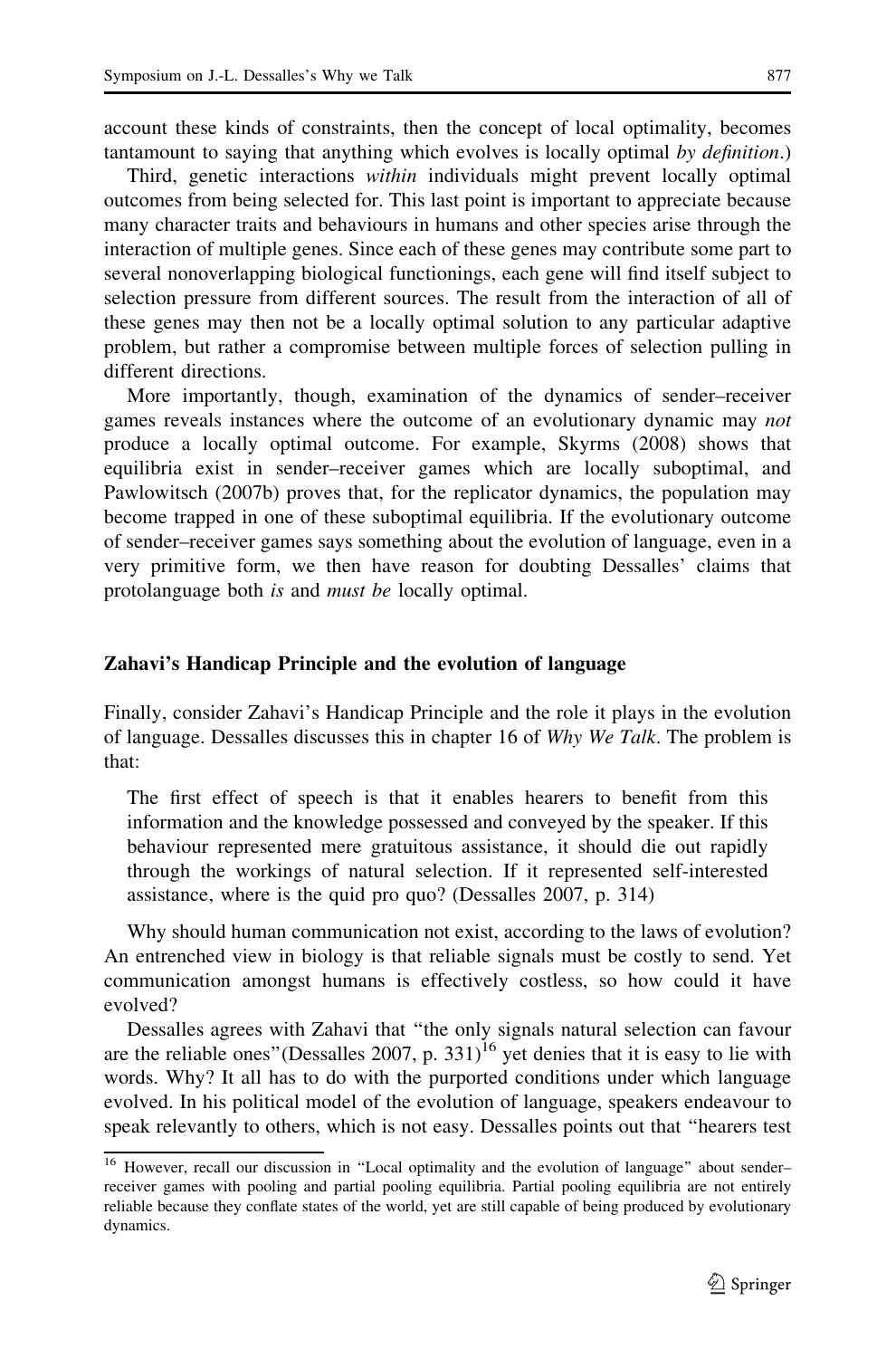the logical consistency of what they are told'' (Dessalles 2007, p. 331) in attempts to discover shortcomings. In addition, a hearer can appeal to ''trivialization'' when a speaker seems to be over-egging the salience of a situation.

Thus Dessalles accepts the basic idea of the Handicap Principle, that signals need to be costly in order to be reliable. Because human communication is effectively costless, he needs to locate the cost of human communication elsewhere than in the manufacturing of the signal. The cost of communicating, then, can be found in the effort required to speak relevantly. As he states:

According to Zahavi's general idea, communication has to be a costly exercise for speakers, if the benefits of it accrue to them. [...] The cost of behaviours of inquisitiveness and exploration, of whatever intensity, can be understood in part if we see them as a way for individuals to cull information. (Dessalles 2007, p. 331)

A main motivating factor for Dessalles's account of the evolution of language putting efforts to speak relevantly at the heart of the process—stems from taking the Handicap Principle as a general truth regarding the evolution of signalling systems.

Yet is the Handicap Principle true, in general? Recent work suggests that the story is more intricate and complex than previously thought. In an interesting paper, Hurd (1995) shows how, in a basic signal-response game, signal costs can be reduced to zero without interfering with communication. How can this happen? It has to do with the structure of the game:

It is the discrete nature of this game that allows us to separate the handicap from the stabilizing cost. The cost-free signalling described here is unlikely to be found in situations where states and signals are continuous. (Hurd 1995, p. 221)

Similar results have been shown to hold for other types of signalling games. For example, Bergstrom and Lachmann (1998) demonstrate that the Sir Philip Sidney game also allows honest, cost-free signals to develop under fairly general conditions. We may not need to work quite so hard to try to resolve the apparent tension between the apparently costless nature of human communication and the handicap principle.

There are other reasons to downplay the centrality of the Handicap Principle in Dessalles' account of the evolution of language. (Bergstrom and Lachmann 1997) show that ''despite the benefits associated with honest information transfer, the costs incurred in a stable costly signalling system may leave all participants worse off than they would be in a system with no signalling at all''. If Dessalles is committed to the claim that evolution produces locally optimal outcomes, and that human communication is costly, it seems that he would need to demonstrate that honest information transfer, in human communication, is not one of the types of costly signalling systems identified by Bergstrom and Lachmann. If it were, and if evolution produced locally optimal outcomes, evolution might have produced no signalling system at all!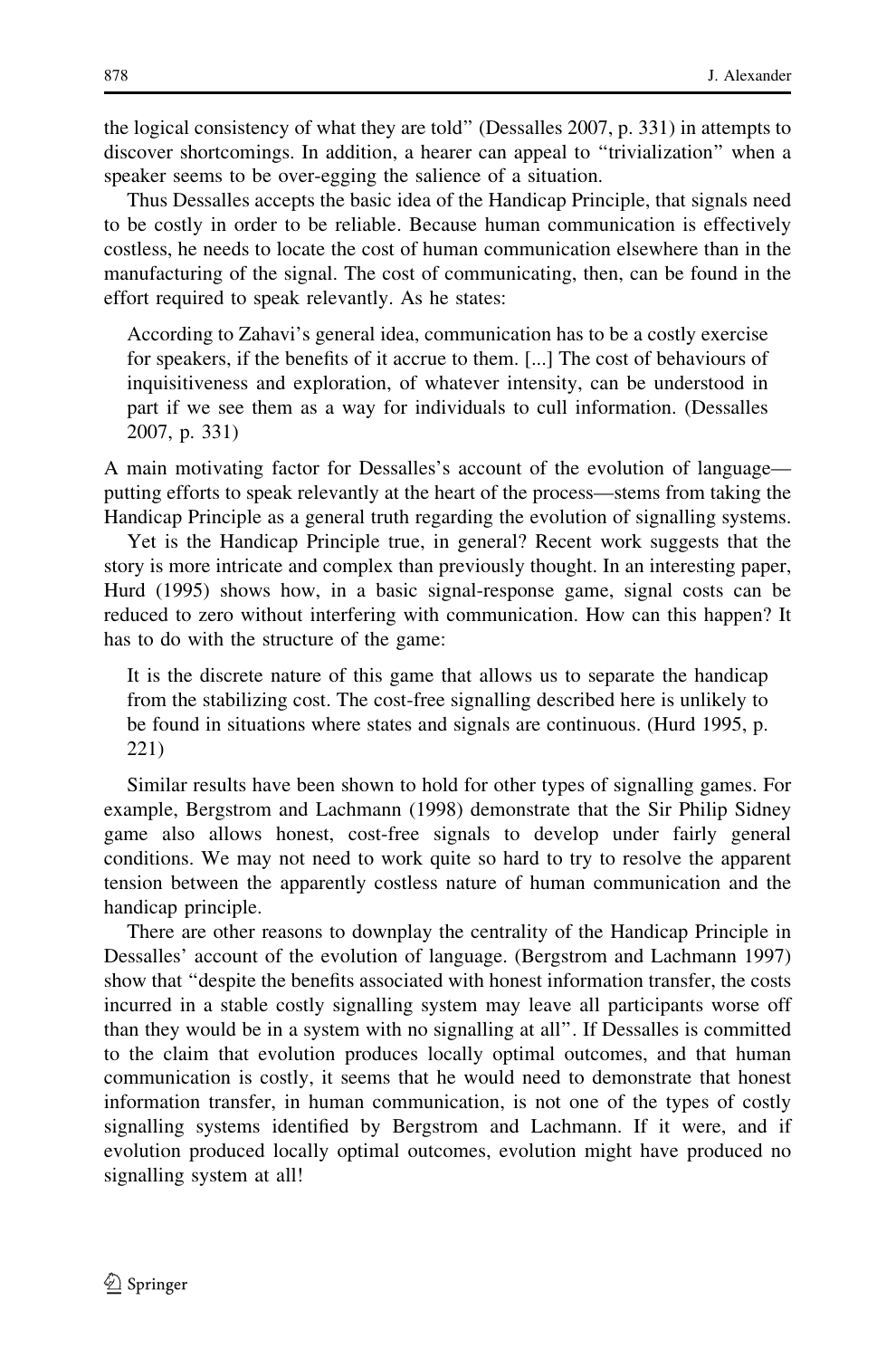#### Conclusion

In this paper I have examined three elements of Dessalles's account of the evolution of language: (1) that language evolved as a consequence of the group benefits it conferred, (2) that evolution produces locally optimal outcomes and that language is locally optimal, and (3) that the Handicap Principle presents a challenge for the evolution of human language. I have argued that each of them is to some degree dubitable. Although Dessalles offers a fascinating account for how language might have evolved, it remains a difficult, and largely unsolved, problem.

#### References

- Bergstrom CT, Michael L (1997) Signalling among relatives. I: is costly signalling too costly? Phil Trans R Soc Lond B 352:609–617
- Bergstrom CT, Michael L (1998) Signaling among relatives. III: talk is cheap. Proc Natl Acad Sci 95:5100–5105
- Dessalles J-L (1999) Coalition factor in the evolution of non-kin altruism. Adv Complex Syst 2:143–172
- Dessalles J-L (2007) Why we talk: the evolutionary origins of language. Oxford University Press. French edition, Aux origines du langage, first published by Hermès Science Publications, Paris, 2000
- Gould SJ, Lewontin RC (1979) The spandrals of San Marco and the Panglossian program: a critique of the adaptationist program. Proc R Soc London 205:281–288
- Hurd PL (1995) Communication in discrete action-response games. J Theor Biol 174:217–222
- Levins R (1984) The strategy of model building in population biology. In: Sober E (ed) Conceptual issues in evolutionary biology. The MIT Press
- Lewis DK (1969) Convention: a philosophical study. Harvard University Press
- Pawlowitsch C (2007a) Finite populations choose an optimal language. J Theor Biol 249:606–616
- Pawlowitsch C (2007b). Why evolution does not always lead to an optimal signaling system. Game Econ Behav 63:203–226
- Skyrms B (2008) Evolution of signaling systems with multiple senders and receivers. Phil Trans R Soc Lond B Working paper

Weisberg M (2006) Robustness analysis. Phil Sci

Zahavi A, Zahavi A (1997) The handicap principle. Oxford University Press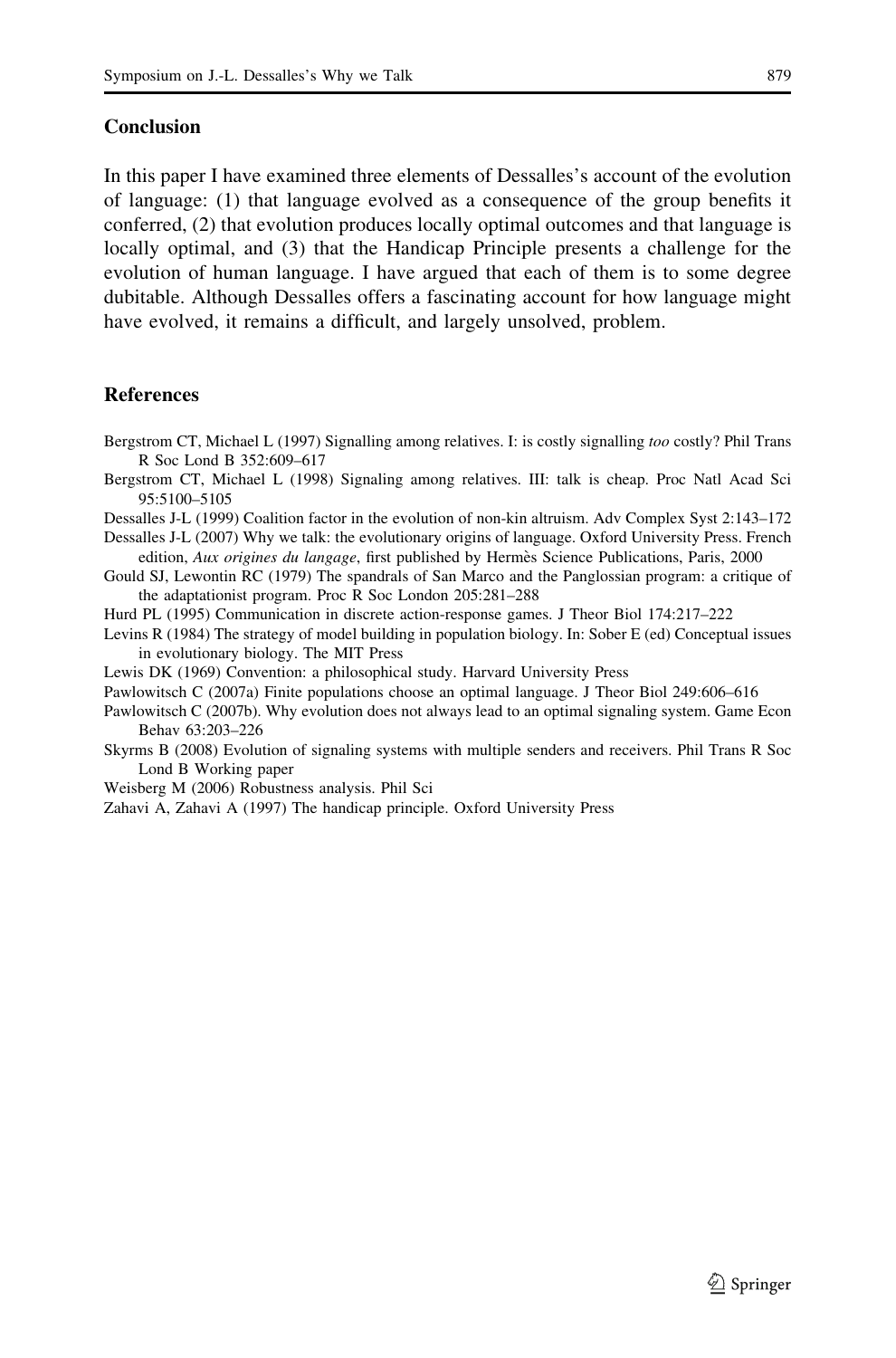# By the Waters of Babel: Jean-Louis Dessalles' Why We Talk

#### Fiona Cowie

Caltech

# I don't know one damned butterfly from another. John Berryman

Why We Talk is a complex, ambitious, original, thought-provoking, and sometimes frustrating book. In it, Jean-Louis Dessalles argues that the critical spur to the development of human language—language's true biological function—was political. It wasn't political in any of the senses hitherto floated in the literature, though: language didn't evolve because it fostered group cohesion or cooperation, or facilitated mind-reading or manipulation. Instead, language originally served more or less the same function as ritualized displays of aggression and submission in many social animals: among early *Homo* (maybe erectus, maybe only sapiens—p. 333), one's gifts in the area of gab conferred status (recall Socrates' gripes about the Sophists) and with higher status came, basically, more and better kids, both for the loquacious themselves and for anyone smart enough to ally himself with them.

That oratorical ability correlated with leadership and status, that individuals with such abilities had higher fitness, and that the comparatively tongue-tied did better when led by them are intriguing suggestions. It's prima facie plausible that in small groups, the silver-tongued come out on top, and if there are truisms in evolutionary theory, the ideas that fitness covaries with status, and that individuals (and/or groups) with strong leaders outcompete those that don't, must be among them. Moreover, Dessalles' claims are approachable empirically, along the lines of, say, Dunbar's (1996). Are the leaders of small groups (juries, hunter-gatherer clans, academic committees, small businesses) the good speakers? Do good speakers make the best leaders? Are children of the taciturn fewer or less viable than those of the voluble and/or do groups led by talkers do better? Is it the sheer amount of noise that counts, or is it, as Dessalles maintains, the 'relevance' (see ''The evolution of protolanguage'') of the noise that's the thing? Coming up with a set of novel, plausible, and potentially empirically productive hypotheses in the area of language evolution is no small achievement, and Dessalles is to be congratulated for it.

He deserves plaudits for sheer guts, too. He is neither a biologist nor a philosopher nor an anthro- or paleo- or socio-anything. Instead, he is an engineer and computer scientist by training. So in taking on language evolution in the real world (as opposed to the artificial worlds inside computer simulations, with which he is more familiar), he risks not just the space between stools that gapes beneath any interdisciplinary effort, but takes his chances with no stool at all! Often, this fresh-eyed approach makes the book better. Dessalles says what he wants to without getting bogged down footnoting footnotes: do we really need to discuss everything everyone's ever said about  $p$ —again? Other times, though, someone has said something about p that's important and relevant, and Dessalles' ignorance of it has unfortunate consequences. There's an amount of wheel-reinvention here, as we'll as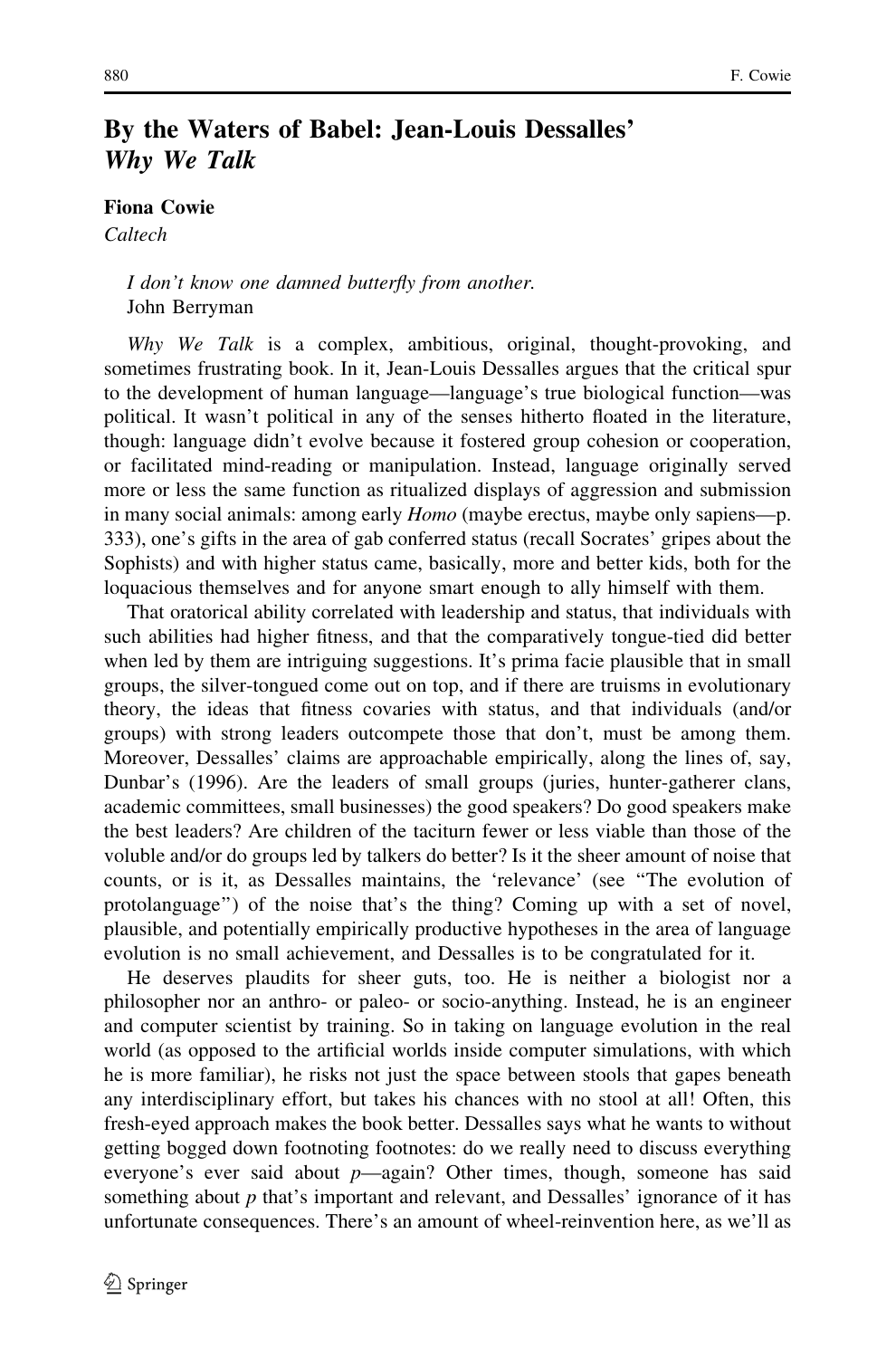quite a few errors and confusions. The retreads are just annoying, and while many of the mistakes and conflations are harmless enough, some are more serious, as we'll see, and undermine the very strong conclusion that Dessalles wants to draw. However, I'll argue, the book withstands the weakening: even if politicking is  $a$ function of language, not the function, as Dessalles contends, this in itself is well worth knowing. In addition, I'll suggest, Dessalles' emphasis on the conversational uses of language point to other important benefits of language that have not been adequately explored in the literature.

#### The paradox of language

Why We Talk is an extended attempt to resolve what Dessalles calls the 'paradox' of language. On the one hand, language ''seems prima facie disadvantageous for those who use it" (p. 2), making it a puzzle why so burdensome a trait would have been selected for. On the other hand, however, language bears marks of complex adaptive design that make a Darwinian explanation of its origins irresistible.

Dessalles urges that the disadvantages of language go well beyond those generally adumbrated, such as its hogging of metabolically expensive neural tissue and the inconvenience of a low-lying larynx. Because human language is highly structured and uses arbitrary signs, it is both epistemically unreliable (lying is easy and misinterpretation rife—see ''Communication costs'') and requires substantial learning. It is also inefficient. Not only are some things hard to talk about, there are numerous constraints (anatomical and presumably also cognitive) on its form and use that are unmotivated from a design standpoint. Why would Mother Nature have saddled us with something so clunky? On the other hand, though, when you appreciate how all that complexity dovetails with language's various roles, the opposite intuition prevails. Language is intricately structured and abundantly rulegoverned at the levels of phonology, syntax, semantics and pragmatics (morphology gets left out), and each part of this edifice supports crucial linguistic functions. Evolution by natural selection being the only explanation of adaptive complexity, in Dessalles' view, language thus cries out for an adaptationist explanation.

In response to this tension, Dessalles reasons that if language were selected for, then it had to be doing something very well indeed, even if it did other things badly. So, if we can find something language does well—some problem plausibly confronting our ancestors that language was a ''locally optimal'' (p. 127) solution to—then we can understand how it might have been favored by natural selection, its awkwardness notwithstanding. (Oh, and by the way, we'll have settled the longrunning debate in the literature about the biological function of language, too.)

#### How language works

As a preliminary to discovering what language does well, it's necessary to know what in fact it does. The middle chapters of the book address this issue. Dessalles' discussions of phonology and syntax are pretty standard, although they contain a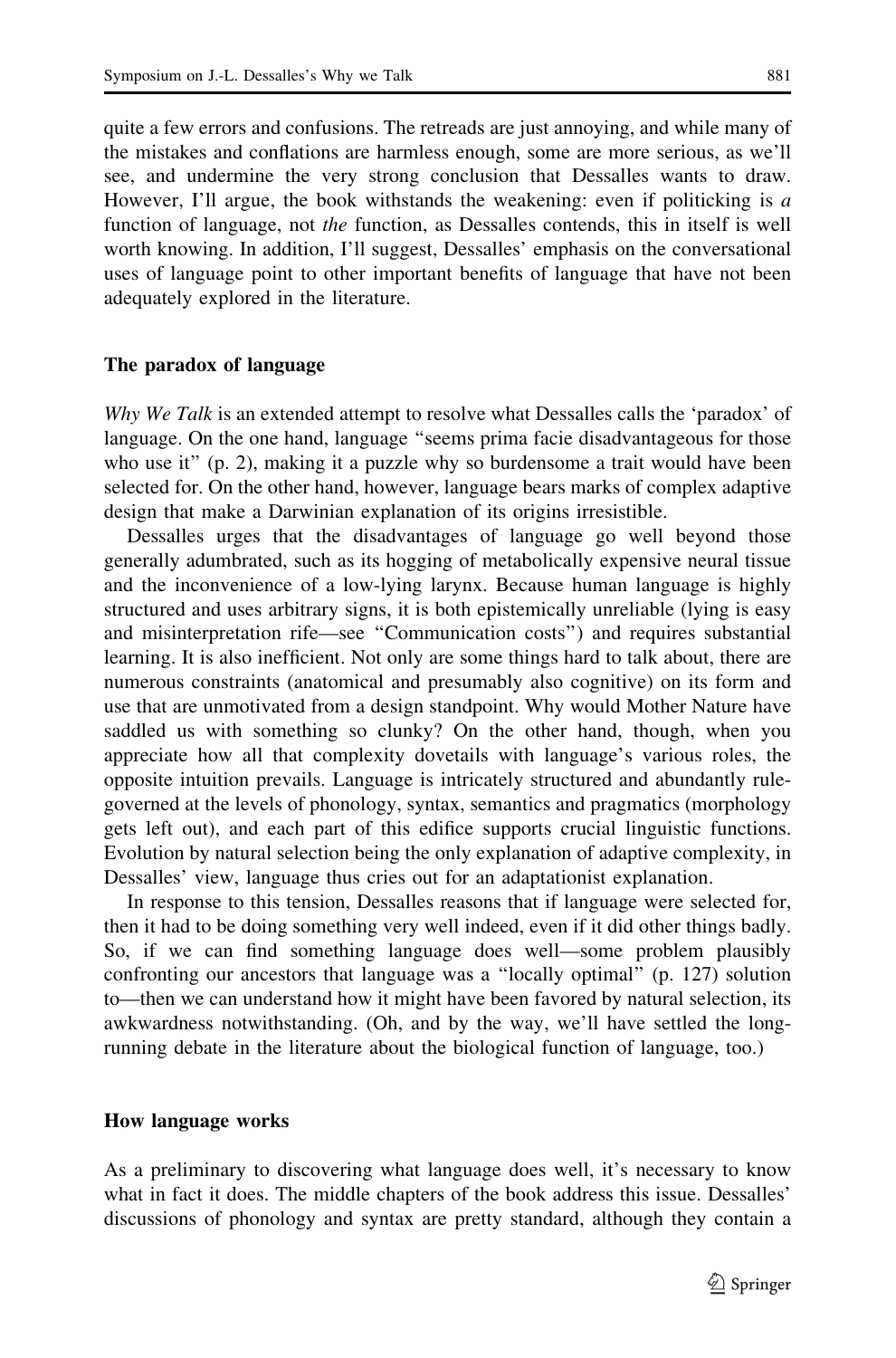number of refreshingly novel digressions, arguments, and lines of evidence. Their upshot is that the phonological system is a way of balancing speed and accuracy of transmission, and provides the raw materials of which words are made, while syntax is a way of putting words together such that more complex meanings can be encoded and reliably extracted. Dessalles' discussion of semantics, by contrast, is highly idiosyncratic and is one of the places in the book where a wider familiarity with the philosophical literature would have been helpful. To the extent I understand his position, it's that (1) language encodes two kinds of semantic information, referential and thematic/temporal; (2) these are represented separately in the minds of language users, reflecting their separate evolutionary trajectories; and (3) these representations are importantly image-like.

Thus, Mary's about to punch John's nose! would summon up mental images of Mary, John and noses, together with some (quasi-perceptual) notion of punching (the image of a sweating and bloodied Stallone, perhaps). Such a representation is characteristic of those transmitted by protolanguage, and is good as far as it goes. (''The evolution of protolanguage'' discusses why.) However, it doesn't tell you who is the hitter and whose nose the hit, nor when all this was going to happen information that might well be worth having (though not for the reasons you might think—see ''The evolution of language''). So, and this was the step from protolanguage to language proper, further syntactic mechanisms were introduced to encode thematic and temporal information.

Dessalles conceives the representations produced by this system as a type of mental model, spatial in nature, with elements moving around with respect to reference points to indicate thematic relations, and with the space expanding, contracting, or being cut up to represent time. There is little argument for any of this, and Dessalles shows no sensitivity to the well-known difficulties attending imagistic theories of mental representation and the homunculi who manipulate these images in thought. Fortunately, however, the details are mostly irrelevant to his story about language evolution, so we can draw a veil. All that really matters is that both referential and thematic information get encoded, for it is the encoding of referential information that explains the emergence of protolanguage, while that of thematic information explains the advent of language proper.

#### The evolution of protolanguage

Protolanguage is words concatenated without syntactic constraint. Its emergence is widely assumed to be a rest stop on the road to natural language. On Dessalles' view (though he doesn't put it like this), protolanguage evolved as a more nuanced version of pointing. A protolinguistic utterance like *Mary! John! Nose! Punch!* causes the hearer to token representations of Mary, John, noses, and punching, and functions to direct her attention towards Mary, crouched over a recumbent John, her clenched fist drawn back. Pointing can get you to look over there; a protolinguistic utterance narrows your attention still further, telling you more about what over there is worth looking at. Protolanguage communicates significant amounts of information about the current state of affairs, particularly when supplemented with context,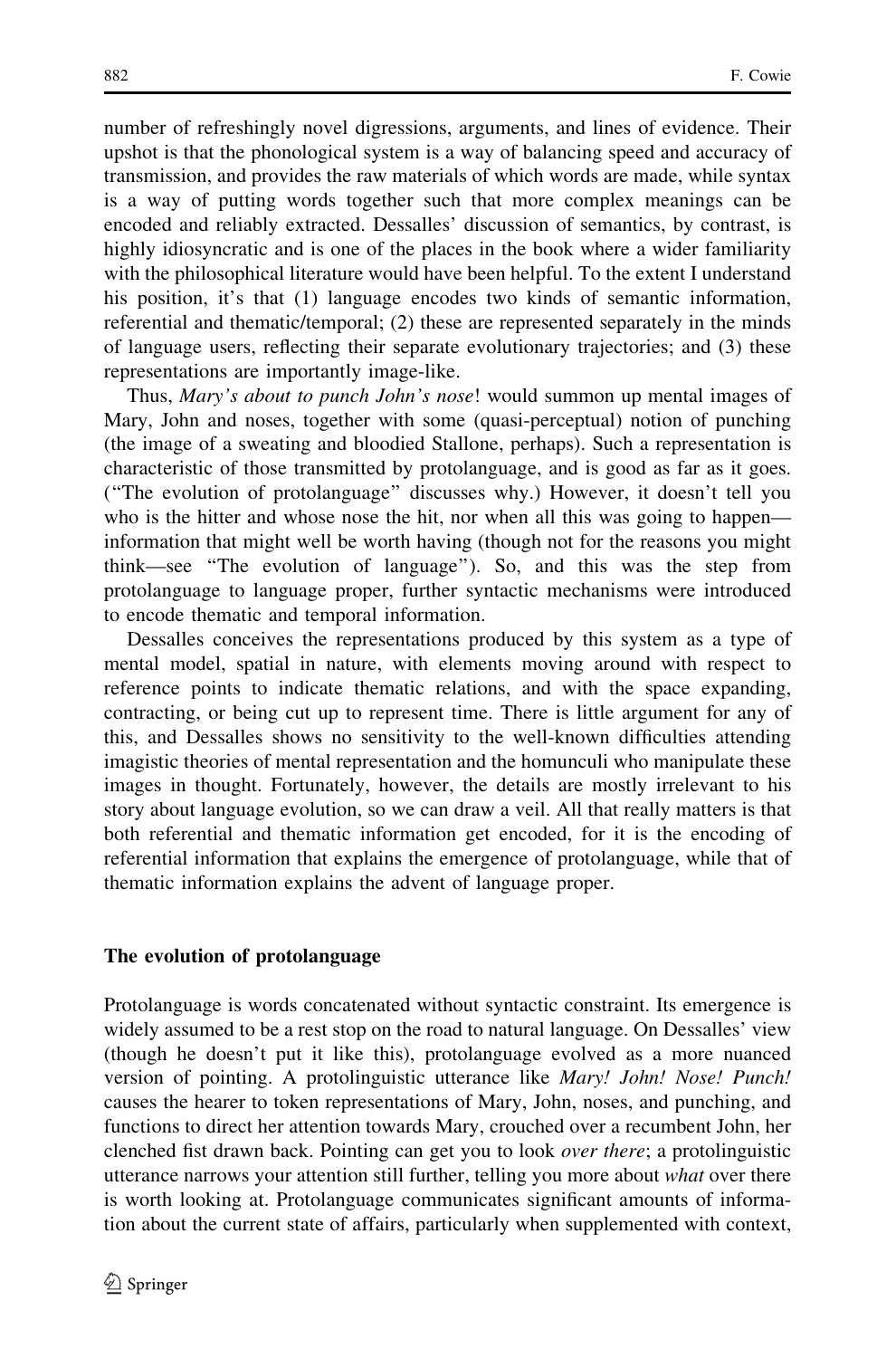and Dessalles accepts that communicating information is its function: ''[T]his hypothesis…gives a consistent function to protolanguage" (p. 293).

He stresses, however, that it's not communicating any old information that made protolinguistic behavior attractive to selection. Rather, it was communicating relevant information that did the trick. By 'relevant' information, Dessalles means information that is important to the listener in one or both of two ways. Either it's surprising (in the sense that she assigns a low prior probability to that fact), and/or it's productive of a strong affective response (whether positive or negative). It seems clear that getting surprising information is often good, as it enables you to react to unexpected events (*Lion! You! Bite!!!*). But what of affecting information? Why is that good to have? Dessalles doesn't say, but it could be that information that arouses emotional or other affective reactions is beneficial because of the close link between affect and motivation. Lion! You! Bite!!! does not just get you to attend to the beast without, it also arouses the fear within. Reason alone may not move us to action, but terror does a pretty fine job.

In sum, then, Dessalles' view is that protolanguage was selected because it conveys relevant information, and acquiring relevant information is good because it alerts you to unexpected events and motivates you to do something about them.

#### The evolution of language

Dessalles argues that the selective history of language differs from that of protolanguage because the conveying of information is not language's biological function. He does not deny that we do use language to communicate—many linguistic interactions are in the 'informative mode' (281ff.), which as we've just seen was ''associated with the protolanguage spoken by the species of hominids which preceded us'' (p. 295). Schematically, this mode of present-day conversation proceeds as follows:

- 1. A offers B a piece of relevant (low probability/high affect) information: Mary's about to punch John!
- 2. Sometimes, B might simply acknowledge the information: *Great!*
- 3. More often, though, says Dessalles, B will attempt to 'trivialize' A's utterance, implying
	- a. that the information is not new to her (Yes, I know), and/or
	- b. that, while perhaps new, it's not very interesting (She often does that)

Trivialization, according to Dessalles, serves to protect the hearer from the possibility that the speaker is lying to her; we will discuss this more below (''Communication costs''). For now, it's enough to note that although communication in the informative mode still takes place, and was all you could do with protolanguage, many linguistic interactions nowadays are different. Dessalles holds that the true function of language is to be discerned from consideration of two other 'modes' of language behavior.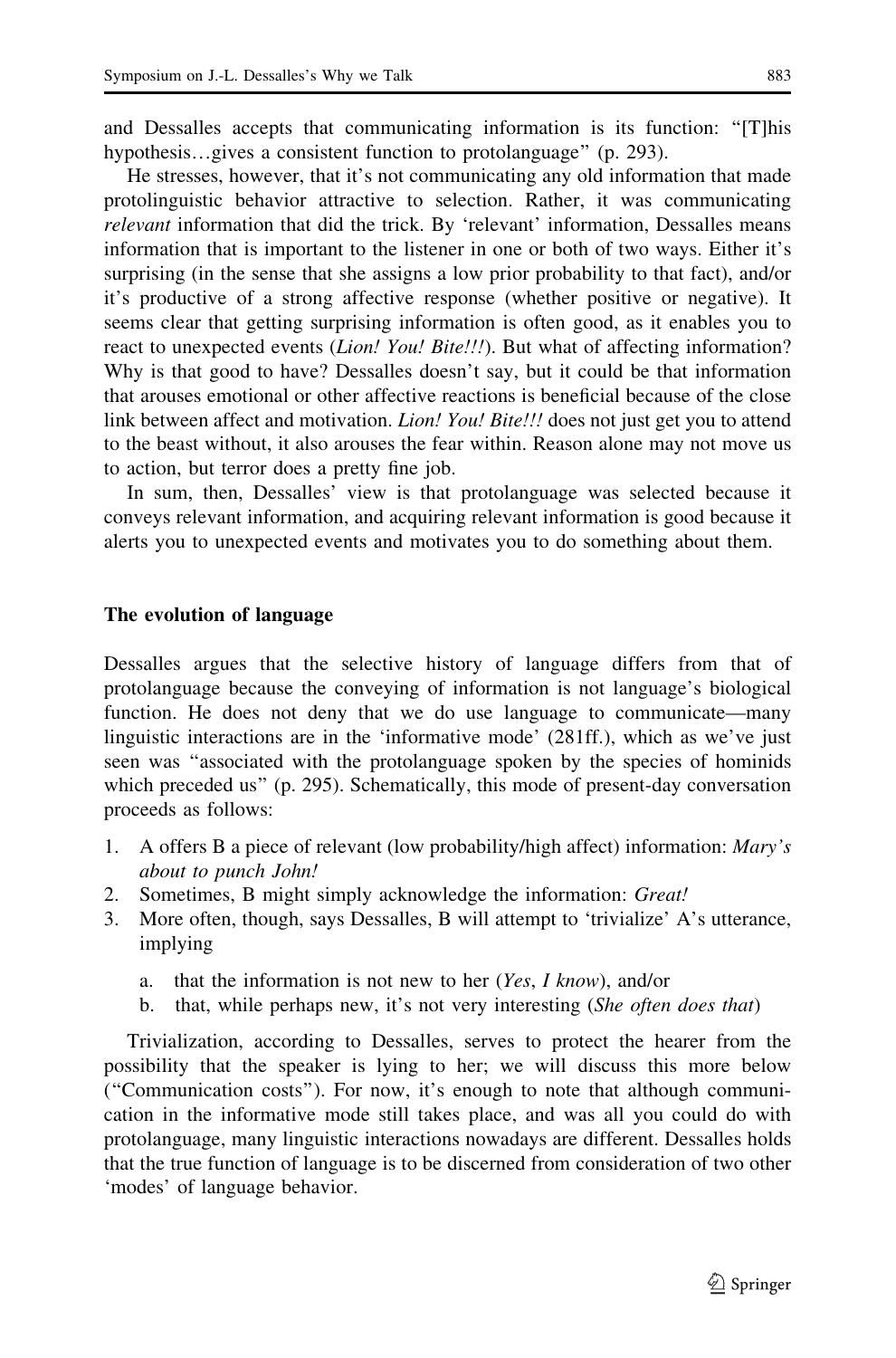Simply accepting or pooh-poohing a speaker's factual assertion, as in the informative mode, is appropriate if the fact concerned is merely improbable or shocking. But when the proffered fact looks impossible, or when it concerns a pragmatic problem for which a solution is required, something more is called for. In these cases, logical reasoning is used to resolve conflicts among representations, as when one has reason to believe both p and not-p, or when one desires that q but has reason to think that  $q$  is not obtainable. Dessalles argues that when the conflict is between  $p$  and  $not-p$ , interlocutors enter the 'logical' mode of talk, in which they collaborate to resolve the apparent impossibility. In this case,

- (1) A offers a piece of information that elicits "astonishment" (p. 295) in B:  $\mathbb{I}t's$ August in Pasadena and it's raining!
- (2) Neither bald acceptance nor dismissal is appropriate for this seemingly impossible claim, so B begins to look for an explanation: Must be global warming.
- (3) A responds in one of two ways:
	- (a) She accepts B's explanation (You're probably right); or
	- (b) She objects to it. (No,  $LA$ 's a desert and that'd make it drier)
- (4) To which objection B responds in one of two ways.
	- (a) He defends his explanation, offering further argument for it; or
	- (b) He accepts A's objection and offers another explanation.

(3) and (4) are repeated (with A, of course, sometimes occupying B's role as source of explanations and objections) until a mutually acceptable explanation is found.

# (5) The climate of coastal Southern California is highly variable; rain in August is unusual, but not out of the question.

When the conflict is between a desire and beliefs indicating that it can't be satisfied, people enter what Dessalles calls the 'issue-settling' mode, which proceeds as does conversation in the argumentative mode, though with possible plans of action being the currency of exchange, and the denouement being a mutually acceptable one. (Damn! It's raining and I left my umbrella in the car. We can wait till it stops. No, I have to pick up the kids. Let Steve do it. No, he's out of town. Guess we'll just have to run.)

In these 'argumentative' modes, facts are being stated, but the passing on of information is not the point of the exchange. Rather, the point is the joint development of explanations and plans. Doing this requires reasoning: one needs not only to be able to see the fact that p, but also that if p then q. Whereas protolanguage does not make reasoning possible, Dessalles suggests, language proper does. For language, unlike protolanguage, conveys thematic relations (via syntax), and reasoning just is the manipulation of mental representations of such relations.

At this point, Dessalles looks like a member of the 'language made us smarter' set (early Bickerton, Deacon). However, he denies that supporting reasoning per se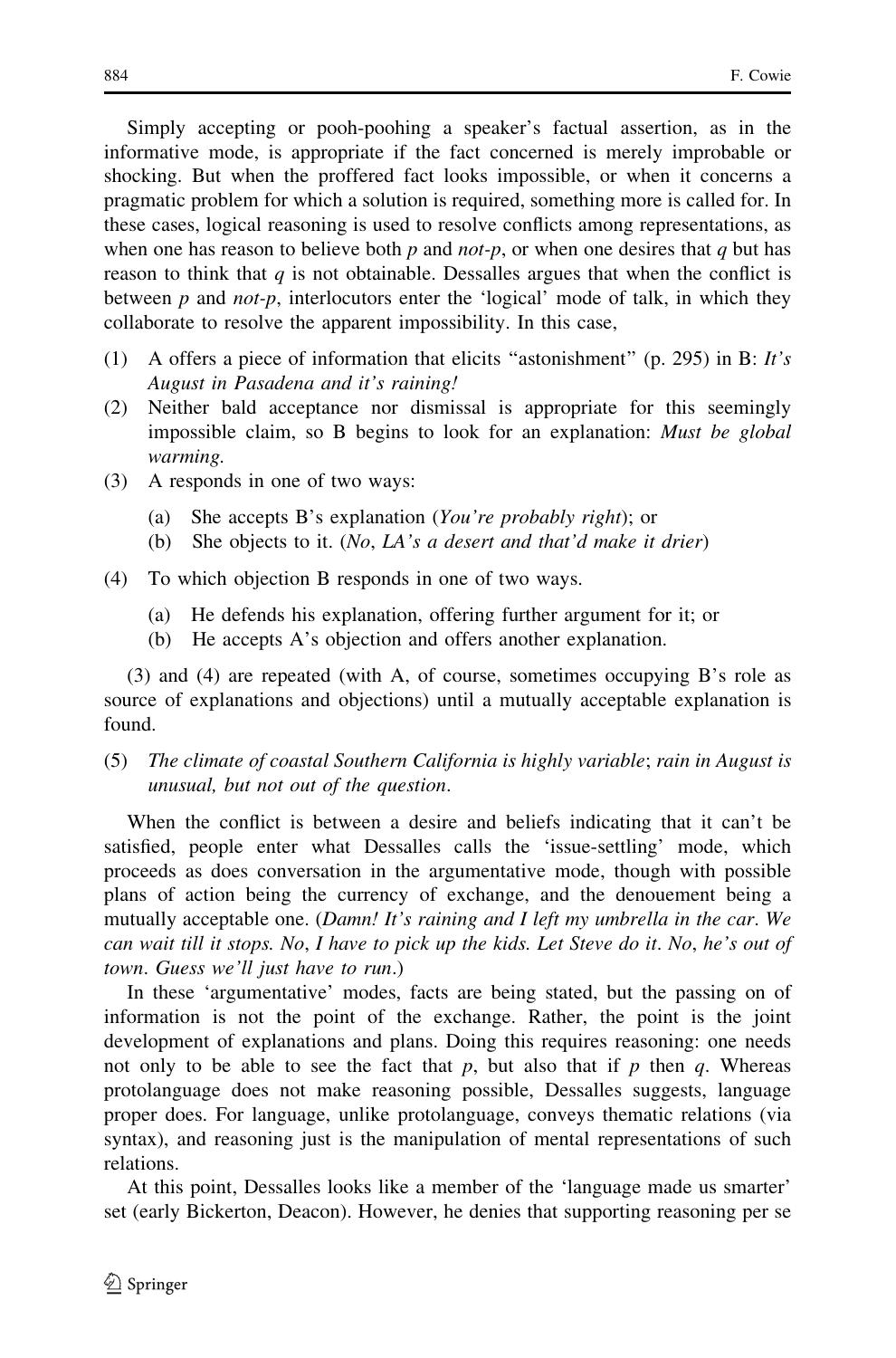is the reason language was selected. Instead, he thinks, language was favored because it supported joint reasoning, reasoning in the context of conversations, the kind that's required for the collective solution of problems. Language was selected, on Dessalles' view, because it made arguing possible. Not Homo sapiens, but Homo letigiosus.

But what's so great, from our genes' point of view, about arguing? For Desalles, arguing is good because it's the stuff of politics. Life is a ''perpetual election campaign'' (p. 358), he says, the point of which is to get ourselves or our friends maneuvered into positions of power and influence, thereby upping our genes' chances of making it into future generations. Not *Homo* sapiens or *Homo* letigiosus. Rather, "Homo politicus" (p. 355).

### Communication costs

Plenty of people think that communication was not the primary driving force behind the evolution of language. But no-one, to my knowledge, has argued like Dessalles that exchanging information via language is positively maladaptive. It imposes a net cost, which the (other) benefits of language need to outweigh.

Conversations in the informative mode appear to benefit hearers at the expense of speakers. They enable hearers to acquire important or 'relevant' information (*Lions*) bite!) without having to risk finding it out for themselves. That risk is borne by speakers, who then compound the cost by giving the information away and thereby losing any strategic or other advantage they might have had qua sole possessor of it (Say 'hello' to the nice lion, dear). However, communication is not an unmixed blessing for hearers, either. They run the risk that speakers are lying, for getting information at second hand opens you to manipulation, and checking its veracity costs (at best) time and effort, and (at worst) your life (Here, kitty kitty…).

Those who argue that conveying information is the function of language assume two things in response to these facts: first, that the benefits of getting information outweigh the costs associated with the possibility of being misled, and secondly, that while a single interaction might be costly to speakers, they benefit from repeated interactions in which the roles are reversed. Dessalles argues (p. 232ff.), however, that an appeal to reciprocal altruism will not fly in the case of language. To be ''biologically stable'' (p. 324), cooperative systems must resist invasion by cheats. This can be achieved in one of two ways: either the act of signaling must be costly enough to deter cheating, or the benefits of cooperating with the trustworthy must outweigh the costs of detecting the cheats. Animal communication systems reflect these exigencies. For instance, the peculiarities of kinship relations among social insects make honest signaling beneficial to all, and in other species, signaling is often costly, and only important information gets communicated. Human language is different. First, in our case, talk is cheap. Although there are costs associated with obtaining information, and although hearers sometimes get useful information, most of what we communicate is trivial: ''the average biological usefulness to a hearer of anything said in conversation should not be overstated'' (p. 325). Secondly, whereas in animal systems the sender bears the bulk of the costs,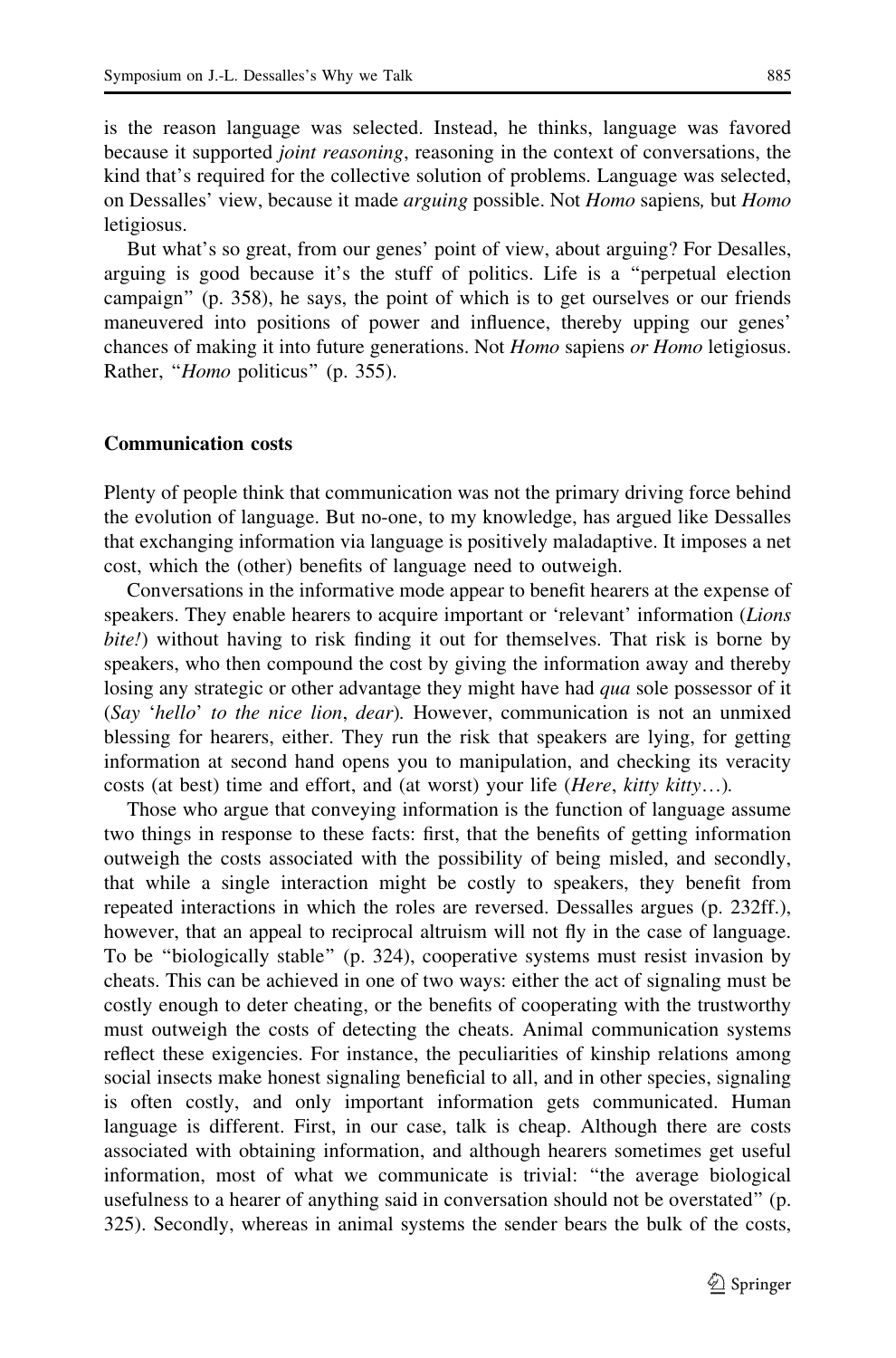hearers are the ones who pay in the case of language, for because language is productive and signs are arbitrary, lies are easy to construct and hard to detect. A conversational interaction has the wrong structure to be modeled as an instance of reciprocal altruism.

Dessalles is not here denying that language emergence is to be explained on a cooperative model. Instead, he's arguing that information is not the currency in which the costs and benefits of language should be reckoned. His point is that if you think that language affected fitness because it was a way of communicating information, then our language behavior looks very strange. Which is why, he thinks, you should accept his alternative picture. If the real benefits and costs of language use are measured in terms of status won, lost and recognized, then our language behavior emerges as a textbook case of cooperation. Speakers now encounter significant costs: they risk saying something stupid (i.e., irrelevant) and losing face. And there are significant benefits associated with being spoken to: whether or not the speaker speaks relevantly is how you decide whether to ally yourself with her.

One problem with this argument is that it seems to undermine Dessalles' own position on the emergence of protolanguage. If sharing information is a form of cooperation that wouldn't have evolved, then how could sharing information be the biological function of protolanguage, as Dessalles maintains? (''The evolution of protolanguage''). Perhaps the answer is that protolanguage is importantly more like animal communication systems than is natural language. In particular, lying is more difficult when so much of the meaning of an utterance is supplied by context. In the absence of contextual information, *Mary! John! Punch!* is ambiguous, to be sure but waffling is not lying. Contextual information nails down that sentence's meaning—but also guarantees its veracity. Its absence of syntactic structure, together with the role context (not syntax) plays in fixing meaning makes protolanguage unable to express certain kinds of untruth, particularly those to do with thematic relations. This evens out the costs and benefits of talking between speakers and hearers, Dessalles might say, to the extent that the evolution of this type of information-exchange is no longer blocked.

There are other, more serious problems with Dessalles' argument, however. One lies in his apparent demand that speakers and hearers both receive a net benefit at the end of every communicative episode, and his concern that exchanges of information via language have the wrong cost-benefit structure. What matters to the stability of cooperative behaviors is not whether each interaction benefits each actor, but whether buying into the scheme benefits both in the long run. Similarly, it doesn't matter whether the costs accrue to the individual who performs first. What matters is that interactions are repeated, that parties to the exchange take turns incurring the costs and benefits, and that in the long run, the benefit to each of participating in those kinds of interactions outweighs the cost. Nothing, so far as I can see, in what Dessalles has argued shows that this is not the case when individuals exchange information.

A second problem here is Dessalles' failure to discuss the relevance of group selection to language evolution. Many recent discussions of the evolution of cooperative behaviors suggest that the correct level at which to analyze their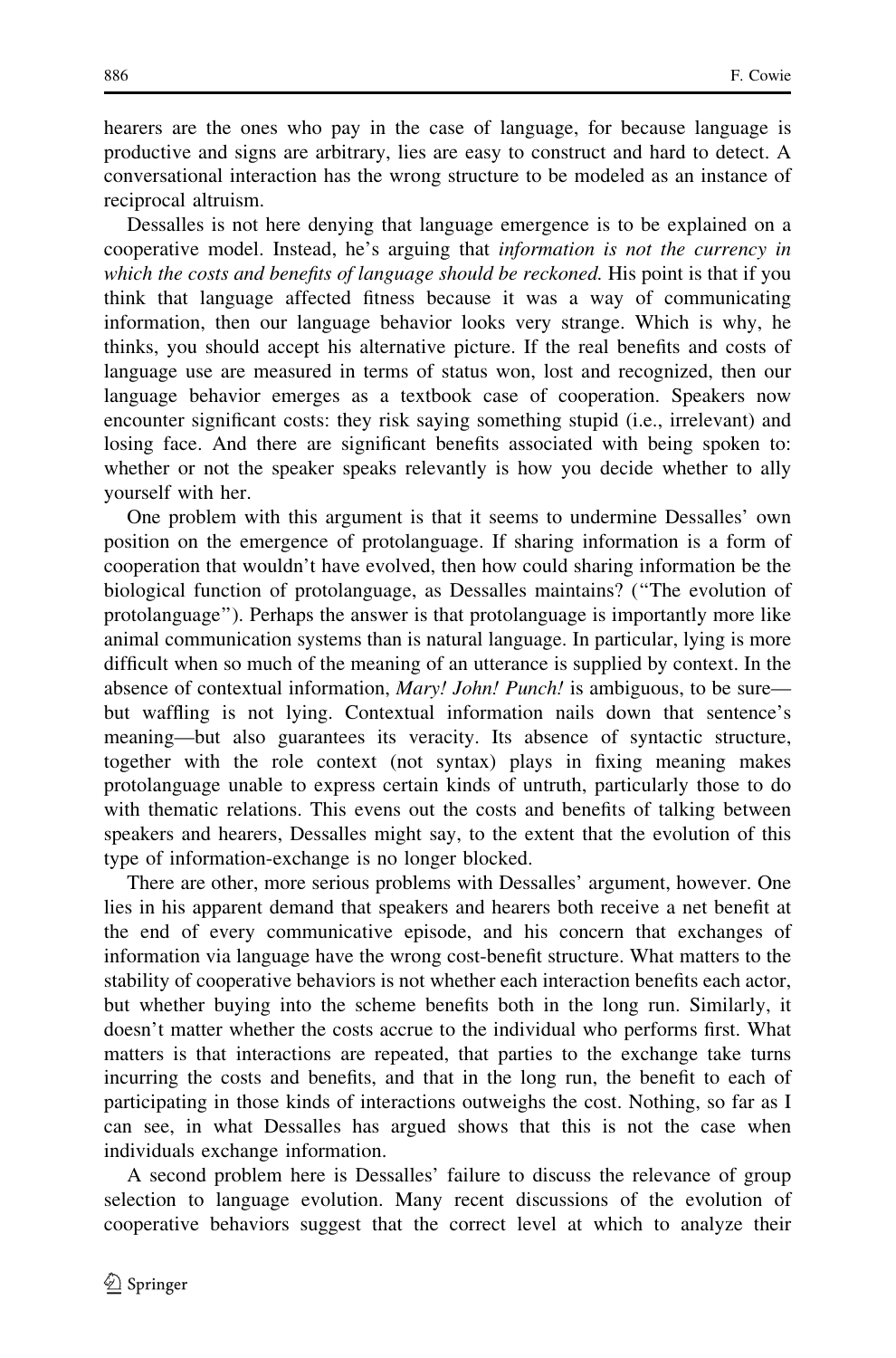evolution is that of group, rather than individual selection (e.g., Sober and Wilson 1999). Such analysis is missing from Why we speak. It's not out of the question that groups that use language to communicate information do better than those that do not, even if communication's effects on individuals in those groups are more variable.

However, we do not need to accept that exchanging information was *not* among the functions of language in order to accept that both causing and informing about status were. There are indeed a number of features of discourse that are ill accounted-for if the exigencies of communication were the only ones shaping language behavior. First, there's the ease of lying, unprecedented in nature. Second, there's the peculiar practice of trivialization in response to a proffered fact something you do not see much of when a vervet offers an alarm call.<sup>17</sup> Third, there's the fact that much of our language behavior does not involve the exchange of information at all. Dessalles points to the existence of the logical and issue-settling conversational modes, in which the giving and getting of information is subordinated to the task of developing explanations and making plans. In these cases, it's the explanation and the plan that are of value, not the facts informing them per se.

I think that Dessalles is right in identifying argumentation (talk in the logical and issue settling modes) as a locus of evolutionary payoff. However, I think that he mislocates the source of value in these practices. Recall that he rejects the idea that because it enables logical thought, language makes us smarter. I think he's right about this: logical thinking came before language, not with it, in my view. However, he moves straight from the rejection of the 'language makes us smarter' line to his own, and hence, misses the real advantage that the advent of argumentation brought with it. What language enabled was not logical thought, but argumentative talk, and argumentative talk is valuable precisely for the reason that Dessalles identifies, but then fails to see the significance of: it facilitates the construction of explanations and plans. Two heads really are better than one, and the only way you can reliably link those heads is via language.

What language does for you, in other words, is that it enables *joint* problemsolving and planning. Exchanging information is fine, but what matters is not what you know, but what you do with what you know. What humans do, to an extent unprecedented in nature, is construct their own niches: they adapt to their environment not over evolutionary time with phenotypical changes wrought by selection on genes, but rather, in organismic time, by *changing their environment to* suit themselves. (We turn on the heater, rather than growing shaggy coats.) Language, in my view, evolved as a tool for niche construction. There are many ways it functions in this connection. First, and this drops straight out of Dessalles' discussion, it permits *co-operative niche construction*. There are limits to what a single human can do by way of environmental redesign: I can turn up the

<sup>&</sup>lt;sup>17</sup> Vervets can be induced to ignore a particular monkey's alarm call if it's been shown repeatedly to be uncorrelated with the presence of a threat. However, this 'trivializing' response did not generalize to other monkeys, presumably because there was no reason to think they were lying too. Dessalles point is that trivialization occurs whether or not there's reason to think a whopper has been told. I think he's right that this is an important difference between us and other animals.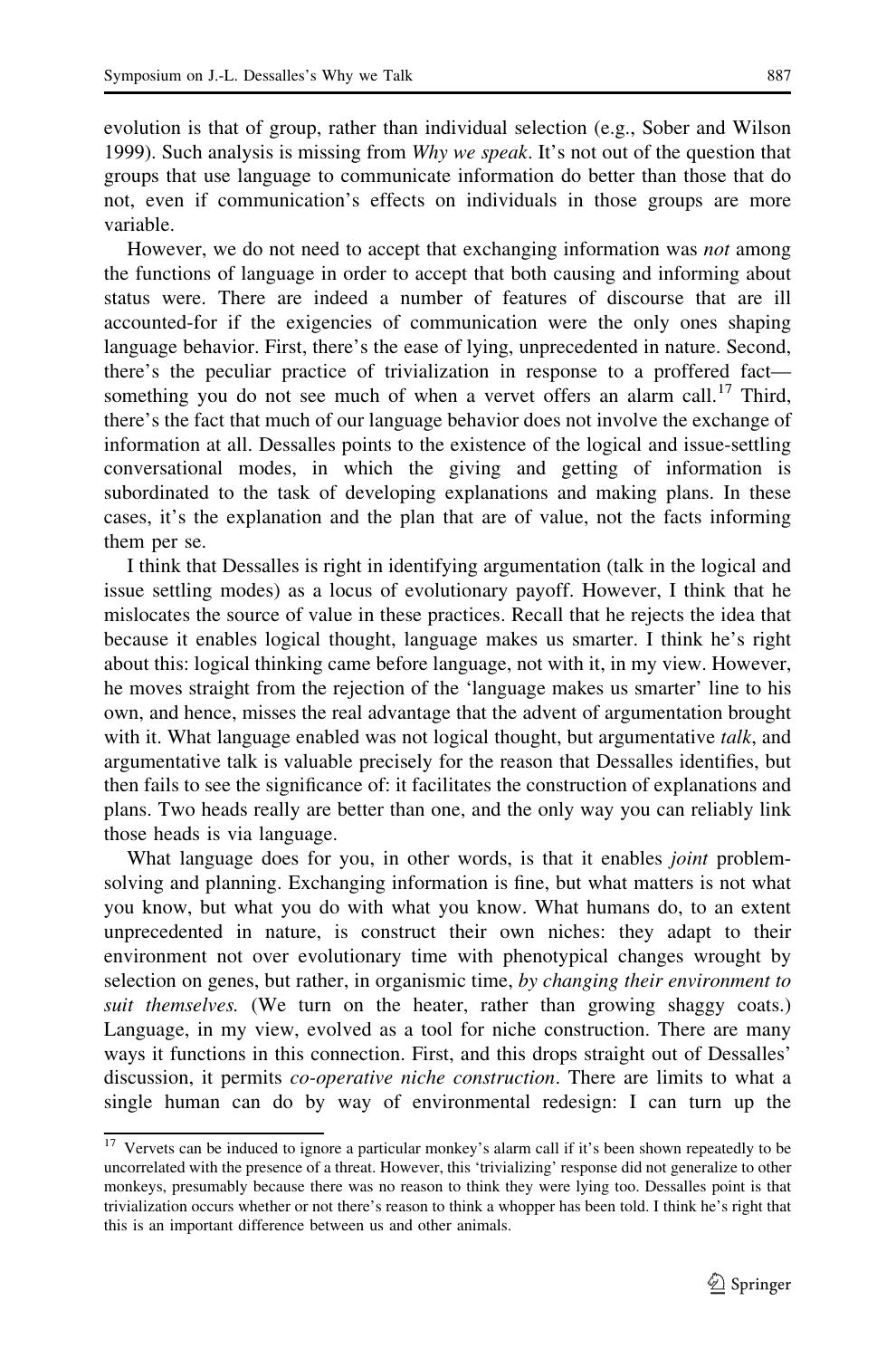thermostat, but I could not design or build a furnace. Language, as Dessalles points out, makes possible joint problem-solving and cooperative planning: a bunch of people, working together, could design a furnace, and they (or another bunch) could build it—indeed, this is precisely how a furnace came to be in my basement.

Secondly, language allows an individual to make massive and almost cost-free alterations in her epistemic niche. I do not have to spend hours trial-and-erroring or in school to learn how to build a furnace. I can tap 'furnace construction' into the Amazon browser and hit 'one click ordering', and Furnaces for Dummies will appear in my mailbox. Such changes in epistemic niche facilitate other niche constructing activities: a quick read, a few more clicks at HomeDepot.com, a couple-three hours, and there's a furnace in my basement.

Finally, and somewhat sinisterly, language also functions as a tool for Machiavellian niche construction: it enables us to use other people as tools for intervening on our environments. When I ask my son to turn up thermostat and he complies, I have craftily exploited his youthful energy, rather than my own meager store, to increase my adaptedness. When I read *Furnaces for Dummies* and got supplies delivered from Home Depot, I was using language as a means to exploit other people's sweat and slog in the service of winterizing my home.

In sum, humans' penchant for niche construction explains our untoward evolutionary success (and will doubtless explain our coming extinction as well). What Dessalles' discussion makes clearer is how language contributes to that enterprise. Sapient we may be, but explanations and planning are necessary to put knowledge to work: explanations tell you what will happen when you perform various interventions on the world, and plans let you exploit that knowledge. Once you know that cooking makes mammoths more palatable, and that mammoths are made of meat, you can predict the effects of cooking other things, meat and non-meat. Once you know that cooking makes for palatability, and that you need fire for cooking, you can plan to keep the fire going until the hunters return in the afternoon. And so on.

It's unfortunate that Dessalles bypasses all this. He sees the rhetorical aspects of explaining and planning, but misses their primary usefulness: in guiding action. But I don't think that matters. His stressing of language's importance in enabling individuals to collaborate on the kind of thinking that really matters—explaining and planning—is a very important insight. It enabled me to get clearer about the numerous roles played by language in our species' transformation of the world, and I predict that it will turn the conversation about language origins in a new and productive direction.

#### References

Dessalles J-L (2007) Why we talk: the evolutionary origins of language. Trans J Grieve, Oxford University Press, Oxford

Dunbar RIM (1996) Grooming, gossip and the evolution of language. Faber and Faber, London

Sober E, Sloan Wilson D (1999) Unto others: the evolution and psychology of unselfish behavior. Harvard University Press, Cambridge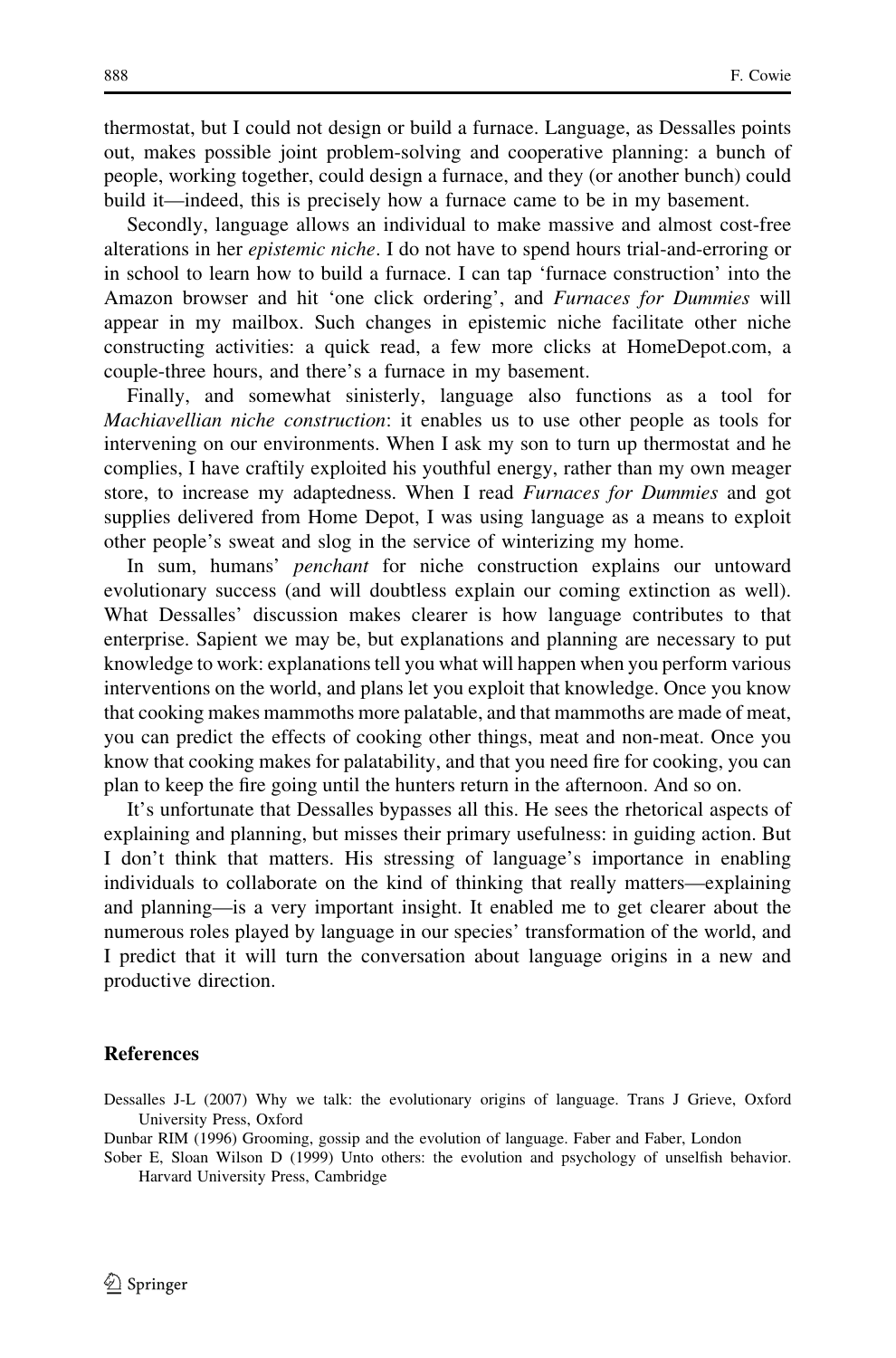# **Replies**

#### Jean-Louis Dessalles

Telecom ParisTech

Fiona Cowie, Édouard Machery and Jason McKenzie Alexander are raising important issues about what they regard as weak points of my thesis about the evolutionary emergence of the language faculty. Their insightful and well-sustained remarks offer me the opportunity to clarify some important points and even, on a few occasions, to try to reverse the picture and turn some of the debated issues into strong points of the theory.

In what follows, I will first accept the idea that the theory developed in  $Whv$  We Talk indeed relies on a strong version of human cognitive abilities. My claim will be however that human cognition (cognition 'in the wild') is more powerful than what a few popular lab studies have suggested in the past. I will then defend the idea that language is in some precise way a 'local optimum', and that the political model offers a sound possible scenario of why it evolved at all.

#### Cognition in the lab versus cognition in the wild

In the past decades, clever experiments have shown that human reasoning abilities were nothing like push-button algorithms, contrary to what mathematical idealizations of these abilities would lead us to expect. Half of Logic is not Logic; therefore human 'logical' performance would not result from anything more than a mere set of context-dependent heuristics (Holland et al. 1986; Evans 1989) or would result from an alternative, non-logical, device (Johnson-Laird 1983). Similar claims have been made concerning human probability judgments, which grossly depart from what probability calculus stipulates (Kahneman and Tversky 1982). As Machery correctly observes, if the human mind is unable to make correct reasoning reliably, there is no point in claiming, as I do in *Why We Talk*, that it evolved to detect and signal inconsistencies, as in argumentative discussions, and to detect and signal improbable situations, as in conversational narratives.

Are human beings such poor logical reasoners?

It is always a bit of a surprise to observe tight logical reasoning aiming at proving that… human beings have no logical reasoning powers. If human beings are thus simple that they are unable to process logical implications, as the Wason selection task leads some authors to conclude, there is certainly no point in maintaining a criminal police, in organizing trials, in writing scientific articles or in writing conditional sentences like this one. If, on the contrary, human beings can rely on a genuine logical competence, as I claim, then readers will easily conclude by contraposition that I must explain what is wrong with the Wason selection task.

One thesis of *Why We Talk* is that our logical faculty evolved, in the first place, to detect lies and errors in event reports. To do so, we are equipped with the ability to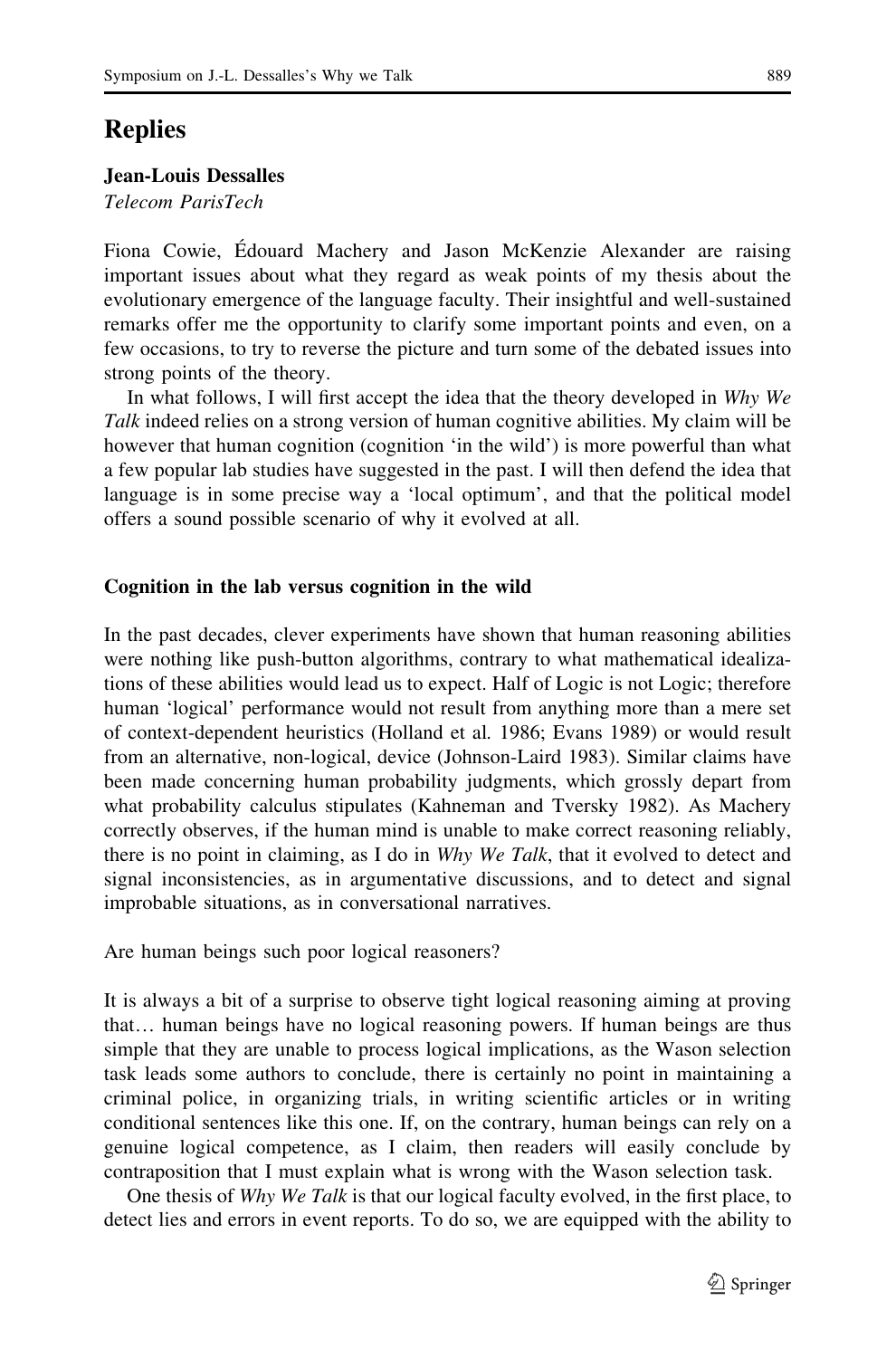detect inconsistencies. A logical inconsistency is a conjunction of propositions that is held to be false, although each of these propositions is independently believed or desired. Individuals are able to detect when an inconsistency occurs, and they are expert in proposing admissible solutions thanks to their ability to perform abduction (Dessalles 2008b). This processing of inconsistencies is a genuine logical competence. Even if its first purpose is to resolve contradictions and not to prove propositions, it can be seen as a form of proof method based on refutation, like resolution or tableaux (which are correct and complete for first-order logic).

We can see now that the Wason selection task "presses the wrong button". It presents subjects with an implication like: ''If there is a vowel on one side of a card, then there is an odd number on the other side''. Human subjects do not see anything like an inconsistency there, nor the expression of an inconsistency. In the 'concrete' version of the task: ''If the mention 'vegetarian' is added to the name of a delegate on one side of a card, then there is a vegetarian menu on the other side'', people reach nearly perfect scores (Evans 1989). They instantaneously get the point. The inconsistency they detect reads: it should not be the case that a vegetarian delegate be given non-vegetarian food. And this solves the problem: they choose cards with the vegetarian 'mention' and cards with non-vegetarian food. There is no need to postulate a specific ability to deal with social contract violation (Cosmides 1989). The performance contrast between the 'abstract' (with letters and numbers) and the ''concrete'' versions of the Wason selection task is explained by the fact that subjects see an inconsistency only in the latter, because they know which terms are incompatible. By contrast, they have no idea that there might be an incompatibility between vowels and even numbers on the two sides of a card.

Machery insists on the fact that in the 'abstract' version of the test, subjects make no attempt to refute the claim ''vowel implies odd'', and he sees there an incompatibility with the idea that we evolved to behave as skeptical listeners. My answer is that ''vowel implies odd'' is nothing like a conversational move. In discussions, conversational moves signal inconsistencies or tentative solutions thereof. In narratives, conversational moves signal improbable or emotional states of affairs. Merely claiming, ''vowel implies odd'' out of the blue does not trigger conversational behavior in humans. Again, one should not wonder that the human mind stalls when the wrong button is pressed.

More generally, there is a problem in extrapolating too much about human competence from lab experiments exclusively. Field studies are indispensable. Measuring the movements of a cheetah in a cage provides poor indication of its normal speed when hunting. Human cognition should also be studied 'in the wild'. This is what I did when I studied spontaneous conversational behavior, before abstracting the models presented in Why We Talk.

Human probabilistic expertise

Humans are experts in risk assessment in daily life. Most of us owe their longevity to their ability not to put their safety at risk unnecessarily. Admittedly, we are not equipped with the ability to process statistical figures, but explicit percentages are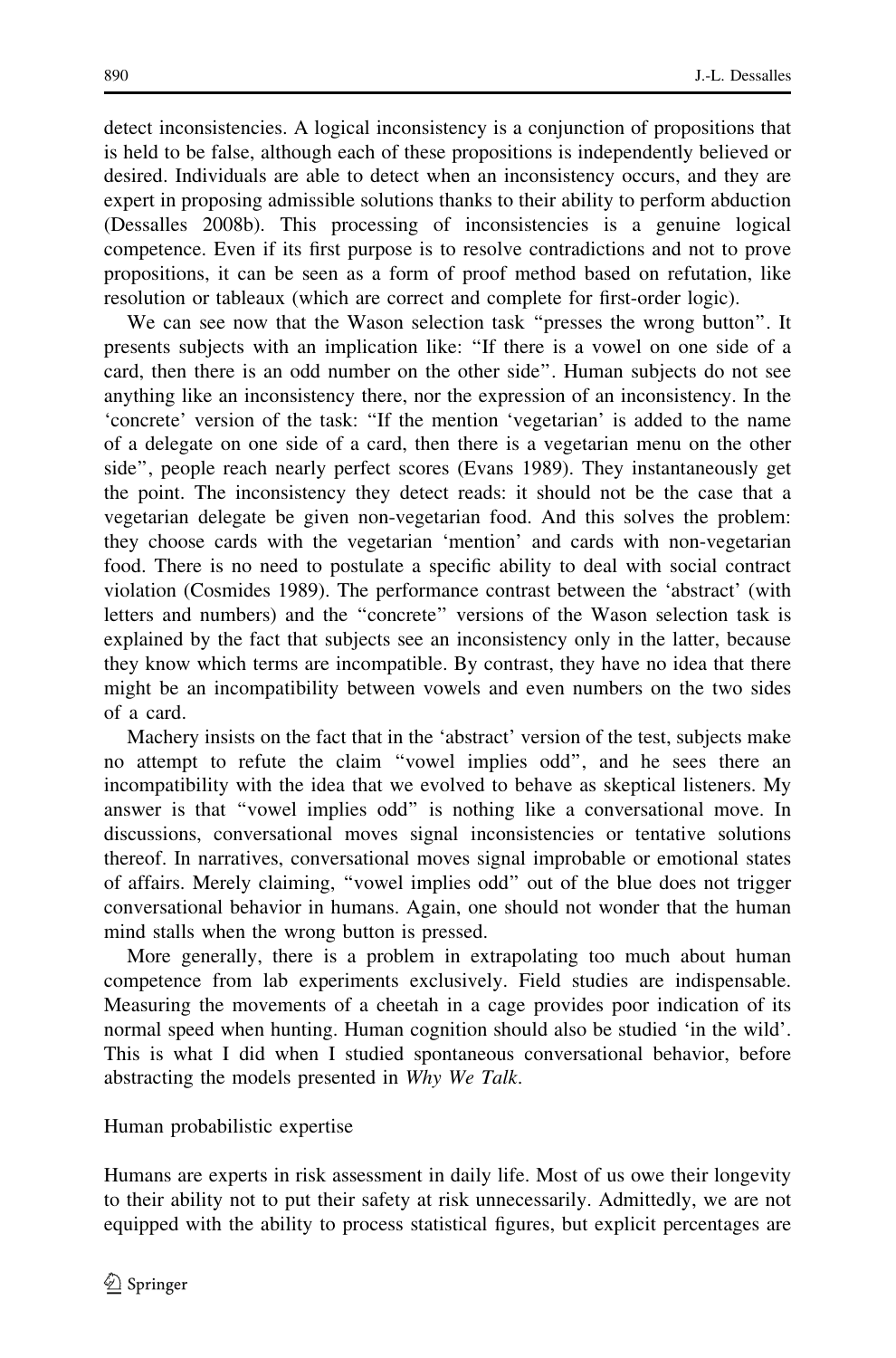not available in nature. However, we are very good at dealing with rare events, and we do it even formally in spontaneous conversation every time we select an event worth to tell or mention a fact that trivializes an event reported by others.

If humans are experts in some form of probabilistic reasoning involved in daily life, one may rightfully wonder why they show consistent 'biases' in probabilistic reasoning. Consider a conversational version of the ''Linda'' effect mentioned by Machery.

Paul—Do you remember Matthew? The guy was a green activist. He was an active member of the Green Party. Guess what! I saw him yesterday driving a big SUV!

Mary—I saw him too a few days ago. He said it's a hybrid SUV.

Paul's point is straightforward: he signals the improbable contrast between the two successful images offered by Matthew. Mary's point is equally clear: she trivializes Paul's news twice, first by saying that she already knows, and then by qualifying the nature of the SUV.

In this example, extensional probability theory (EPT) based on Kolmogorov's axioms says that Matthew's owning a hybrid SUV is less probable that his owning a SUV. Yet, everyone understands that the purpose of Mary's utterance is not to diminish, but to increase the probability of the event. In this case, EPT fails to predict human probabilistic expertise (HPE).

EPT makes many other predictions that are at odds with HPE. For instance, it sees nothing wrong if the first draw in the new National Lottery happens to be 1–2– 3–4–5–6. After all, according to EPT, this draw has the same probability as any other. Human subjects would consider such an event as 'incredible' (Savoie and Ladouceur 1995; Dessalles 2006b) and suspicious. If consecutive series are drawn twice or ten times in a row, EPT again sees nothing wrong, whereas virtually no human being would consider the situation normal and all would require the lottery machine to be changed. Again EPT, while claiming that human behavior results from a representativeness bias (Kahneman and Tversky 1972), is in fact unable to capture an important aspect of HPE. Of course, EPT is the right model to use if one works in a national lottery company or in an insurance company. But EPT is the wrong model to use if the purpose is to understand the biological adaptiveness of human cognition. It is also probably the wrong model to implement in a robot that should perform well in a natural environment.

The claim is not that EPT is too precise to account for a badly laid out HPE. On the contrary. HPE turns out to rely on formal principles that EPT only approximates. Human beings derive probability not from operations on sets, as EPT does, but by assessing unexpectedness (Dessalles 2008b). The notion of unexpectedness derives from Kolmogorov's complexity.<sup>18</sup> Individuals assess the unexpectedness of events by contrasting the complexity of their production with the complexity of their description:

<sup>&</sup>lt;sup>18</sup> The name of Andrei Kolmogorov is involved again, but this is fortuitous.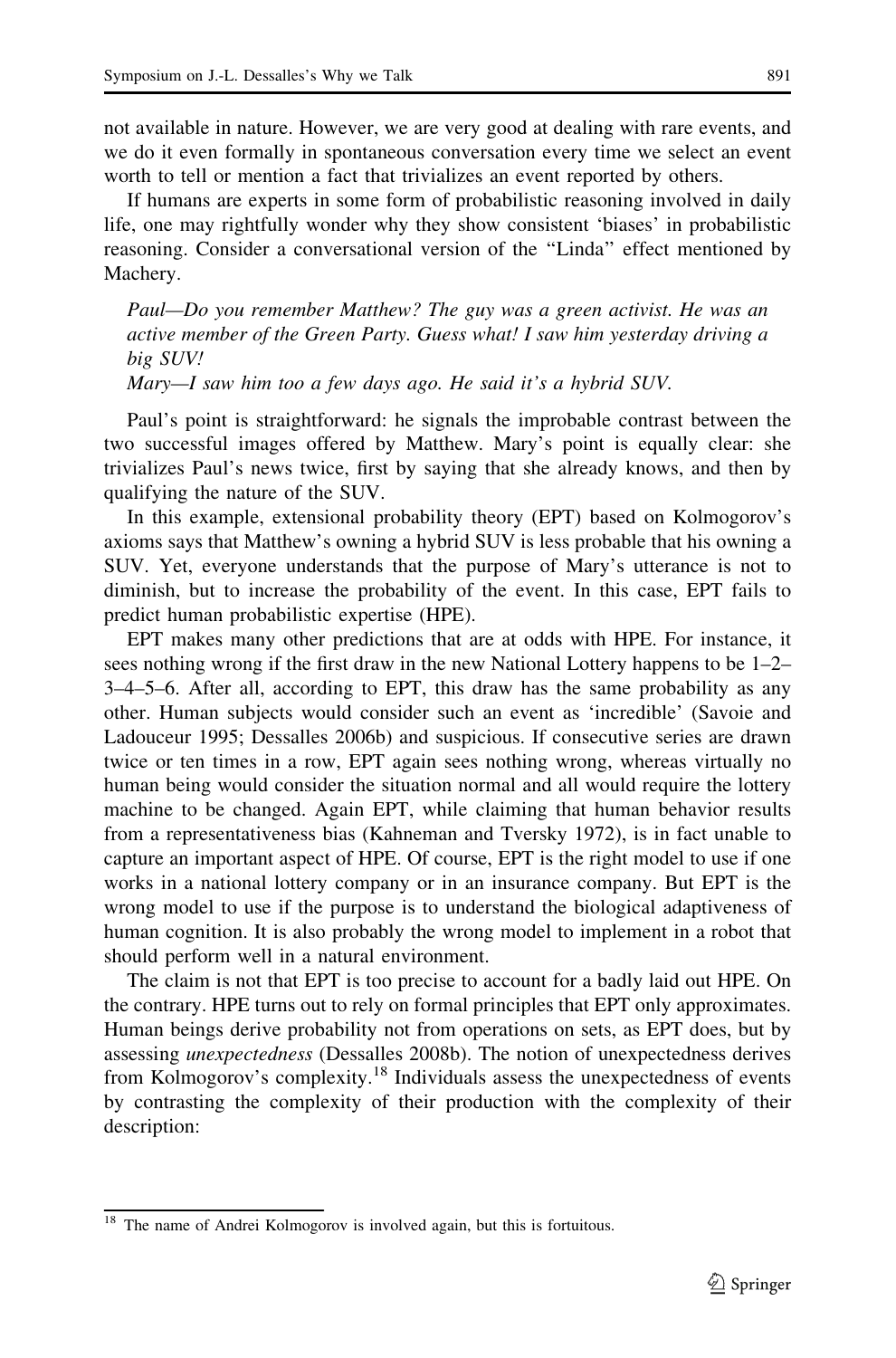$Unexpectedness = production complexity - description complexity$ .

The production complexity of an event is the amount of information (in bits) needed for the world (as one can imagine it) to produce the situation. The description complexity of an event is the size (in bits) of its minimal determination. Unexpectedness can be converted into probability by regarding each bit of the difference as resulting from the flip of a coin (Dessalles 2006b, 2008b). For instance, consecutive lottery draws like 32–33–34–35–36–37 are simple, as their cognitive description is short (''six consecutive numbers starting from 32''). It only requires one number instantiation (here, to 32). Consecutive draws are thus highly unexpected, as the 'world' (in this case the lottery machine) is believed to require six independent instantiations to produce the draw.

Human beings have no direct access to probability, but deduce it from their understanding of the complexity of outcomes.<sup>19</sup> This ability develops early on in ontogeny, as soon as by the age of  $12$  months (Téglás et al. 2007). The fact that human beings derive probability from unexpectedness also explains the divorce between EPT and HPE in the story about Matthew's driving an SUV. If perceived as typical SUV driver, Matthew is unique in the class of Green activists. This simplicity makes him highly unexpected. More generally, atypicality makes objects simple in their class.<sup>20</sup> The Guinness Book of records presents situations that are simple because they can be easily singled out from the crowd due to some extreme deviation from norm. However, if Matthew turns out to be, not a typical SUV driver, but a hybrid-SUV driver, the conceptual distance to its former stereotype (Green activist) gets smaller. The event will therefore be regarded as less atypical after all, and thus as more probable.

Contrary to Machery's claim, the known discrepancies between HPE and EPT do not say anything about the biological adaptiveness of the human expertise in processing probability. For instance, Machery mentions the faulty human tendency to neglect base rates: in diagnostic reasoning, individuals tend to ignore crucial information given to them verbally about the low probability of hypotheses (Bar-Hillel 1980). This effect is due to the fact that individuals naturally derive probability from unexpectedness, but have difficulty to infer unexpectedness from probability.

Human probabilistic expertise is tuned, not to performing operations among sets of alternatives, but to detecting complexity drops. The former ability would be useless in a natural setting in which the full set of alternatives is never available. Complexity drops, however, are the signature of unknown structure. For instance, repeated complexity drops in a Lottery game may reveal cheating or malfunction. Natural selection discovered the danger-complexity correlation. It endowed us with the ability to detect and signal complexity drops to push forward one's alertness.

<sup>19</sup> See [www.unexpectedness.eu.](http://www.unexpectedness.eu)

<sup>&</sup>lt;sup>20</sup> This effect can be quantified. Unexpectedness varies as  $k^2$  for a Laplace-Gauss distribution, where k is the number of standard deviations.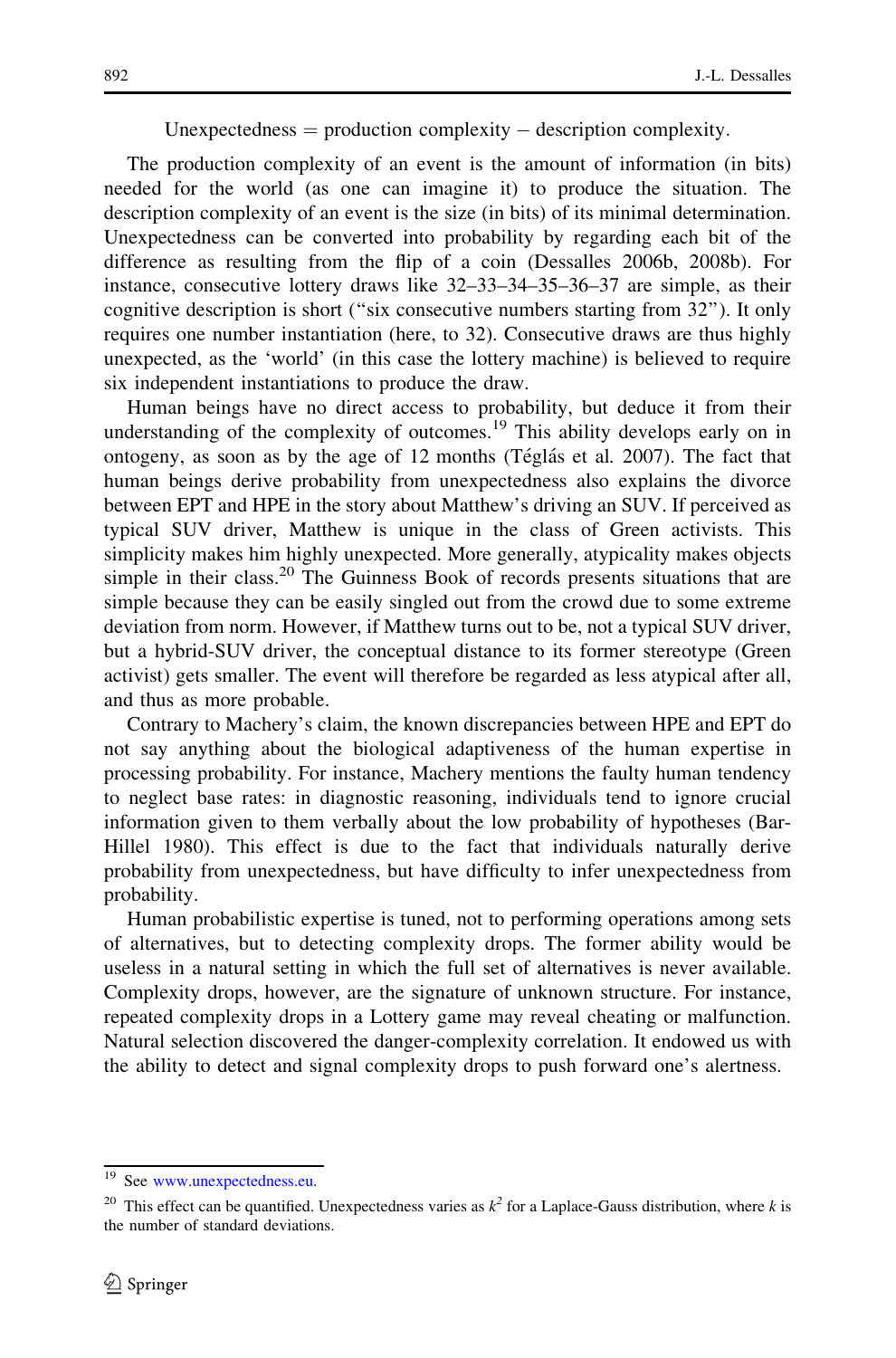### **Gullibility**

If human probabilistic and logic reasoning abilities are judged by the set of beliefs they produce, Machery is right to observe that they are far from 'perfect', when judged according to scientific standards. Superstition, religion and urban legends offer many examples of unjustified beliefs. The widespread belief, mentioned by Machery, that children's life is jeopardized by razor blades in candies is a case in point. Note, however, that gullibility concerning extreme danger may be a rational way to remain on the safe side. The maxim sounds like: ''believe any claim about dangerous outcomes if you cannot show that it is inconsistent''. Individuals, in all cultures, are certainly gullible, but essentially about claims related with such important matters as life, death, illness and the like. However, when one's favorite tool, a pen say, is missing, no one would easily believe that it entered a parallel dimension. To get an empirical assessment of people's gullibility, one has to persuade one's friends of some unlikely fact, such as the fact that a currently famous conductor is unable to read scores. The task may not prove so easy.

Gullibility grows with the authority of who makes the unlikely claim. This phenomenon certainly plays a role in some religious beliefs or in urban legends, thanks to a collective positive feedback. In everyday conversation, however, authoritative assertions may loose their power at once when they are shown to be inconsistent. Our argumentative powers were selected, not to optimize the quality of our beliefs, but to signal inconsistencies on the fly during conversation. The relative overall quality of our beliefs appears to be a side effect of this ability.

#### The chatting animal

In 1996, Robin Dunbar proposed that language is fulfilling a function similar to the function of grooming in apes: establishing and maintaining social bonds. This was a great insight, and the main thesis of Why We Talk is in line with this idea. As it stands, however, Dunbar's analogy is however loosely predictive, as it predicts nothing more than synchronized grunts. Machery is right to remind us of the fact that language fulfils a phatic function. However, this does not either predict the actual form of language as it is massively used in conversation. Even the content of the almost ritual conversations you may have with your neighbor about current weather conditions lie way beyond the predictive powers of phatic coordination.

To get convinced, one only needs to observe the consequences of any slight error in this game. Every conversational move must signal emotion, unexpectedness, inconsistency or restoration of consistency. If you merely utter, ''The clouds are white", your neighbor is likely to ask, "Are you ok?". Even when talking about seemingly futile matters such as current weather, one's reputation as a competent conversationalist is at stake.

The existence of futile conversation topics is predicted if language is used to display one's ability to be relevant, as topics are just an excuse for playing the game. Making renewed relevant remarks every morning about weather conditions is certainly a challenge, and is appreciated as such by protagonists.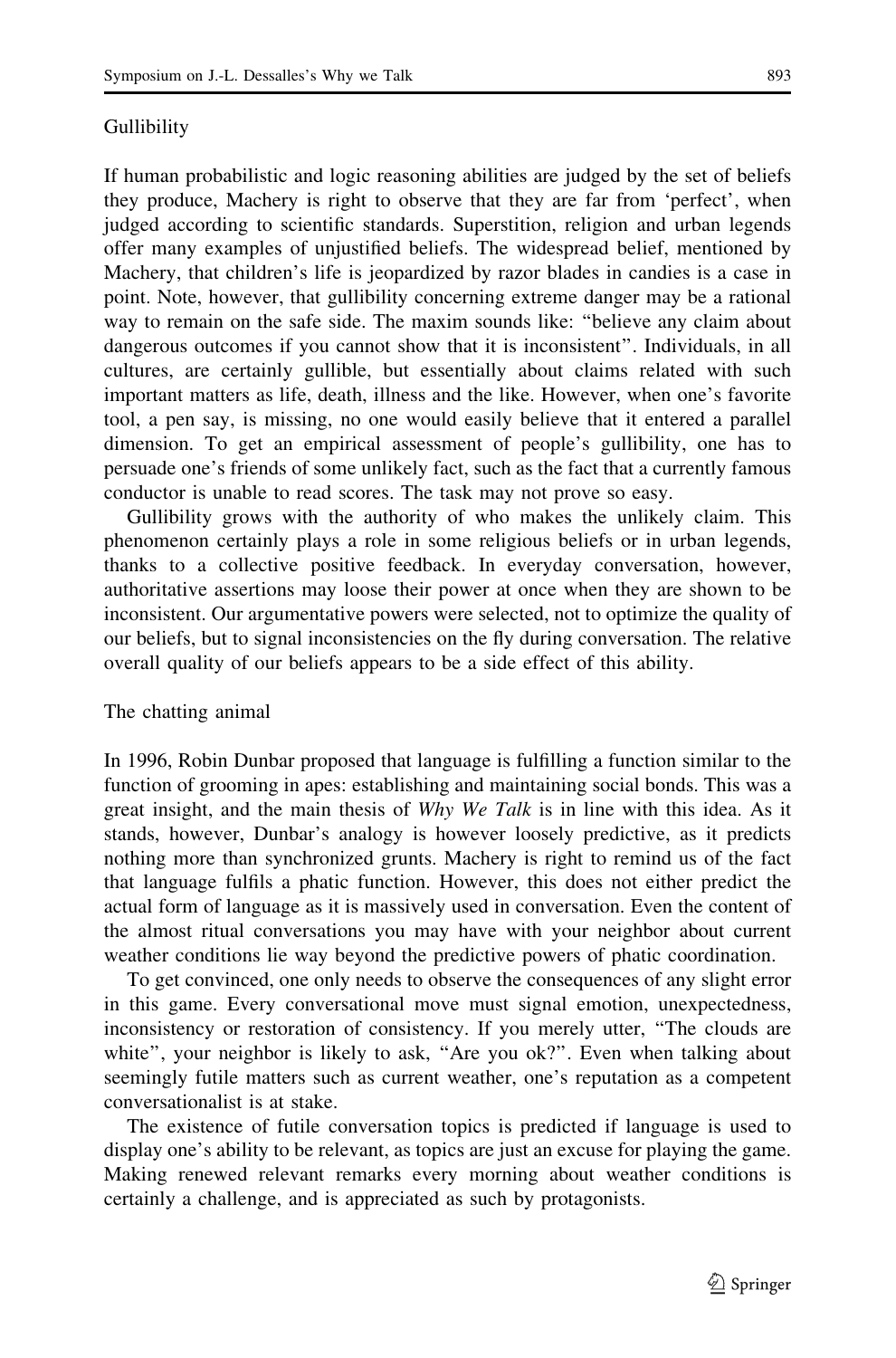In virtually all alternative models of the biological function of language, the material usefulness of the information exchanged is crucial. This is especially true in the case of cooperative scenarios, as stable cooperation requires significant benefit to cost ratio (Dessalles 1999). By contrast, if language emerged from the need to push forward one's ability to be relevant, information is a means and not an end. The futility of conversational topics, far from being an argument against the theory, is rather one of its strong points.

Machery, strangely enough, depicts the relevance display theory developed in Why We Talk as concerning males only. On closer examination, however, females in our species have an equal need to establish and maintain social networks as males. The same political context applies to both genders, and remaining close to individuals who are able to prevent danger proves as crucial for females as it is for males. Women talk at least as much as men do (Mehl et al. 2007). Relevance displays characterize every of our daily conversations. The oratory typically attached in some ethnographic imagery to a prominent haranguing male is just a marginal exaggeration of it. Such haranguing is absent from the conversational corpus I studied. People gauge their respective relevance in every utterance of every of their casual conversations. This concerns males and females equally.

Slight differences may indeed be found in conversational style (Tannen 1994), but it might be the expected consequence from the fact that females need to secure their friends' reliability even more than men. Contrary to Machery's hypothesis, relevance displays are not only used to establish new connections. Social networks are constantly reshaping. Those who fail to regularly demonstrate their relevance to their current acquaintances are soon forgotten and replaced by others. The point is not only to advertise one's alertness, but also one's readiness to give others the benefit of it. Absent acquaintances are less useful than present ones. This 'grooming' effect of relevance displays is of prime importance to both sexes, even if it might possibly induce slight gender differences.

#### Is language optimal?

There is no reason to think that the language faculty, as far as it has a non-cultural basis, could be an exception to Darwinian laws. If so, if the language faculty is a direct product of natural selection, then it must be locally optimal. This conclusion is central to the argument in Why We Talk: if nothing about language (phonology, morphology, syntax, semantics, narrative relevance, argumentative relevance…) is fortuitous, then all components of the language faculty not only deserve a structural description, but should also be shown to perform a definite function and to be well-designed for it. This fascinating research program collapses if McKenzie Alexander is right in his claim that there are various examples of suboptimal evolutionary stable states.

Two sources of misunderstanding must be cleared up here, one about the notion of *optimality* and the other about the adjective *local*. Darwin and Wallace's great discovery is that nature is a local optimizer. Species improve by accumulating small advantageous variations. Contrary to what Darwin may have thought, this is a relatively rapid process. When all available improvements have been explored, the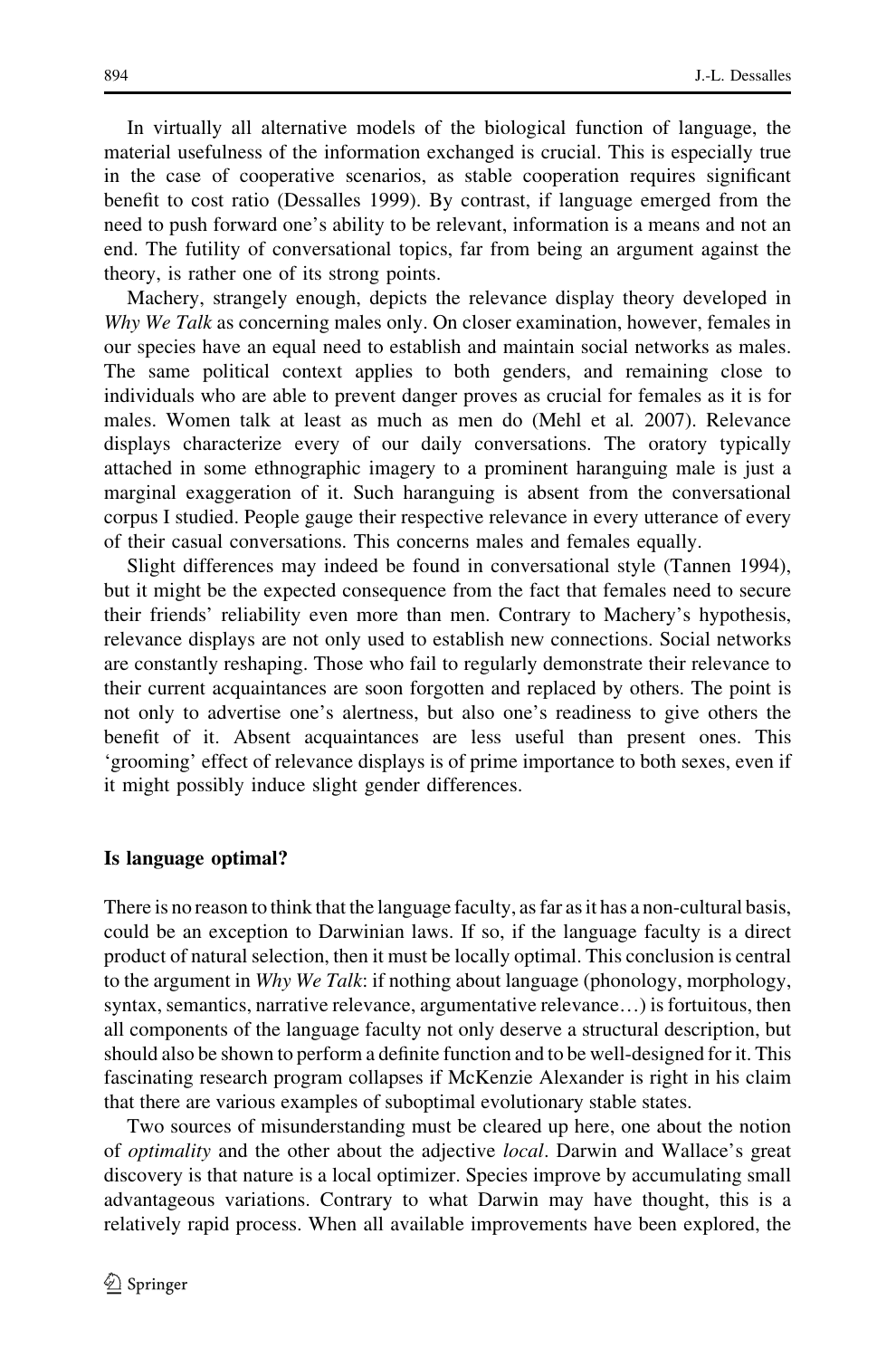species remains in equilibrium for indefinite duration, trapped in a local optimum. The alternation between evolutionary bursts and steady states corresponds to what Eldredge and Gould (1972) called punctuated equilibria. Locality means that only improvements that are within reach are considered in the Darwinian model. When McKenzie Alexander invokes developmental lock-in to dismiss the idea of optimality, he fails to respect the 'within reach' restriction that defines local optimality. This restriction, according to McKenzie Alexander, is ''tantamount to saying that anything which evolves is locally optimal by definition''. Certainly not by definition! The fact that all complex products of evolution result from natural selection and that natural selection optimizes locally is a great, certainly not trivial, discovery.

In search for exceptions to the rule, McKenzie Alexander refers to the possibility that language could be a spandrel, i.e., a fortuitous side effect of other structures (one may think of general 'intelligence', the ability to produce sounds for mating purposes, and the like). If language were a spandrel, predicting its structure would indeed lie beyond the scope of natural selection. However, as Smith and Szathma´ry (1995, pp. 291–302) observe, spandrelization can only reduce complexity. A dead computer may become a paperweight, not the reverse. Since language shows all the earmarks of complex and specific design, language cannot be a mere spandrel and natural selection remains the only available account of its complexity (Pinker and Bloom 1990).

It is crucial to keep in mind that in nature, all local optima are suboptimal. Engineers tend to think in terms of global optimality in situations in which they are able, through calculus, to draw an ideal horizon to performance. A good engineer can always think of ways of improving the performance of a living species. She would however be likely to be wrong about what nature optimizes. According to Darwinian principles, differential replication<sup>21</sup> is what is maximized. In the case of animal or human communication, overall efficiency (rate, accuracy, resistance to noise,…) will not be optimized if it does not allow both emitter and receiver to leave more offspring. McKenzie Alexander discusses at length situations in which populations are trapped in suboptimal equilibria. In doing so, he mixes considerations about global optimization, which is irrelevant, and evolutionary local optima, which are broadly Nash equilibria.<sup>22</sup> Only the latter matter, and McKenzie Alexander is right to observe that they may be (globally) suboptimal.<sup>23</sup> They are nevertheless locally optimal for each party (sender and receiver) independently, and this is sufficient to draw the conclusions listed in Why We Talk. Most criticisms of the so-called 'adaptationist' program, including Gould and Lewontin's (1979), result from similar conflations about what is optimized and about the local aspect of the optimization.

<sup>&</sup>lt;sup>21</sup> Darwin thought of differential reproduction of individuals. In the modern view, replicators are typically genetic mutations, but more broadly anything that replicates itself and has a causal effect on its own replication. Individual reproductive success is just an intermediary step in that causality.

<sup>&</sup>lt;sup>22</sup> I do not enter here into distinctions between evolutionary stable strategies, static and dynamic Nash equilibria, and the like, as these distinctions tend to blur in realistic noisy conditions.

<sup>&</sup>lt;sup>23</sup> Global suboptimality is characteristic of many situations involving cooperation. In the prisoner's dilemma, both parties end up in a state that is less preferable that the cooperative state.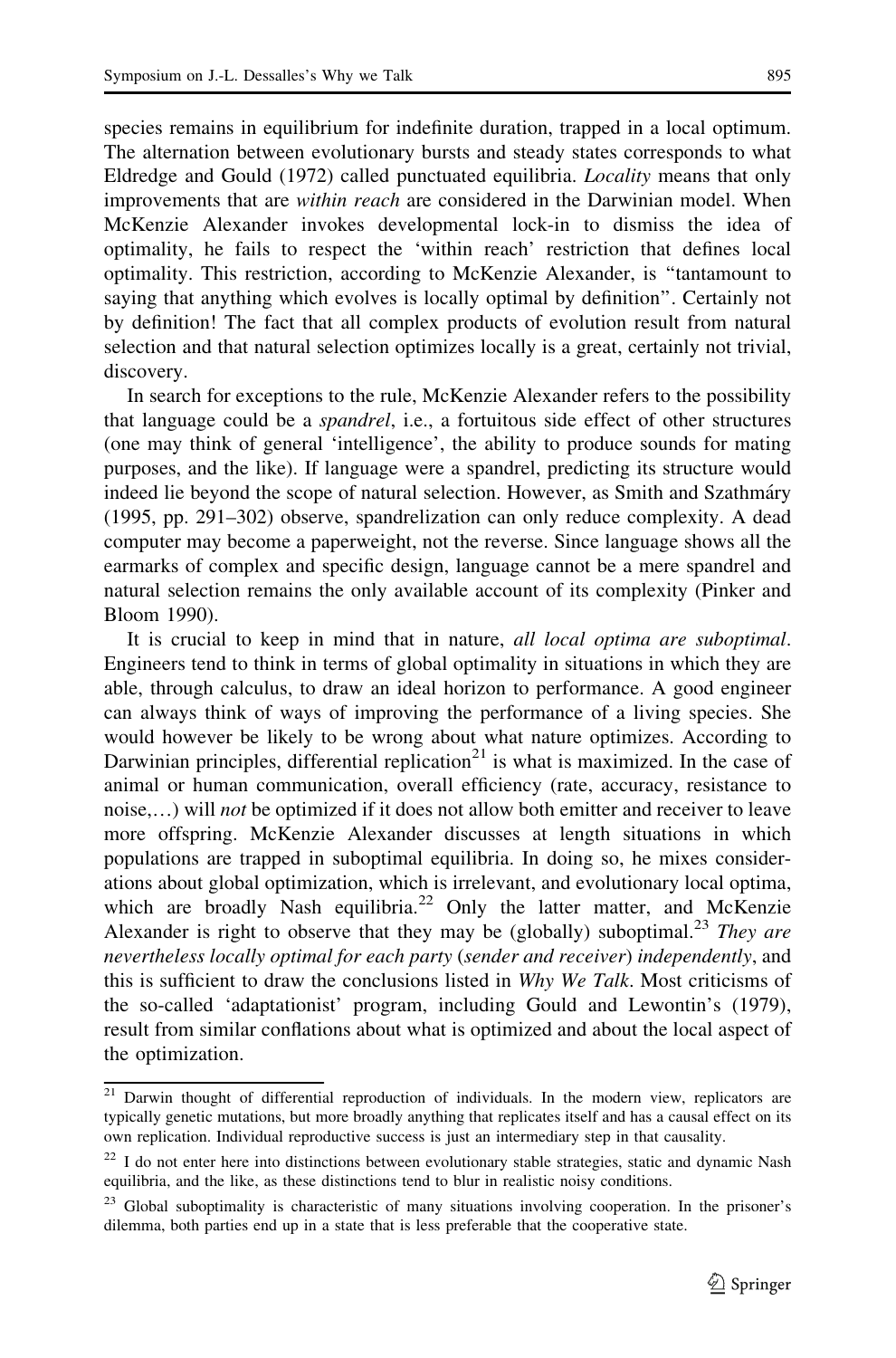Local optimality is a constraint that any evolutionary model must match. Ignoring it would indeed make the game easier, but vain. When I claim that my reconstruction of protolanguage makes it locally optimal to its function, I implicitly mean that alternative definitions, including Bickerton's (1990), fail the test. In Bickerton's view, protolanguage was used for the same purposes as language now, namely to transmit predicative thoughts. If this were true, the absence of even some rudimentary form of marking would be incomprehensible. In my version, the function of protolanguage is to refer to nearby events. The claim is that juxtaposing content words is an efficient way to fulfill that function (as soon as listeners are able to combine meanings), and that this system cannot be improved by slight modifications.

#### Modeling the political nature of language

In Why We Talk, language is claimed to have evolved as a signaling device. Every conversational move is a way for individuals to signal their ability to be relevant, with the (mostly unconscious) hope to establish and maintain solidarity bonds. McKenzie Alexander challenges the robustness of the claim, as he could not properly reproduce the simulation results mentioned in the book.

It is important that readers clearly understand the logic underlying this class of models. The challenge posed by language is to explain how both speaker and listener can benefit from the communicative act. Here is my solution. Speakers strive to give relevant information. Best performers in this game attract friends, and their social status is automatically increased. This explains the speaker's side. The difficult part is to explain why listeners are sensitive to relevance when choosing their friends. As soon as there is a *positive correlation* between the quality (here relevance) taken as criterion when forming coalitions and the fate of the coalition, the theory predicts a stable communication system. Note that the factual value of what is communicated does not enter the equation.

McKenzie Alexander, without questioning the underlying logic, casts doubts on the robustness of the model, as his implementation of it gives unreliable results. There are however some reasons to believe that the model is truly robust: it is an instantiation of the costly signaling theory, a now established theory which accounts for many cases of animal communication (Gintis et al. 2001); it is mathematically sound (Dessalles 1999) and has given rise to several implementations.<sup>24</sup> If so, why did McKenzie Alexander not reproduce the phenomenon properly? He made a few questionable implementation choices,  $2<sup>5</sup>$  but as he says, a really robust model should

<sup>24</sup> See for instance [www.dessalles.fr/Evolife](http://www.dessalles.fr/Evolife)

<sup>&</sup>lt;sup>25</sup> One problem is that in McKenzie Alexander's model, genes have systematically two effects: they control both the probability of behavior and its intensity. Such coupling should be avoided. In particular, individual quality has no effect on the probability of being perceived as relevant! Another problem is the choice of a linear selection function. When average fitness is high, the system is unable to provide significant selective advantage to mutants. There is also a problem with the intrinsic limitations of Moran processes, which implement mere imitation games. McKenzie Alexander partially corrected the problem by introducing mutations.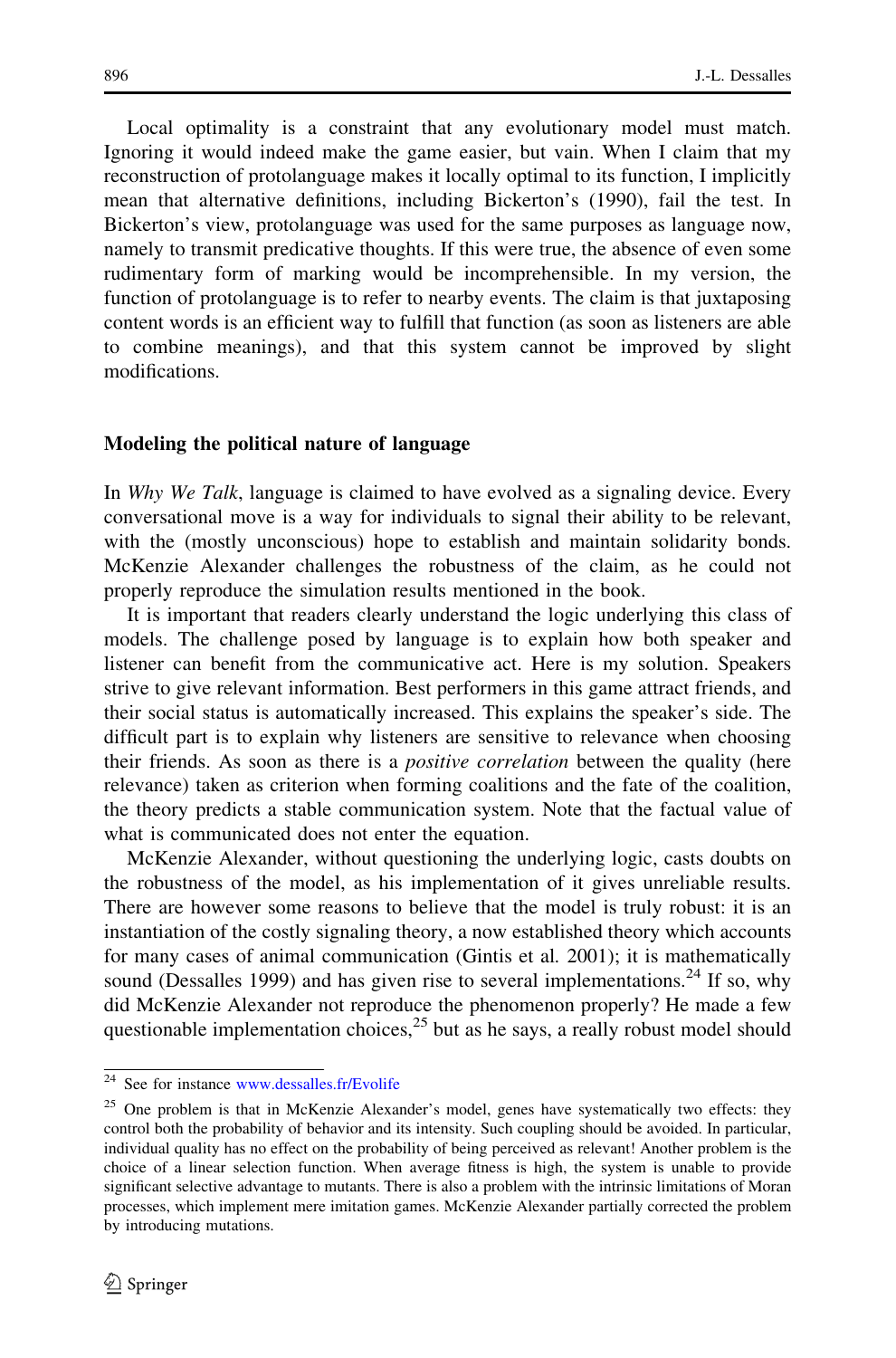work anyway. My suggestion is that his implementation did not explore the correct region of the parameter space. As explained in (Dessalles 1999), communication only emerges if the coalition factor (CF) is significant. CF controls the influence of the coalition's fate on its members' individual fitness. Most species have no political display, simply because CF is below a definite threshold. When the coalition factor is large, it is crucial for individuals to choose the right friends. Political display emerges as soon as the marginal benefit of making the right choice exceeds affiliation costs. It seems that McKenzie Alexander did not vary the value of CF in his implementation and lets us suspect that it was fixed to 1!

McKenzie Alexander offers no indication of any flaw in the logic of the political model. The fact that his implementation does not function as expected is thus a problem for him as much as for me. Such problems with implementations are frequent in modeling studies and are generally easily cleared up.

McKenzie Alexander's mention of costless honest signals is highly relevant to the political model of language. Despite the rhetorical presentation of the argument (Lachmann et al. 2001), there is no contradiction with costly signaling theory: the gist of the theory is that prohibitive costs deter cheaters from lying about their quality, either by preventing them from signaling at an inappropriate level or by making cheating prohibitively costly. The latter option, defended by Lachmann et al. (2001), undoubtedly applies to language. Telling the truth is easy, whereas being proven a liar may have damaging consequences. One should not conclude, however, that conversational performance is always costless. Brilliant conversations presuppose previous acquisition of relevant information by protagonists. Getting original information and knowledge requires time and efforts, and sometimes involves risks. Those who are poorly talented at it or who fail to make the necessary investments will show poorer performance in conversation. This aspect of language is well predicted by standard costly signaling theory.

#### Is language about information sharing?

Most accounts of language emergence insist on the 'obvious' fact that language is used to share information. Cowie insists on what she regards as the main advantage of language: ''Two heads really are better than one''. Did language evolve because it increased collective efficiency?

Invoking group selection

It seems natural to many scholars to invoke mechanisms like group selection when it comes to explaining the origin of language, as the current success of our species on Earth seems inseparable from its ability to pool useful information. Cowie refers to the mechanism known as group selection (Sober and Wilson 1998) as an alternative way to explain the emergence of language in our lineage. The conditions for groupselection to operate are, however, quite restrictive and do not apply to our species and to language. In particular, the reproductive success of individuals should be almost totally correlated with the short-term fate of their group, which is generally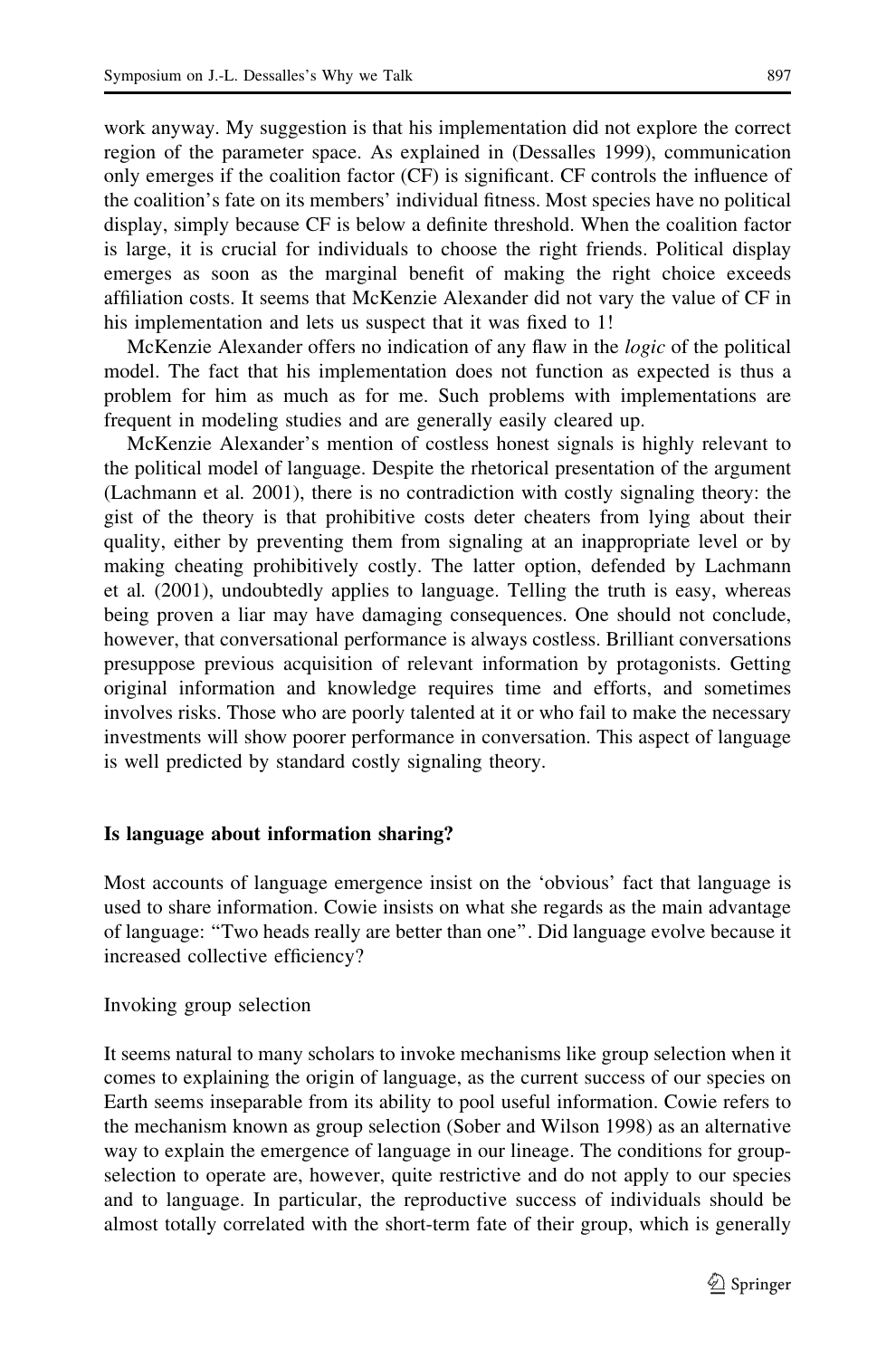not the case in primates, especially for females. Moreover, group-selection effects only exist when there are strong discrepancies between groups regarding the evolving trait (here information sharing). It cannot explain the existence of universal traits, as language in our species.

In my view, the reason why group selection is so attractive to many scholars is because we tend to project human politics onto Darwinian competition. As human beings, we tend to promote values such as competition between coalitions and cooperation within coalition, as such values are positively judged when coalitions form. We forget (1) that coalitions are not groups (the crucial difference is that coalition members actively choose each other); (2) that these promoted values need not coincide with actual behavior; and (3) that Darwinian 'competition' occurs at the genetic level, between allelic mutations, and is distinct from the political competition between coalitions.

I am not denying that the advent of language had a huge impact on the organization of our species. Cowie is right to highlight the fact that information sharing saves individuals the risks associated with experiencing danger by themselves, or the fact that argumentation facilitates the construction of plans. Moreover, thanks to language, the human species has dramatically changed its own environment. However, my account diverges from Cowie's on a crucial point: I doubt that these 'virtues' of language have any causal action on its evolution and its maintaining through natural selection. I can't see how they can be considered anything more than side effects. Admittedly, language contributed to changing our 'niche'. These changes affect many aspects of our behavioral ecology in return, but the loop is not closed since, as far as we know, collective welfare is unable to discriminate in favor of relevant speakers.

Language is not a form of cooperation

Machery, following Nowak and Sigmund (2005), evokes the possibility that language could have co-evolved with indirect reciprocity: ''I help you and somebody else helps me''. Models of indirect reciprocity are complex and unstable: they rely on reputation effects, but slander requires second-order policing, and so on. Moreover, these models do not account for the fact that human individuals are in competition to provide the most interesting information to their conspecifics. Spontaneous utterances (stories or arguments) are nothing like helping. They are willingly given for free, most often insistently. Language is too different from reciprocity to fit in in such theoretical boxes.

Cowie and McKenzie Alexander suggest that the political model developed in Why We Talk can be regarded as an instance of direct reciprocity. The only difference with standard cooperation would be that in exchange for information, hearers would return status instead. It is important to understand why this is not how language works.

Since Grice (1975), it is commonplace to see human communicative behavior as cooperative. Speakers are observed to provide every necessary means for their communicative intentions to be understood. Cooperation in the strict sense refers however to an *exchange*. As Cowie reminds us, such exchanges might prove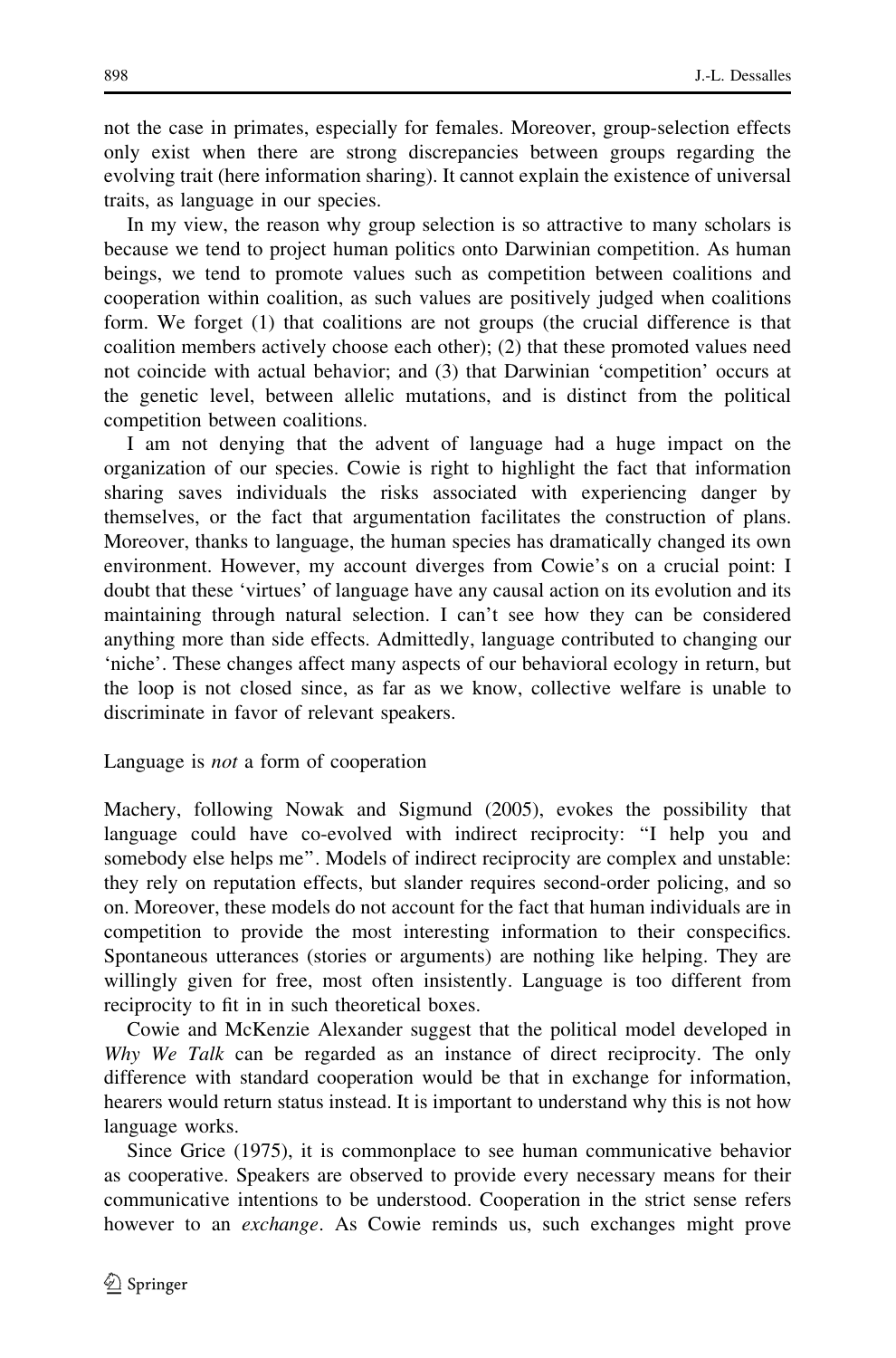fruitful for both parties in the long run, though they are obviously not in the instant if listeners are the only ones to benefit from the interaction. In Why We Talk, the claim is not only that such information barter does not apply to human spontaneous conversation, but also that the usefulness of information plays no role in the story.

Social status is not something tangible that may be part of any deal. In our species, status emerges from others' will to consider you as a friend. On the other hand, information is most often not substantial either. The information given through protolanguage (Mary! John! Nose! Punch!) or through language is just an excuse to demonstrate one's relevance. Its possible usefulness to listeners is fortuitous and is only weakly correlated with relevance. Also during argumentation, making a relevant point demonstrates the speaker's ability to detect some hidden inconsistency or to bring back consistency in previously contradictory beliefs or desires. However, whether or not these changes in consistency are useful to listeners does not matter. The biological outcome of any conversation is not what is learned. It is to know who will become or remain friend with whom.

At some point in the evolution of our lineage, lethal weapons (probably spears) were invented. This invention dramatically changed the politics of our hominin ancestors. As anybody could be killed by anyone if taken by surprise, the paramount quality of ideal friends became the ability to anticipate social danger. Individuals consequently made every effort to signal their qualities in this matter. This led first to pointing, then to protolanguage, and lastly to language when argumentation developed as an anti-liar device. In this scenario, language is a pure signaling device and nothing like a form of cooperation.

#### Conclusion

This discussion has hopefully proven several things. First, that contrary to what has been implicitly thought in previous decades, there can be progress in the reflection about the evolutionary origins of language. Second, that it is a fascinating and necessary enterprise for anyone who wants to know more about human nature. Third, that new and worthy issues are raised in Why We Talk.

Having the last word is embarrassing, as I almost can hear some of the legitimate answers my colleagues are longing to give to my own reactions. I am thankful to Fiona Cowie, Edouard Machery and Jason McKenzie Alexander for having explained some aspects of the theory better than I did and for having given me the opportunity to make a few points hopefully much clearer. Now, I believe that on several crucial issues, we have reached agreement on disagreement. The debate is not over and will be continuing in different forms. Language is probably what made us human. For this reason at least, I hope that the debate about its evolutionary origins will grow among readers as well.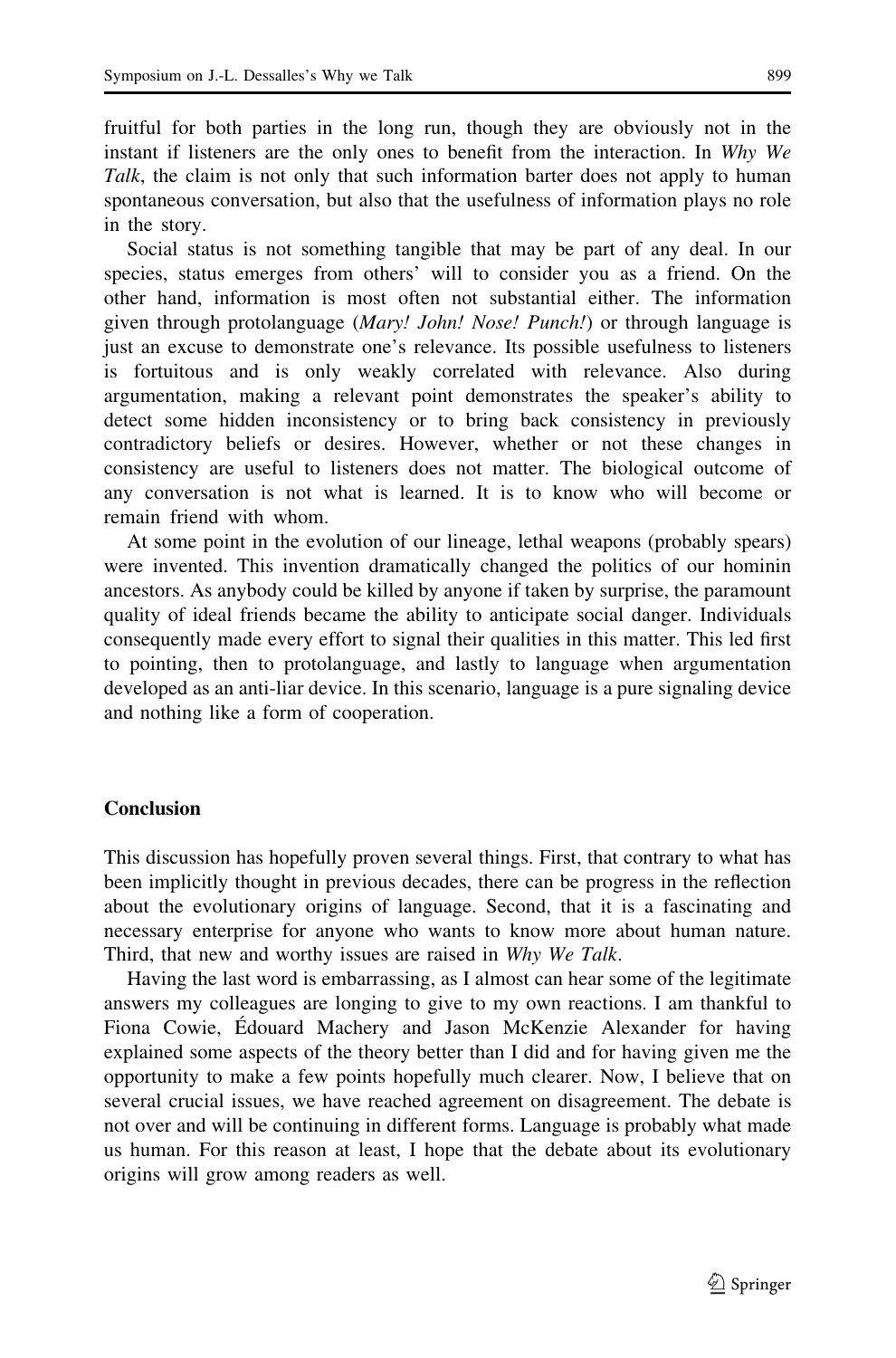#### **References**

- Bar-Hillel M (1980) The base-rate fallacy in probability judgments. Acta Psychol (Amst) 44(3):211–233. doi[:10.1016/0001-6918\(80\)90046-3](http://dx.doi.org/10.1016/0001-6918(80)90046-3)
- Bickerton D (1990). Language and species. University of Chicago Press, Chicago
- Bingham PM (2001) Human evolution and human history: a complete theory. Evol Anthropol 9(6):248– 257. doi[:10.1002/1520-6505\(2000\)9:6](http://dx.doi.org/10.1002/1520-6505(2000)9:6%3c248::AID-EVAN1003%3e3.0.CO;2-X)\248::AID-EVAN 1003>[3.0.CO;2-X](http://dx.doi.org/10.1002/1520-6505(2000)9:6%3c248::AID-EVAN1003%3e3.0.CO;2-X)
- Bradshaw JL (1997) Human evolution: a neuropsychological perspective. Psychology Press, Hove, UK
- Carpenter M, Nagell K, Tomasello M (1998) Social cognition, joint attention, and communicative competence from 9 to 15 months of age. Monogr Soc Res Child Dev 255(63):1–143
- Cosmides L (1989) The logic of social exchange: has natural selection shaped how humans reason? Studies with the Wason selection task. Cognition 31(3):187–276. doi:[10.1016/0010-0277\(89\)](http://dx.doi.org/10.1016/0010-0277(89)90023-1) [90023-1](http://dx.doi.org/10.1016/0010-0277(89)90023-1)
- Dessalles J-L (1998) Altruism, status, and the origin of relevance. In: Hurford JR , Studdert-Kennedy M and Knight C (eds) Approaches to the evolution of language: social and cognitive bases, pp 130– 147. Cambridge University Press, Cambridge
- Dessalles J-L (1999) Coalition factor in the evolution of non-kin altruism. Adv Complex Syst 2(2):143– 172. doi[:10.1142/S0219525999000096](http://dx.doi.org/10.1142/S0219525999000096)
- Dessalles J-L (2006a) Generalised signalling: a possible solution to the paradox of language. In: Cangelosi A, Smith ADM and Smith K (eds) The evolution of language, pp 75–82. World Scientific, Singapore
- Dessalles J-L (2006b) A structural model of intuitive probability. In: Fum D, Del Missier F and Stocco A (eds) Proceedings of the seventh International Conference on Cognitive Modeling, pp 86–91. Edizioni Goliardiche, Trieste, IT
- Dessalles J-L (2008a) Coincidences and the encounter problem: a formal account. In: Love BC, McRae K and Sloutsky VM (eds) Proceedings of the 30th Annual Conference of the Cognitive Science Society, pp 2134–2139. Cognitive Science Society, Austin, TX
- Dessalles J-L (2008b) La pertinence et ses origines cognitives—Nouvelles théories. Hermes-Science Publ, Paris (in press)
- Dunbar RIM (1996) Grooming, gossip, and the evolution of language. Harvard University Press, Cambridge
- Eldredge N, Gould SJ (1972). Punctuated equilibria: an alternative to phyletic gradualism. In: Schopf TJM (ed) Models in paleobiology, pp 82–115. Freeman and Cooper, San Francisco
- Evans JS (1989) Bias in human reasoning—causes and consequences. Lawrence Erlbaum Associates, ed. 1990
- Ghadakpour L (2003) Le système conceptuel, à l'interface entre le langage, le raisonnement et l'espace qualitatif: vers un modèle de représentations éphémères. Thèse de doctorat, Ecole Polytechnique, Paris
- Gintis H, Smith EA, Bowles S (2001) Costly signaling and cooperation. J Theor Biol 213:103–119. doi: [10.1006/jtbi.2001.2406](http://dx.doi.org/10.1006/jtbi.2001.2406)
- Gould SJ, Lewontin RC (1979) The spandrels of San Marco and the Panglossian program: a critique of the adaptationist program. Proc R Soc Lond 205:281–288
- Grice HP (1975). Logic and conversation. In: Cole P and Morgan JL (eds) Syntax and semantics, vol. III: speech acts, pp 41–58. Academic Press, New York
- Holland JH, Holyoak KJ, Nisbett RE, Thagard P (1986) Induction—processes of inference, learning, and discovery. The MIT Press, Cambridge MA
- Johnson-Laird PN (1983) Mental models. Cambridge University Press, London
- Kahneman D, Slovic P, Tversky A (1982) Judgements under uncertainty: heuristics and biases. Cambridge University Press, Cambridge, MA
- Kahneman D, Tversky A (1972) Subjective probability: a judgement of representativeness. Cognit Psychol 3:430–454. doi:[10.1016/0010-0285\(72\)90016-3](http://dx.doi.org/10.1016/0010-0285(72)90016-3)
- Kern K, Brown K (2001) Using the list of creepy coincidences as an educational opportunity. Hist Teacher 34(4):531–536. doi:[10.2307/3054205](http://dx.doi.org/10.2307/3054205)
- Lachmann M, Számadó S, Bergstrom CT (2001) Cost and conflict in animal signals and human language. Proc Natl Acad Sci USA 98(23):13189–13194. doi:[10.1073/pnas.231216498](http://dx.doi.org/10.1073/pnas.231216498)